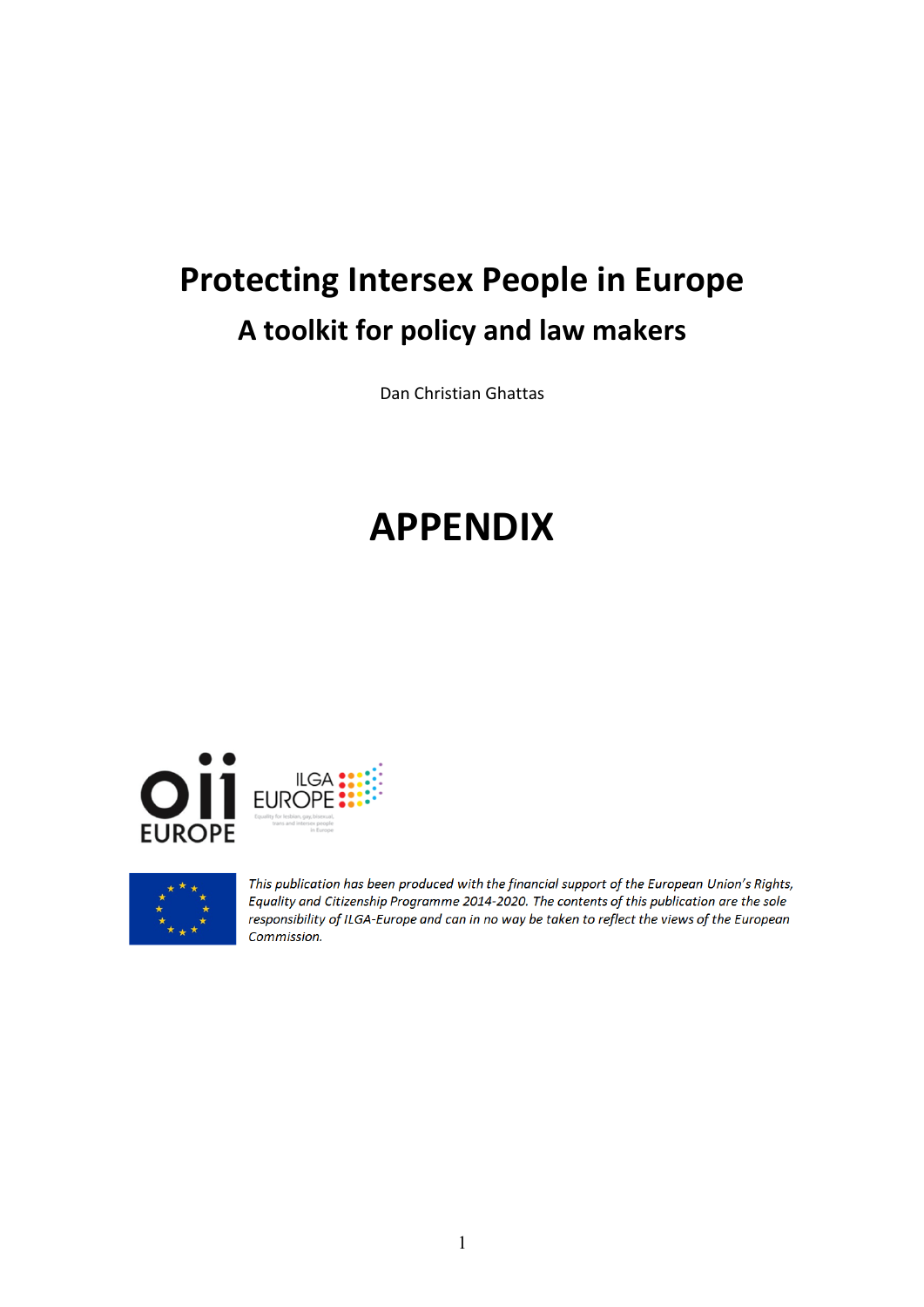# **APPENDICES – INDEX**

| <b>Recommendations of UN Treaty Bodies and other UN bodies</b>                                         | 4              |
|--------------------------------------------------------------------------------------------------------|----------------|
| 1. Committee against Torture (CAT)                                                                     | 4              |
| 2. Committee for the Elimination of All Forms of Discrimination against Women (CEDAW)                  | 4              |
| 3. Committee for the Rights of the Child (CRC)                                                         | 5              |
| 4. Committee for the Rights of People with Disabilities (CRPD)                                         | 6              |
| 5. United Nations Human Rights Committee (CCPR)                                                        | $\overline{7}$ |
| 6. United Nations High Commissioner for Human Rights                                                   | 8              |
| 7. United Nations Human Rights Council: Elimination of discrimination against women and girls in       |                |
| sport (A/HRC/40/L.10/Rev.1)                                                                            | 8              |
| 8. The United Nations Committee on Economic, Social and Cultural Rights: General Comment No. 23:       |                |
| Right to just and favorable conditions of work (E/C.12/GC/23)                                          | 9              |
| 9. The United Nations Committee on Economic, Social and Cultural Rights: General Comment No. 22:       |                |
| Right to sexual and reproductive health (E/C.12/GC/22)                                                 | 10             |
| 10. OHCHR, UN Women, UNAIDS, UNDP, UNFPA, UNICEF and WHO: Eliminating forced, coercive and             |                |
| otherwise involuntary sterilisation. An interagency statement                                          | 10             |
| 11. United Nations General Assembly: Right of everyone to the enjoyment of the highest attainable      |                |
| standard of physical and mental health (A/64/272)                                                      | 13             |
| <b>Recommendations of Council of Europe Bodies</b>                                                     | 14             |
| 1. Parliamentary Assembly of the Council of Europe (2017): Resolution 2191 (2017). Promoting the       |                |
| human rights of and eliminating discrimination against intersex people                                 | 14             |
| 2. Commissioner for Human Rights of the Council of Europe (2015): Human Rights and Intersex People     | 16             |
| 3. Parliamentary Assembly of the Council of Europe (2013): Resolution 1952 (2013). Children's Right to |                |
| Physical Intergrity                                                                                    | 18             |
| <b>Recommendations of European Union Bodies</b>                                                        | 19             |
| 1. European Parliament (2019): The rights of intersex people. European Parliament resolution of 14     |                |
| February 2019 on the rights of intersex people                                                         | 19             |
| 2. European Union Agency for Fundamental Rights (2015): FRA Focus Paper. The Fundamental Rights        |                |
| Situation of Intersex People                                                                           | 22             |
|                                                                                                        |                |
| <b>Recommendations of Non-Governmental bodies</b>                                                      | 24             |
| 1. Yogyakarta Principles Plus 10 (2017)                                                                | 24             |
| 2. The 2012 Helsinki Declaration on the Right to Genital Autonomy. 12th International Symposium on     |                |
| Law, Genital Autonomy & Children's Rights. Helsinki, Finland, 29 September to 3 October 2012           | 26             |
| <b>Opinions of National Ethic Councils and Governmental bodies</b>                                     | 29             |
| 1. Conseil d'Etat (2018): Revision de la loi bioéthique: quelles option pour demain? 2.4. Les enfants  |                |
| dits « intersexes » : la prise en charge médicale des enfants présentant des variations du             |                |
| développement genital (Revision of the bioethics law: what options for the future? 2.4. Intersex       |                |
| children: medical care for children with variations in genital development)                            | 29             |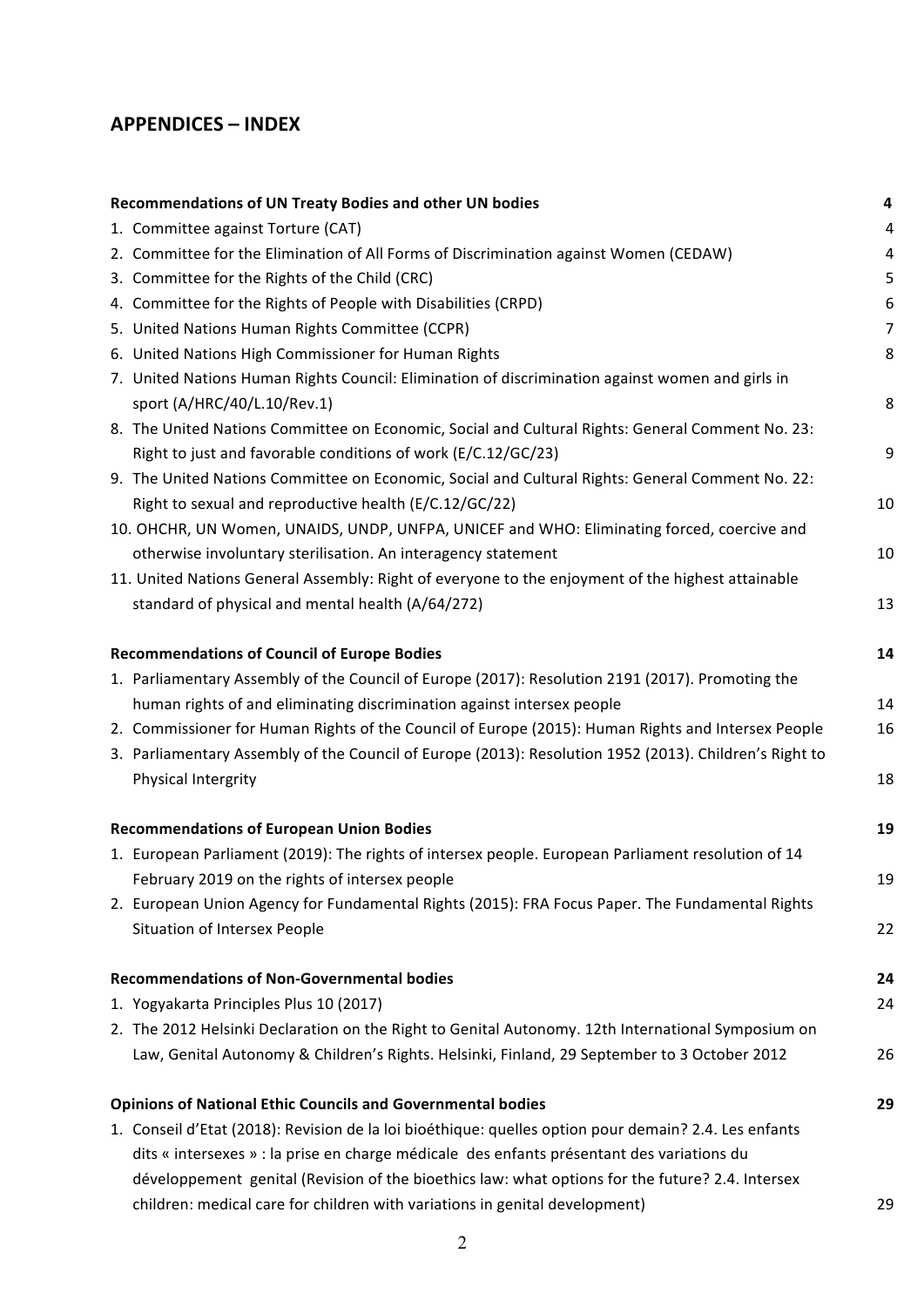|                             | 2. 24th Conference of the Equality and Women Ministers and Senators of the German Länder (2014):<br>Tagesordnungspunkt 8.1: Rechte intersexueller Menschen wahren und Diskriminierung beenden -<br>insbesondere Schutz der körperlichen Unversehrtheit (Agenda item 8.1: Safeguarding the rights of |          |  |
|-----------------------------|-----------------------------------------------------------------------------------------------------------------------------------------------------------------------------------------------------------------------------------------------------------------------------------------------------|----------|--|
|                             | intersex persons and ending discrimination $-$ in particular the protection of physical integrity)                                                                                                                                                                                                  | 31       |  |
| <b>National Legislation</b> |                                                                                                                                                                                                                                                                                                     |          |  |
|                             | 1. Malta (2015): Gender Identity, Gender Expression and Sex Characteristics Act (ACT XI of 2015 as                                                                                                                                                                                                  |          |  |
|                             | amended by ACT XX of 2015, ACT LVI of 2016 and ACT XIII of 2018)                                                                                                                                                                                                                                    | 32       |  |
| <b>National Policies</b>    |                                                                                                                                                                                                                                                                                                     |          |  |
|                             | 1. Malta (2015): Trans, Gender Variant and Intersex Students in Schools Policy                                                                                                                                                                                                                      | 34<br>34 |  |
|                             |                                                                                                                                                                                                                                                                                                     |          |  |
|                             | Case Law                                                                                                                                                                                                                                                                                            |          |  |
|                             | 1. on bodily integrity and redress                                                                                                                                                                                                                                                                  | 36       |  |
|                             | 2. on a third gender marker                                                                                                                                                                                                                                                                         | 37       |  |
|                             |                                                                                                                                                                                                                                                                                                     |          |  |
|                             | Demands of the European Intersex Community                                                                                                                                                                                                                                                          | 38       |  |
|                             | 1. Malta Declaration (2013)                                                                                                                                                                                                                                                                         | 38       |  |
|                             | 2. Riga Statement (2014)                                                                                                                                                                                                                                                                            | 40       |  |
|                             | 3. Vienna Statement (2017)                                                                                                                                                                                                                                                                          | 41       |  |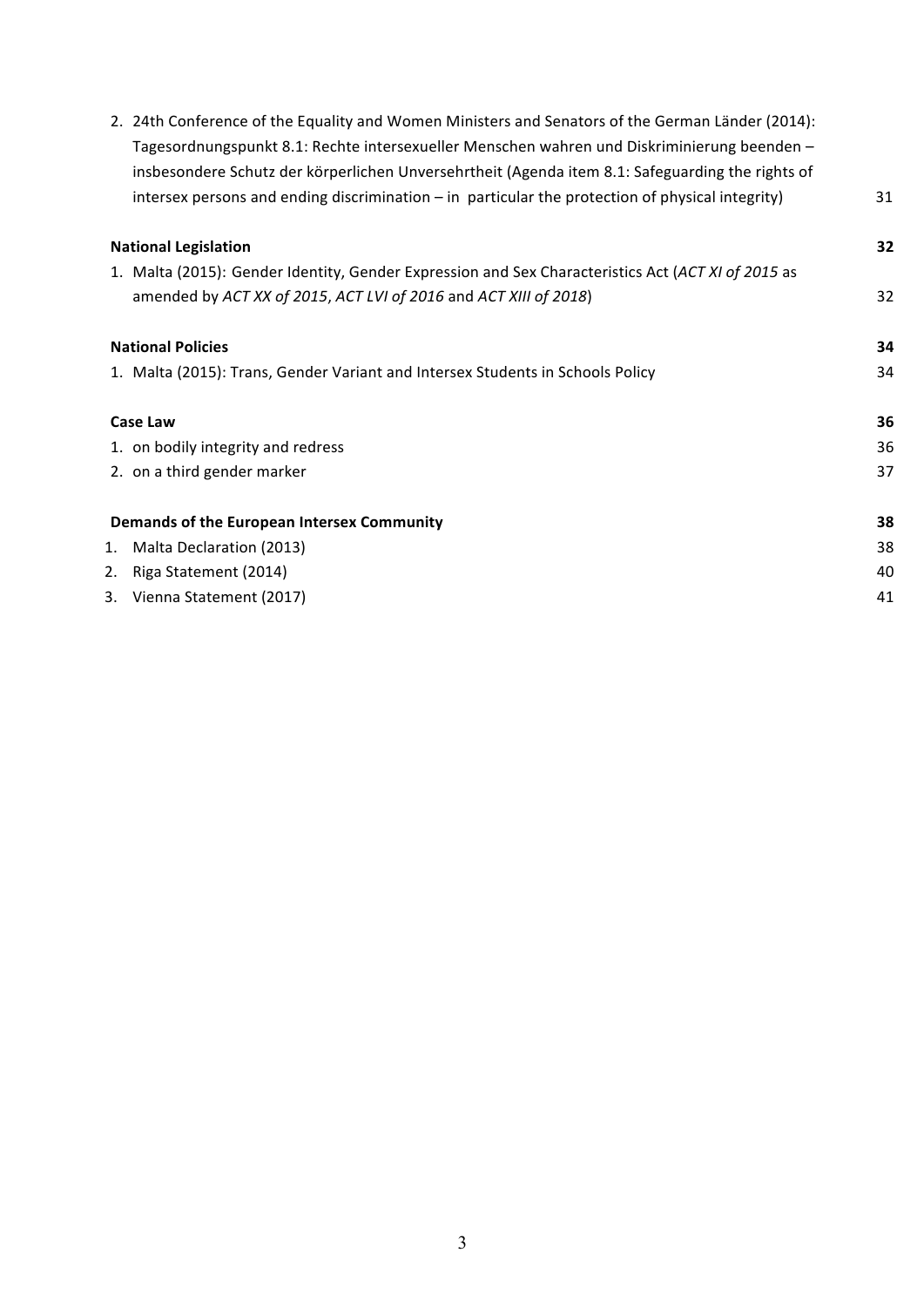# **Recommendations of UN Treaty Bodies1 and other UN bodies**

# 1. **Committee against Torture (CAT)**

Since 2011, the Committee has expressed its concerns at "reports that unnecessary and irreversible surgery and other medical treatment are performed on intersex children without informed consent and impartial counselling". The Committee has also shown its concern in regards to the fact that "these procedures, which cause long-term physical and psychological suffering, have not been the object of any inquiry, sanction or reparation and that there are no specific legal provisions providing redress and rehabilitation to the victims". $2$ 

The Committee therefore has called on State parties to:

(a) Take the legislative, administrative and other measures necessary to quarantee the respect for the physical integrity and autonomy of intersex persons and to ensure that no one *is* subjected during infancy or childhood to non-urgent medical or surgical procedures intended to decide the sex of the child without his or her informed consent; (b) Guarantee impartial counselling services and psychological and social support for all intersex children and their parents, so as to inform them of the consequences of unnecessary and non-urgent surgery and other medical treatment to decide on the sex of the child and the possibility of postponing any decision on such treatment or surgery until the persons concerned can decide by themselves;

*(c) Guarantee that full, free and informed consent is ensured in connection with medical and*  surgical treatments for intersex persons and that non-urgent, irreversible medical interventions are postponed until a child is sufficiently mature to participate in decisionmaking and give effective consent;

(d) Undertake investigation of instances of surgical interventions or other medical procedures performed on intersex persons without effective consent and prosecute and, if found responsible, punish perpetrators. It should also ensure that the victims are provided with *redress including adequate compensation.*<sup>3</sup>

**2.** Committee for the Elimination of All Forms of Discrimination against Women (CEDAW) In 2009, the Committee was the first international human rights body to request a government to enter into dialogue with non-governmental organisations of intersex people "in order to better understand their claims and to take effective action to protect their human rights".<sup>4</sup>

 $<sup>1</sup>$  For all links to the concluding observations of UN Treaty Bodies see the regularly updated PDF at:</sup> https://oiieurope.org/international-intersex-human-rights-movement-resource-list/; for a regularly updated list of List of intersex specific shadow reports to UN committees from CoE Region and from countries monitoring the CoE Region see: https://oiieurope.org/list-of-intersex-specific-shadow-reports/<br><sup>2</sup> CAT/C/NLD/CO/7, para. 52<br><sup>3</sup> CAT/C/NLD/CO/7, para. 53; for Council of Europe region see also: CAT/C/DNK/CO/6-7, CAT/C/AUT/CO/6,

CAT/C/CHE/CO/7, CAT/C/DEU/CO/5, CAT/C/FRA/CO/7

 $^4$  CEDAW/C/DEU/CO/6, Article 62; for Council of Europe region see also: CEDAW/C/SVK/CO/5-6, CEDAW/C/FRA/CO/7-8, CEDAW/C/CHE/CO/4-5, CEDAW/C/NLD/CO/6, CEDAW/C/DEU/CO/7-8, CEDAW/C/IRL/CO/6-7, CEDAW/C/ITA/CO/7, CEDAW/C/LUX/CO/6-7, CEDAW/C/LIE/CO/5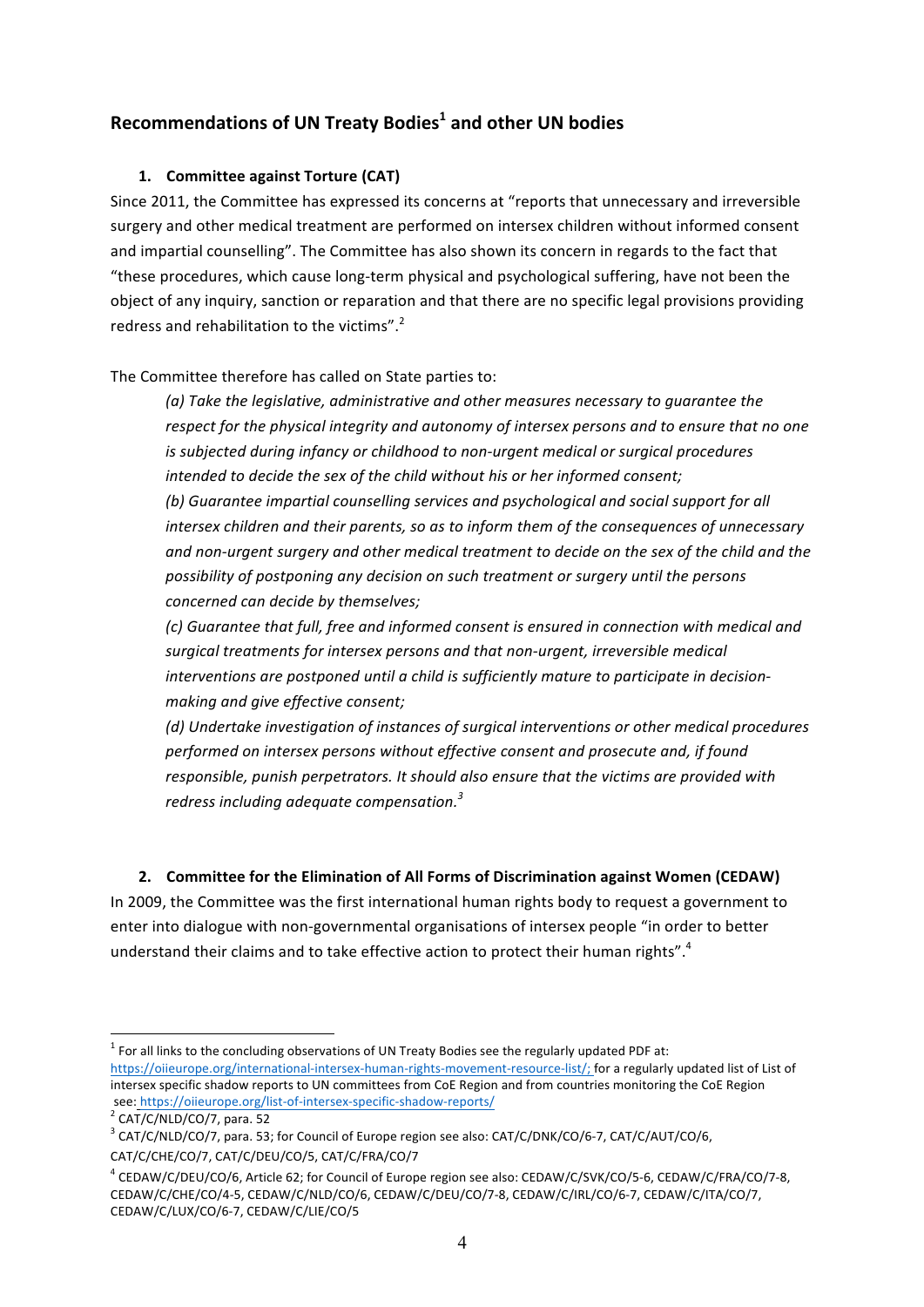Since then, the Committee has repeatedly shown strong concern about "the fact that intersex children are subjected to irreversible surgery for intersex variation and other medical treatment without their free and informed consent"<sup>5</sup> and that the "performance of medically irreversible sex reassignment surgery on intersex persons, a practice which is defined as non-consensual, unnecessary genital surgery and includes other comparable procedures that violate the physical integrity of such individuals"<sup>6</sup> is still taking place. In addition, the Committee has also emphasised the "lack of support for intersex persons who have undergone involuntary and medically unnecessary disfiguring surgical procedures when they were infants or children, often with irreversible consequences, resulting in significant physical and psychological suffering".<sup>7</sup>

The Committee has therefore called on State parties to:

(b) Specifically prohibit non-consensual sex reassignment surgery on intersex persons, develop and implement a rights-based health-care protocol for intersex children that requires medical doctors to inform intersex children about all available options and requires their involvement in decision-making about medical interventions and the full respect of their choices; *(c)* Adopt legal provisions to provide redress to intersex persons who are victims of surgical or other medical interventions performed without their free, prior and informed consent or that *of their parents.<sup>8</sup>*

In regards to protecting intersex children and youth in education, the Committee has expressed concern about the "reports of bullying and violence towards migrant and lesbian, bisexual and transgender girls and adolescents and intersex children and adolescents in school settings"<sup>9</sup> and called on State parties to:

*(e)* Enable victims to confidentially report cases of bullying and expressions of discriminatory sentiments in educational institutions, including against migrant and lesbian, bisexual and transgender girls and adolescents and intersex children and adolescents, and ensure that *those responsible receive adequate sanctions.<sup>10</sup>*

## **3.** Committee for the Rights of the Child (CRC)

Since 2015 the Committee has expressed strong concern about "[c]ases of medically unnecessary surgical and other procedures on intersex children, which often entail irreversible consequences and can cause severe physical and psychological suffering, without their informed consent, and the lack of redress and compensation in such cases".<sup>11</sup>

The Committee urged State parties to:

(a) Ensure that no one is subjected to unnecessary medical or surgical treatment during *infancy* or childhood, quarantee bodily integrity, autonomy and self- determination for the

 $^5$  CEDAW/C/ITA/CO/7, para. 41<br> $^6$  CEDAW/C/LUX/CO/6-7, para. 27<br><sup>7</sup> ibid.

 $^8$  CEDAW/C/LUX/CO/6-7, para. 28<br> $^9$  CEDAW/C/LUX/CO/6-7, para. 40<br> $^{10}$  ibid.  $^{11}$  CRC/C/CHE/CO/2-4, para. 42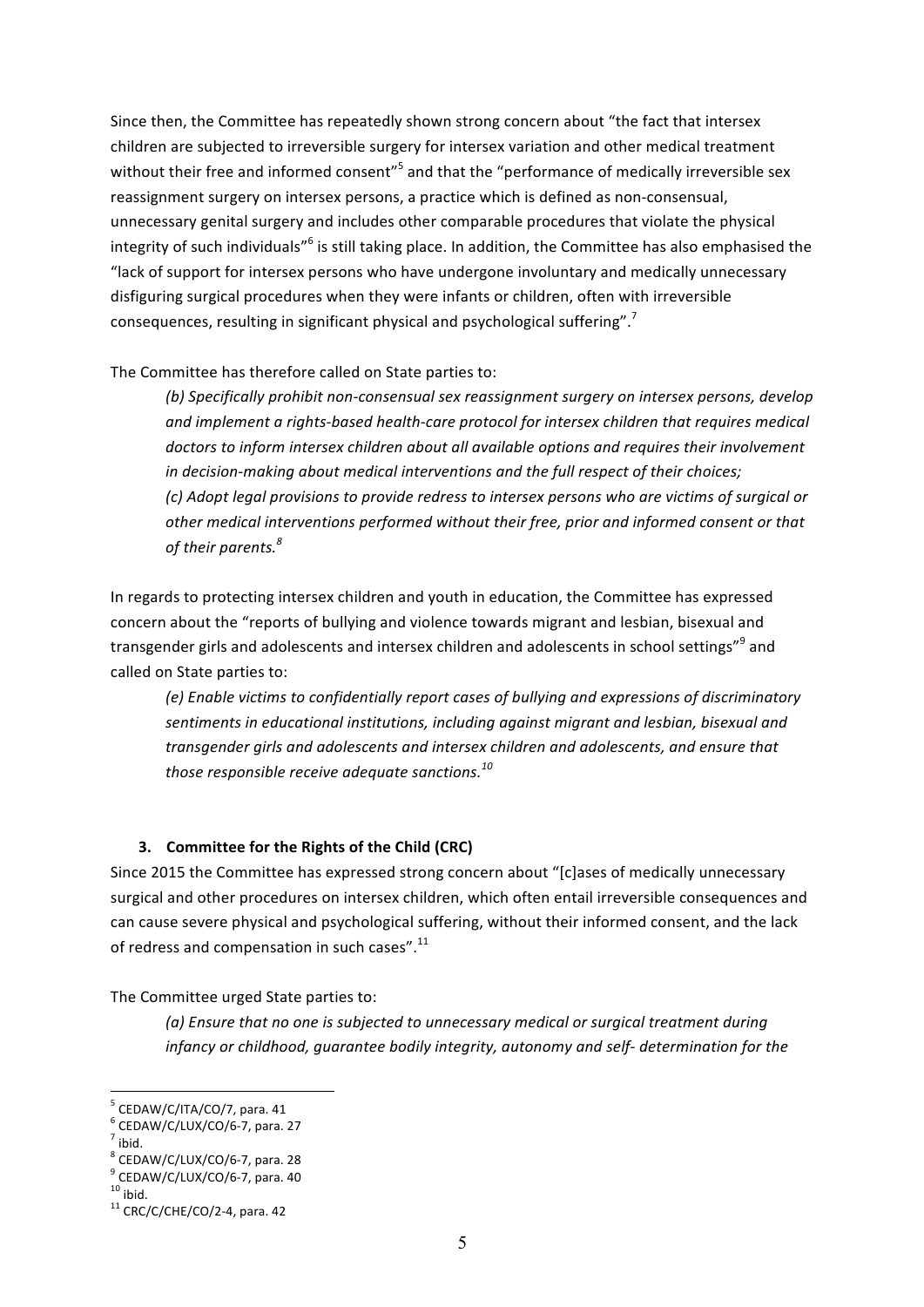*children concerned and provide families with intersex children with adequate counselling and support;* 

(b) Develop and implement a child rights-based health-care protocol for intersex children, setting out the procedures and steps to be followed by health teams;

(c) Undertake investigation of incidents of surgical and other medical treatment of intersex *children* without informed consent and adopt legal provisions in order to provide redress to the child victims of such treatment, including adequate compensation;

(d) Educate and train medical and psychological professionals on the range of sexual and related biological and physical diversity and on the consequences of unnecessary surgical and other medical interventions for intersex children.<sup>12</sup>

The Committee has also shown concern about the lack of explicit protection of intersex children by anti-discrimination legislation and has called on State parties to "continue taking awareness-raising measures to combat all forms of discrimination against children from ethnic minorities, asylumseeking, refugee or Roma children, children with disabilities, and lesbian, gay, bisexual, transgender or intersex children".<sup>13</sup>

# **4. Committee for the Rights of People with Disabilities (CRPD)**

Many intersex people have physical disabilities which they acquired as a result of unconsented medical treatments that they were subjected to. Furthermore, the human rights violations intersex people face match with the social definition of "disability", which defines a disability by the specific barriers individuals encounter in society, not by their impairment or difference.<sup>14</sup>

In 2015, the Committee expressed strong concerns about the "lack of implementation of the 2011 recommendations of the Committee against Torture (CAT/C/DEU/CO/5, para. 20) regarding upholding the bodily integrity of intersex children"<sup>15</sup> and about the fact that "children are subjected to irreversible surgery for intersex variation and other medical treatments without their free and informed consent".<sup>16</sup> It has also pointed to the abuse, ill-treatment and sexual violence intersex persons with disabilities face.<sup>17</sup>

The Committee urged State parties to "implement all the recommendations of the Committee against Torture relevant to intersex children" as well as to:

ensure that no one is subjected to scientific undocumented medical or surgical treatment during infancy or childhood; that it guarantee bodily integrity, autonomy and self-

 $^{12}$  CRC/C/DNK/CO/5, Article 24; for Council of Europe region see also: CRC/C/ESP/CO/5-6, CRC/C/GBR/CO/5,<br>CRC/C/IRL/CO/3-4, CRC/C/FRA/CO/5, CRC/C/CHE/CO/2-4

<sup>&</sup>lt;sup>13</sup> CRC/C/DNK/CO/5, para. 12<br><sup>14</sup> For a more details on how intersex issues and the Convention for the Rights of People with Disabilities, see: OII Europe (2015): Statement of OII Europe on Intersex, Disability and the UN Convention on the Rights of People with Disabilities https://oiieurope.org/wp-content/uploads/2015/05/CRPD\_2015\_Statement\_OII\_Europe.pdf<br>
<sup>15</sup> CRPD/C/DEU/CO/1, para. 37<br>
<sup>16</sup> CRPD/C/ITA/CO/1, para. 45<br>
<sup>17</sup> CRPD/C/GBR/CO/1, para. 38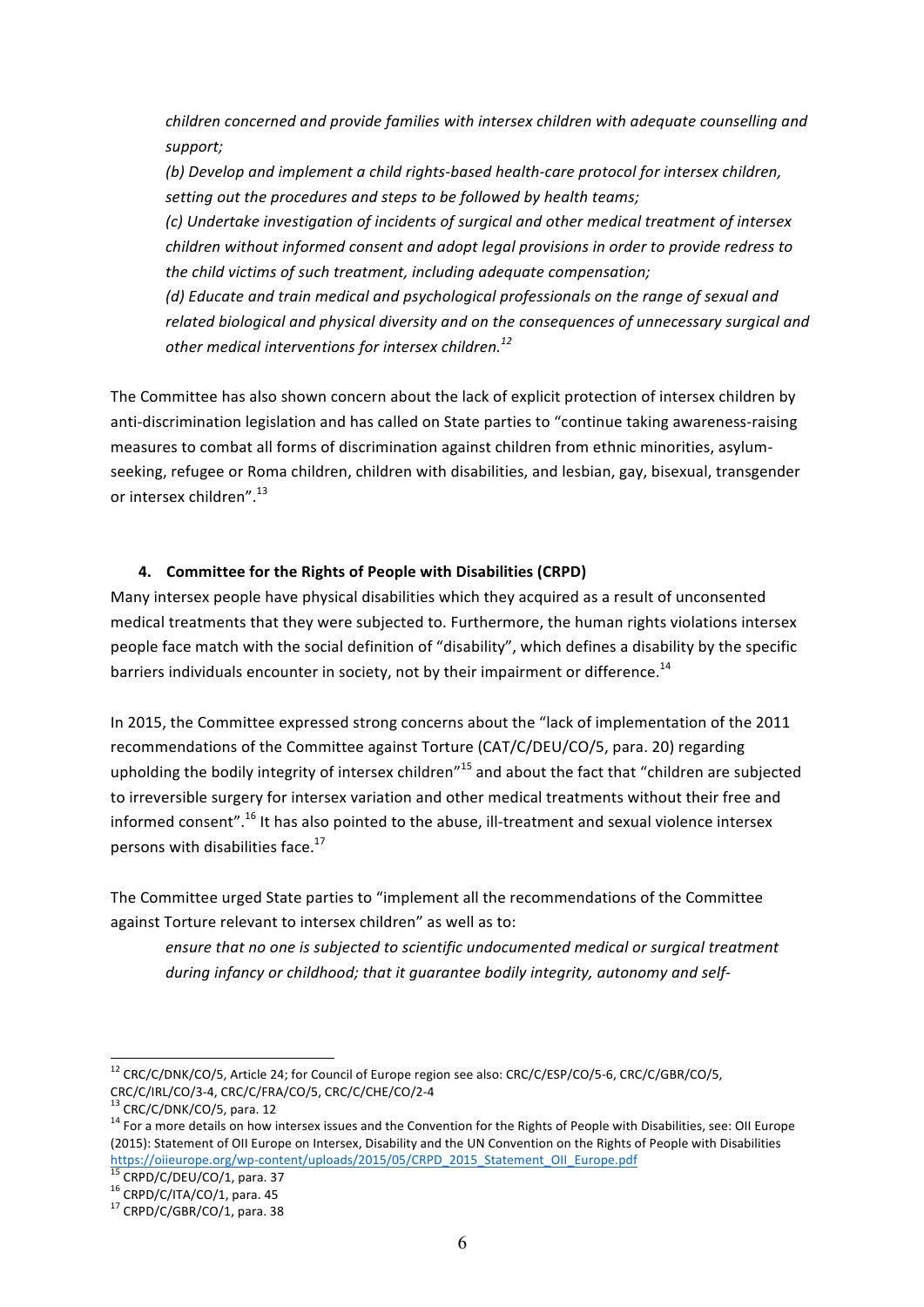*determination* to the children concerned; and that it provide families with intersex children with adequate counselling and support.<sup>18</sup>

It has also urged State parties to:

establish measures to ensure equal access to justice and to safequard persons with disabilities, particularly women, children, intersex persons and elderly persons with disabilities *from abuse, ill-treatment, sexual violence and exploitation.*<sup>19</sup>

The Committee also has shown concern about the challenges faced by "organizations of persons with disabilities, including organizations representing women, children and intersex persons with disabilities, in accessing support and being consulted and actively involved in the implementation of the Convention".<sup>20</sup> It has reccommended to State parties to:

*allocate financial resources to support organizations representing persons with disabilities, including* women and children with disabilities, and develop mechanisms to ensure the *inclusive, strategic and active involvement of organizations of persons with disabilities, including women, children and intersex persons, in the planning and implementation of all legislation and measures that affect the lives of persons with disabilities.* <sup>21</sup>

#### **5.** United Nations Human Rights Committee (CCPR)

Since 2017, the Committee has expressed concerns that "the performance of surgical procedures on intersex children, causing physical and mental suffering, is still not strictly regulated" and that "the conduct of surgery without consent has not yet given rise to any inquiry, sanction or reparation".<sup>22</sup>

It has called on State parties to:

(a) take all necessary measures to ensure that no child undergoes unnecessary surgery *intended* to assign sex;

(b) see to it that medical records are accessible and that inquiries are launched in cases where intersex persons are subjected to treatment or surgical procedures without their effective *consent; and*

(c) ensure that psychological assistance and reparation, including compensation, are provided *for victims of needless surgical procedures.*<sup>23</sup>

The Committee has also expressed concerns about the lack of adequate protection of intersex people from discrimination.<sup>24</sup>

<sup>&</sup>lt;sup>18</sup> CRPD/C/ITA/CO/1, para. 46<br>
<sup>19</sup> CRPD/C/GBR/CO/1, para. 39.a<br>
<sup>20</sup> ibid., para. 10.a<br>
<sup>21</sup> ibid., para. 11.a<br>
<sup>22</sup> CCPR/C/CHE/CO/4;<br>
<sup>23</sup> CCPR/C/CHE/CO/4; see also: CCPR/C/AUS/CO/6, para. 26<br>
<sup>24</sup> CCPR/C/PAK/CO/1, par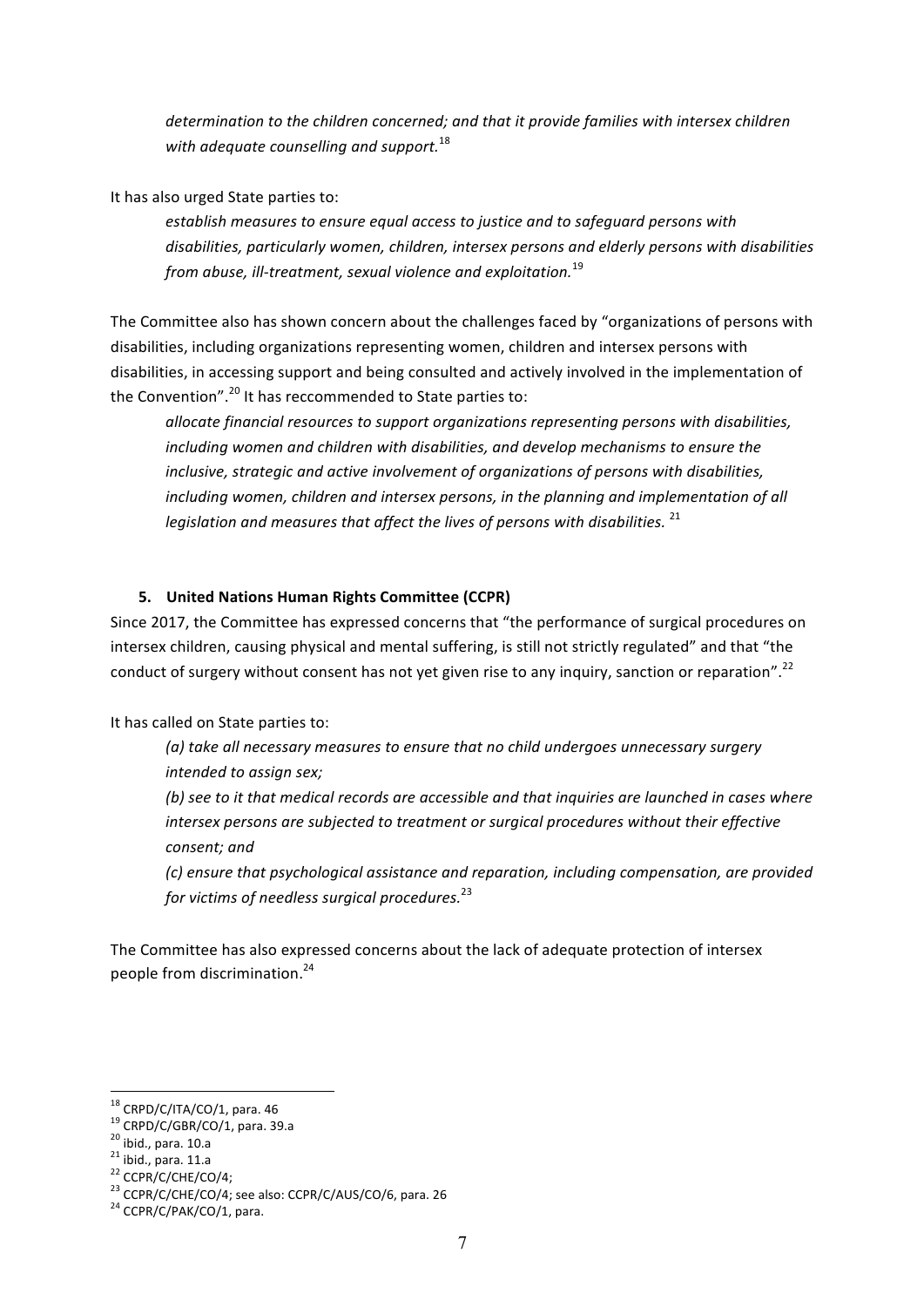## **6.** United Nations High Commissioner for Human Rights

In 2015, the UN High Commissioner for Human Rights Zeid Ra'ad Al Hussein addressed the human rights violations faced by intersex people in his opening speech for the 30th Human Rights Council, emphasising that intersex children and adults are "frequently subjected to forced sterilization and other unnecessary and irreversible surgery, and suffer discrimination in schools, workplaces and other settings" because their bodies don't comply with typical definitions of male or female.<sup>25</sup>

In 2014, the UN High Commissioner for Human Rights Navi Pillay stressed that "irreversible surgeries and sterilisations continue to be performed on intersex children without their informed consent, causing lifelong harm." $^{26}$ 

# **7.** United Nations Human Rights Council: Elimination of discrimination against women and girls in sport  $(A/HRC/40/L.10/Rev.1)^{27}$

In 2019 the Human Rights Council issued the first UN resolution that explicitly refers to the rights of intersex people. The Council noted with concern that the:

*eligibility* regulations for the female classification published by the International Association of Athletics Federations that came into effect on 1 November 2018 may not be compatible with international human rights norms and standards, including the rights of women with differences of sex development, and also concerned that there may have been a lack of *legitimate and justifiable evidence for the regulations to the extent that they may not be* reasonable and objective, and lack proportionality between the aim of the regulations and *the proposed measures.*<sup>28</sup>

It also expressed concern that regulations that require women and girl athletes with variations of sex characteristics to undergo medical treatment in order to compete:

*may contravene international human rights norms and standards, including the right to* equality and non-discrimination, the right to the highest attainable standard of physical and *mental health, the right to sexual and reproductive health, the right to work and to the enjoyment of just and favourable conditions of work, the right to privacy, the right to freedom from torture or other cruel, inhuman or degrading treatment or punishment, and full respect* for the dignity, bodily integrity and bodily autonomy of the person.<sup>29</sup>

The Council emphasised that these practices can lead to the "exclusion of women and girls from competing as such on the basis of their physical and biological traits, reinforce harmful gender stereotypes, racism, sexism and stigma, and infringe upon the dignity, privacy, bodily integrity and bodily autonomy of women and girls".<sup>30</sup> It therefore called upon States to:

 $\frac{\frac{25 \text{ http://www.ohchr.org/EN/NewsEvents/Pages/DisplayNews.35px?NewsID=16414&LangID=E#sthash. q0 niwo.dpuf}}{\frac{http://www.ohchr.org/en/NewsEvents/Pages/DisplayNews.35px?NewsID=14654&LangID=E}{\frac{27 \text{ https://www.nchchr.org/en/NewsEvents/Pages/DisplayNews.35px?NewsID=14654&LangID=E}}{\frac{525 \text{ https://www.universal-rights.org/wp-control/uploads/2019/03/Elimination-of-discriptionation-against-women-and-grils-}}{\frac{28 \text{ A} \cdot 10 \cdot 10^{10} \cdot$ 

<sup>&</sup>lt;sup>28</sup> A/HRC/40/L.10/Rev.1, p. 2.<br><sup>29</sup> Ibid. <sup>30</sup> Ibid.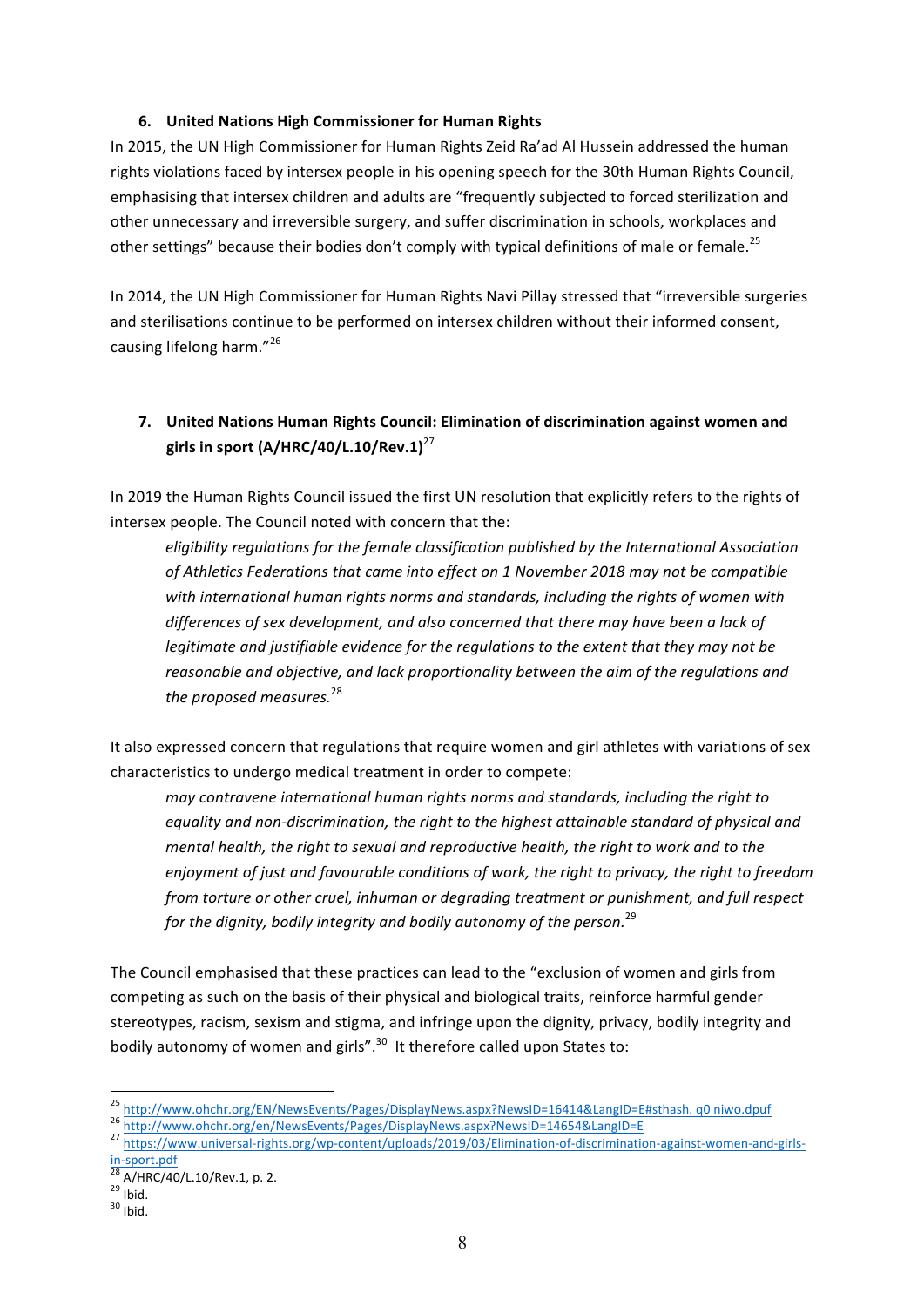*ensure that sporting associations and bodies implement policies and practices in accordance* with international human rights norms and standards, and refrain from developing and *enforcing policies and practices that force, coerce or otherwise pressure women and girl* athletes into undergoing unnecessary, humiliating and harmful medical procedures in order to participate in women's events in competitive sports, and to repeal rules, policies and practices that negate their rights to bodily integrity and autonomy. $^{\rm 31}$ 

# **8.** The United Nations Committee on Economic, Social and Cultural Rights: General Comment No. 23: Right to just and favorable conditions of work (E/C.12/GC/23)<sup>32</sup>

In 2016, following its 2009 General Comment,  $33$  the Committee confirmed the right of all individuals to equal opportunity for promotion through fair, merit-based and transparent processes that respect human rights and stated that the applicable criteria of seniority and competence should also include an assessment of individual circumstances in order to ensure equal opportunities for all. The Committee also emphasised that this is highly relevant for intersex workers, among others.<sup>34</sup>

In regards to physical and mental harassment, including sexual harassment, the Committee stated that "anti-discrimination laws, the penal code and labour legislation, should define harassment broadly, with explicit reference to sexual and other forms of harassment" and to include intersex people explicitly in the scope through their own protective ground.<sup>35</sup>

The Committee also underlined the "importance of consultation in formulating, implementing, reviewing and monitoring laws and policies related to the right to just and favourable conditions of work" and to include civil society organisations, including intersex organisations, into the process. <sup>36</sup>

Last but not least, the Committee emphasised that State parties have a "core obligation to ensure the satisfaction of, at the very least, minimum essential levels of the right to just and favourable conditions of work" and called on States to "guarantee through law the exercise of the right without discrimination of any kind as to race, colour, sex, language, religion, political or other opinion, national or social origin, property, birth, disability, age, sexual orientation, gender identity, intersex status, health, nationality or any other status". $37$ 

<sup>&</sup>lt;sup>31</sup> Ibid.<br><sup>32</sup> http://tbinternet.ohchr.org/\_layouts/treatybodyexternal/Download.aspx?symbolno=E%2fC.12%2fGC %2f23&Lang=en<br><sup>33</sup> In 2009, the Committee pointed to the fact that intersex individuals "often face serious huma

included "harassment in schools or in the workplace" as discriminatory practices intersex people face, see: E/C.12/GC/20, Article 32

https://tbinternet.ohchr.org/\_layouts/treatybodyexternal/Download.aspx?symbolno=E%2FC.12%2FGC%2F20&Lang=en 34 E/C.12/GC/23, Article 31<br><sup>35</sup> E/C.12/GC/23, Article 31<br><sup>35</sup> ibid., Article 56<br><sup>37</sup> ibid., Article 65 and 65a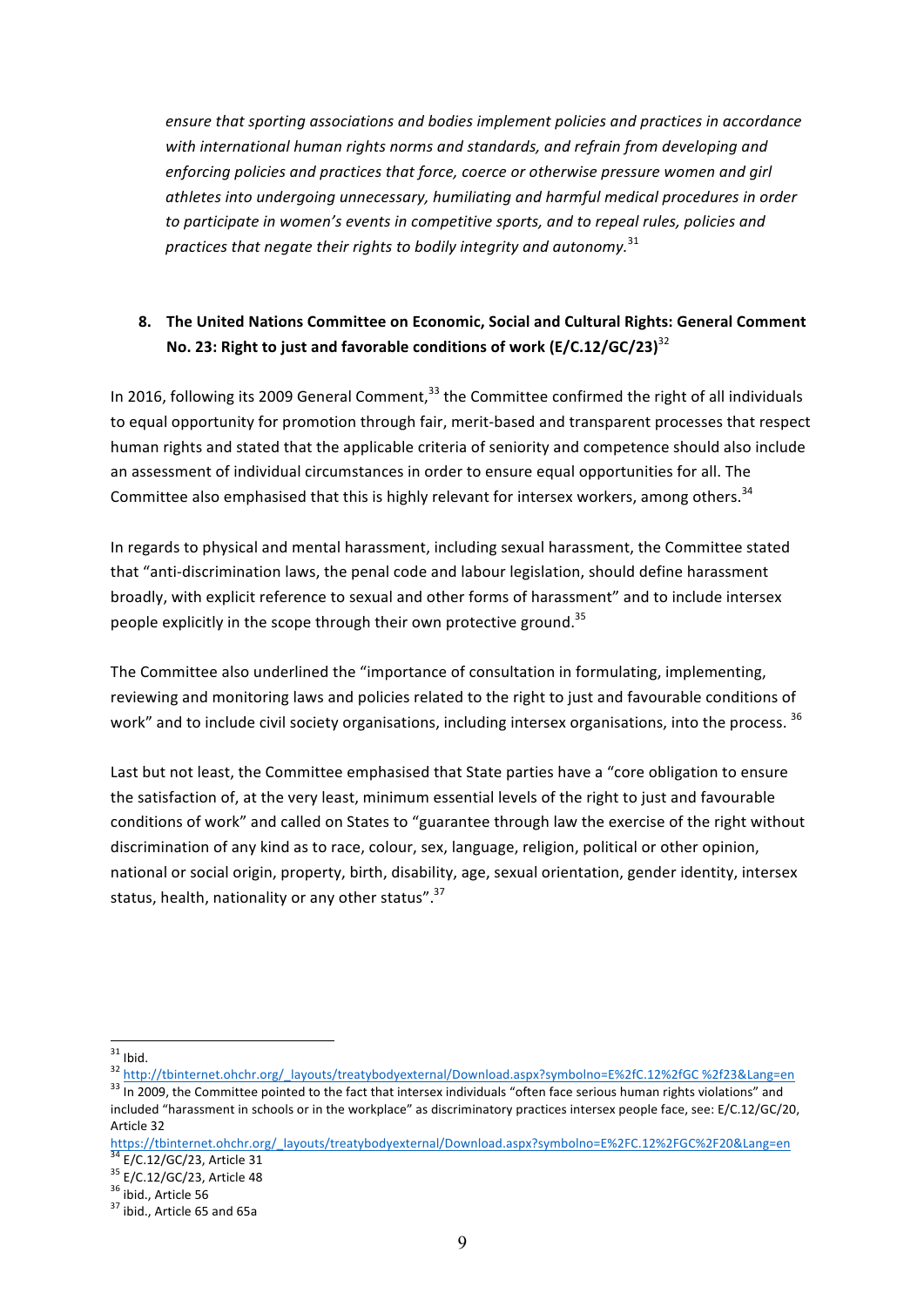# **9.** The United Nations Committee on Economic, Social and Cultural Rights: General Comment No. 22: Right to sexual and reproductive health (E/C.12/GC/22)<sup>38</sup>

In 2016, the Committee stated that due to "numerous legal, procedural, practical and social barriers, access to the full range of sexual and reproductive health facilities, services, goods and information is seriously restricted" and included intersex people in the scope of people who "experience multiple and intersecting forms of discrimination that exacerbate exclusion in both law and practice".<sup>39</sup>

The Committee therefore called on States to protect the right to sexual and reproductive health, combined with the right to work and just and favourable working conditions especially for workers in vulnerable situations, including intersex individuals.<sup>40</sup>

The Committee also reminded States of their obligation to take "effective steps to prevent third parties from undermining the enjoyment of the right to sexual and reproductive health". The Committee emphasised that States were not fullfilling this obligation when they failed to "prohibit and take measures to prevent all forms of violence and coercion committed by private individuals and entities", including violence targeting intersex persons, and "forced sterilization, forced abortion and forced pregnancy" as well as "medically unnecessary, irreversible and involuntary surgery and treatment performed on intersex infants or children".<sup>41</sup>

# 10. OHCHR, UN Women, UNAIDS, UNDP, UNFPA, UNICEF and WHO: Eliminating forced, coercive and otherwise involuntary sterilization. An interagency statement<sup>42</sup>

In 2014, several UN bodies, including the WHO, confirmed that "intersex persons, in particular, have been subjected to cosmetic and other non-medically necessary surgery in infancy [...] without informed consent of either the person in question or their parents or guardians" and that international human rights bodies and national courts had "regognized [such practices] as human rights violations".<sup>43</sup> The entire document is recommended reading for policymakers. For this appendix, please see five excerpts of specific relevance to intersex people below.

# **(Excerpt 1)**

*Intersex persons may be involuntarily subjected to so-called sex-normalizing or other* procedures as infants or during childhood, which, in some cases, may result in the termination of all or some of their reproductive capacity. Children who are born with atypical sex *characteristics are often subjected to cosmetic and other non-medically indicated surgeries* performed on their reproductive organs, without their informed consent or that of their parents, and without taking into consideration the views of the children involved. As a result,

- 
- 

 $\frac{38}{121}$  http://tbinternet.ohchr.org/\_layouts/treatybodyexternal/Download.aspx?symbolno=E%2fC.12%2fGC %2f22&Lang=en  $\frac{39}{121}$  E/C.12/GC/22, Article 9<br><sup>40</sup> ibid., Article 30<br><sup>41</sup> ibid., Article 59

http://apps.who.int/iris/bitstream/handle/10665/112848/9789241507325\_eng.pdf;jsessionid=1839F90D7672C5D33EAAD8 929C520F6C?sequence=1

 $\frac{1}{43}$  OHCHR, UN Women, UNAIDS, UNDP, UNFPA, UNICEF and WHO (2014), p. 2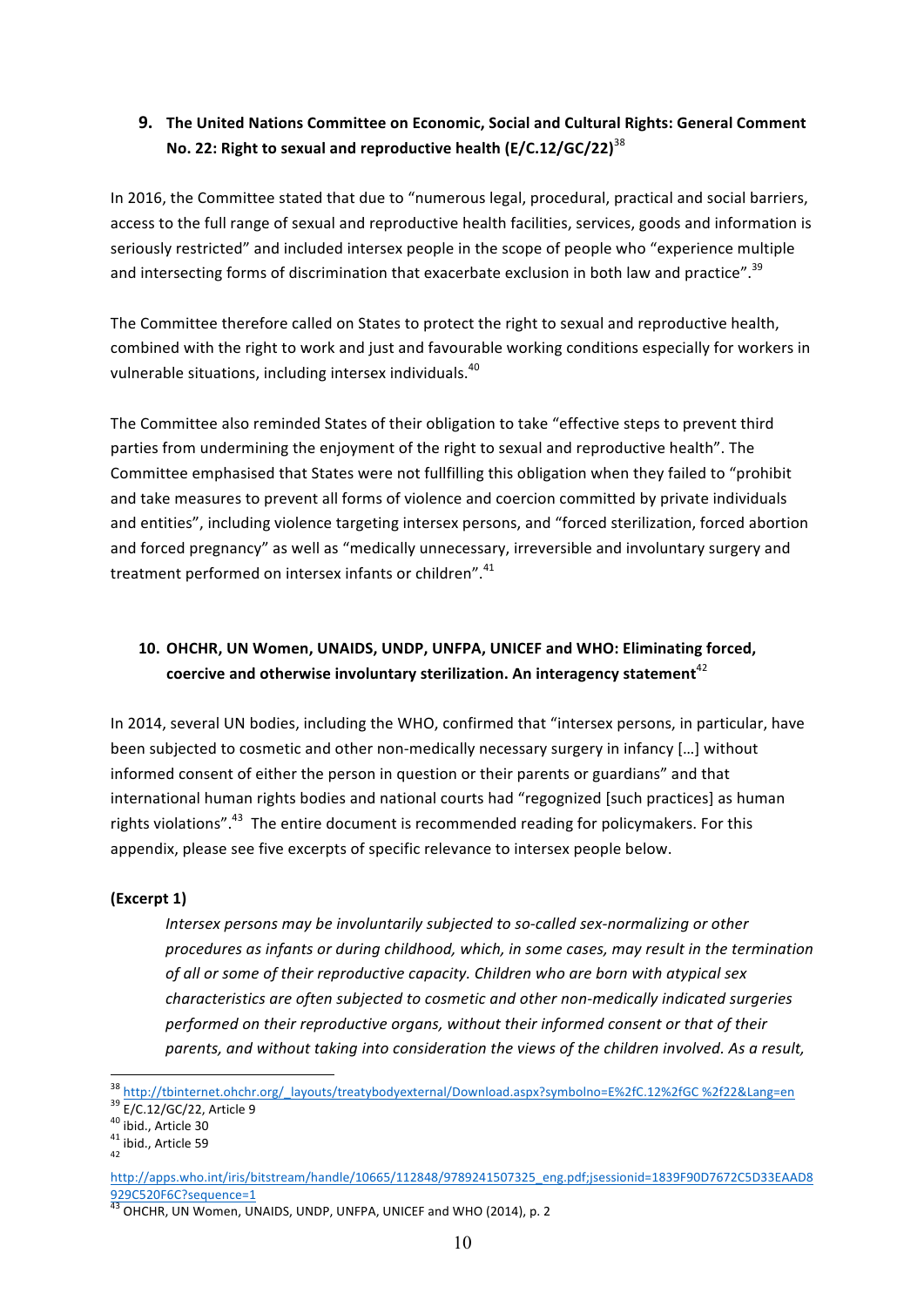such children are being subjected to irreversible interventions that have lifelong consequence *for their physical and mental health.* 

*Medical procedures that might result in sterility may sometimes be justified because of benefits* to health, including the reduction of cancer risk. Such treatments may be *recommended for transgender or intersex persons; however, they may be proposed on the* basis of weak evidence, without discussing alternative solutions that would retain the ability to procreate. Parents often consent to surgery on behalf of their intersex children, including in *circumstances* where full information is lacking.

It has been recommended by human rights bodies, professional organizations and ethical *bodies that full, free and informed consent should be ensured in connection with medical and* surgical treatments for intersex persons and, if possible, irreversible invasive medical *interventions* should be postponed until a child is sufficiently mature to make an informed decision, so that they can participate in decision-making and give full, free and informed *consent. It has also been recommended that health-care professionals should be educated* and trained about bodily diversity as well as sexual and related biological and physical diversity, and that professionals should properly inform patients and their parents of the *consequences of surgical and other medical interventions.* 

Discrimination on the basis of gender identity has been recognized by international human rights bodies as a human rights violation. Human rights bodies have condemned the serious *human rights violations to which transgender and intersex persons are subjected and have* recommended that transgender and intersex persons should be able to access health services, *including contraceptive services such as sterilization, on the same basis as others: free from coercion, discrimination and violence. They have also recommended the revision of laws to* remove any requirements for compulsory sterilization of transgender persons.<sup>44</sup>

#### **(Excerpt 2)**

International human rights standards require states to ensure effective accountability processes (including monitoring and evaluation), the availability of effective remedies, and *the participation of a wide range of stakeholders in the development, implementation and monitoring of laws, policies and programmes. Individual, community and civil society* participation – including of women living with HIV, persons with disabilities and transgender and intersex persons – in the development and monitoring of laws and policies, including budgets and use of public funds, is an important avenue for accountability.<sup>45</sup>

#### **(Excerpt 3)**

*In* the absence of medical necessity, when the physical well-being of a person with an intersex *condition is in danger, if possible, postpone treatment that results in sterilization until the* person is sufficiently mature to participate in informed decision- making and consent.<sup>46</sup>

 $^{44}$  ibid., p. 7-8<br> $^{45}$  ibid., p. 12<br> $^{46}$  ibid., p. 14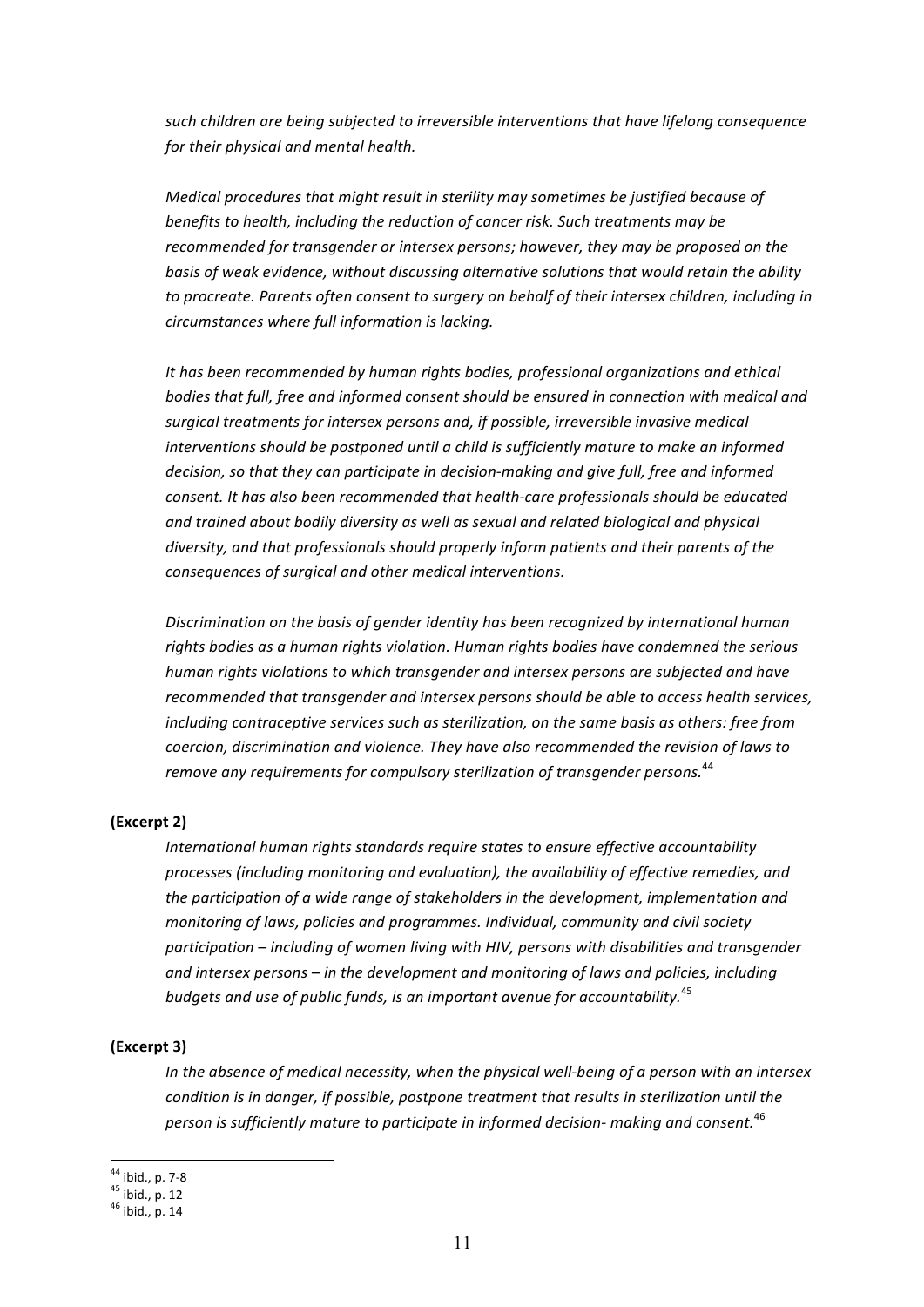## **(Excerpt 4)**

*Provide support and information to parents who have intersex children, for example through* psychological counselling and peer support or self-help groups, as well as support for intersex *children.*<sup>47</sup>

## **(Excerpt 5)**

#### *Remedies and redress*

- Recognize past or present policies, patterns or practices of coercive sterilization, and issue statements of regret or apology to victims, as components of the right to remedy for *these practices.*
- Provide notification, through appropriate and humane means, to people who have been subjected to coercive sterilization, and who may be unaware of their situation, and *provide information on the possibility of seeking administrative and judicial redress.*
- Promptly, independently and impartially investigate all incidents of forced sterilization with due process guarantees for the alleged suspect, and ensure appropriate sanctions where responsibility has been established.
- Provide access, including through legal aid, to administrative and judicial redress mechanisms, remedies and reparations for all people who were subjected to forced, *coercive or involuntary sterilization procedures, including compensation for the consequences and acknowledgement by governments and other responsible authorities* of wrongs committed. Enable adults to seek redress for interventions to which they were subjected as children or infants.
- Guarantee access to reversal procedures, where possible, or assisted reproductive technologies for individuals who were subjected to forced, coercive or otherwise *involuntary sterilization.*

#### *Monitoring and compliance*

- Establish monitoring mechanisms for the prevention and documentation of forced, *coercive and otherwise involuntary sterilization, and for the adoption of corrective policy and practice measures.*
- Collect data regarding forced, coercive and otherwise involuntary sterilization, in order to assess the magnitude of the problem, identify which groups of people may be affected, and conduct a comprehensive situation and legal analysis.
- Providers of sterilization services should implement quality improvement programmes to ensure that recommendations aimed at preventing forced, coercive and otherwise involuntary sterilization are followed and procedures are properly documented.
- *Establish mechanisms for obtaining patient feedback on the quality of services received,* including from marginalized populations.<sup>48</sup>

 $^{47}$  ibid., p. 15<br> $^{48}$  ibid., p. 15-16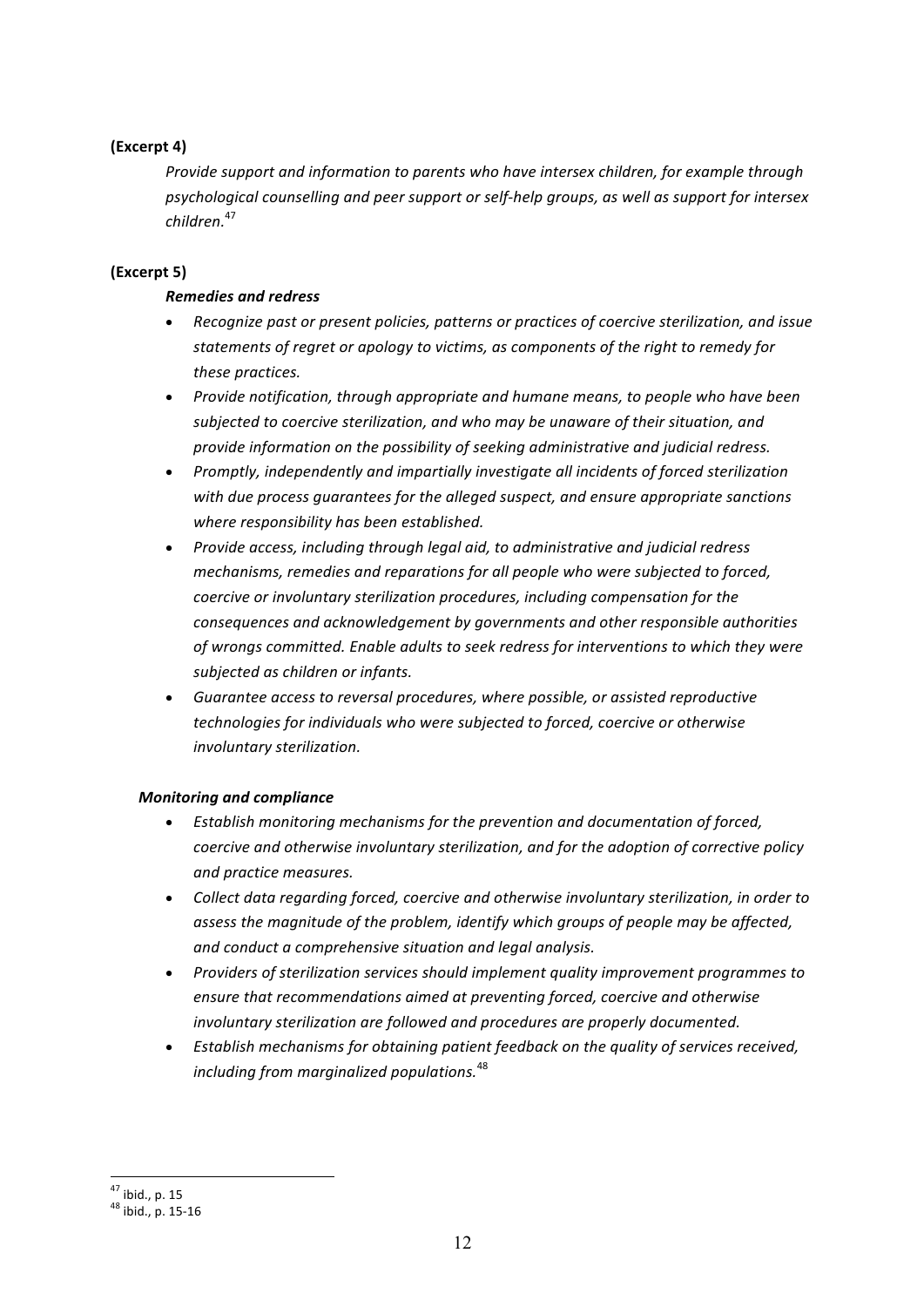# 11. United Nations General Assembly: Right of everyone to the enjoyment of the highest attainable standard of physical and mental health (A/64/272)<sup>49</sup>

Already in 2009, the United Nations General Assembly stated that "health-care providers must be cognizant of and adapt to the specific needs of [...] intersex persons".<sup>50</sup> It also call for "health-care providers [to] strive to postpone non-emergency invasive and irreversible interventions until the child is sufficiently mature to provide informed consent" while explicitly pointing to the fact that this was "particularly problematic in the case of intersex genital surgery, which is a painful and high-risk procedure with no proven medical benefit".<sup>51</sup>

 $^{49}$  http://www.refworld.org/pdfid/4aa762e30.pdf<br> $^{50}$  A/64/272, Article 46<br> $^{51}$  ibid., Article 49 and footnote 67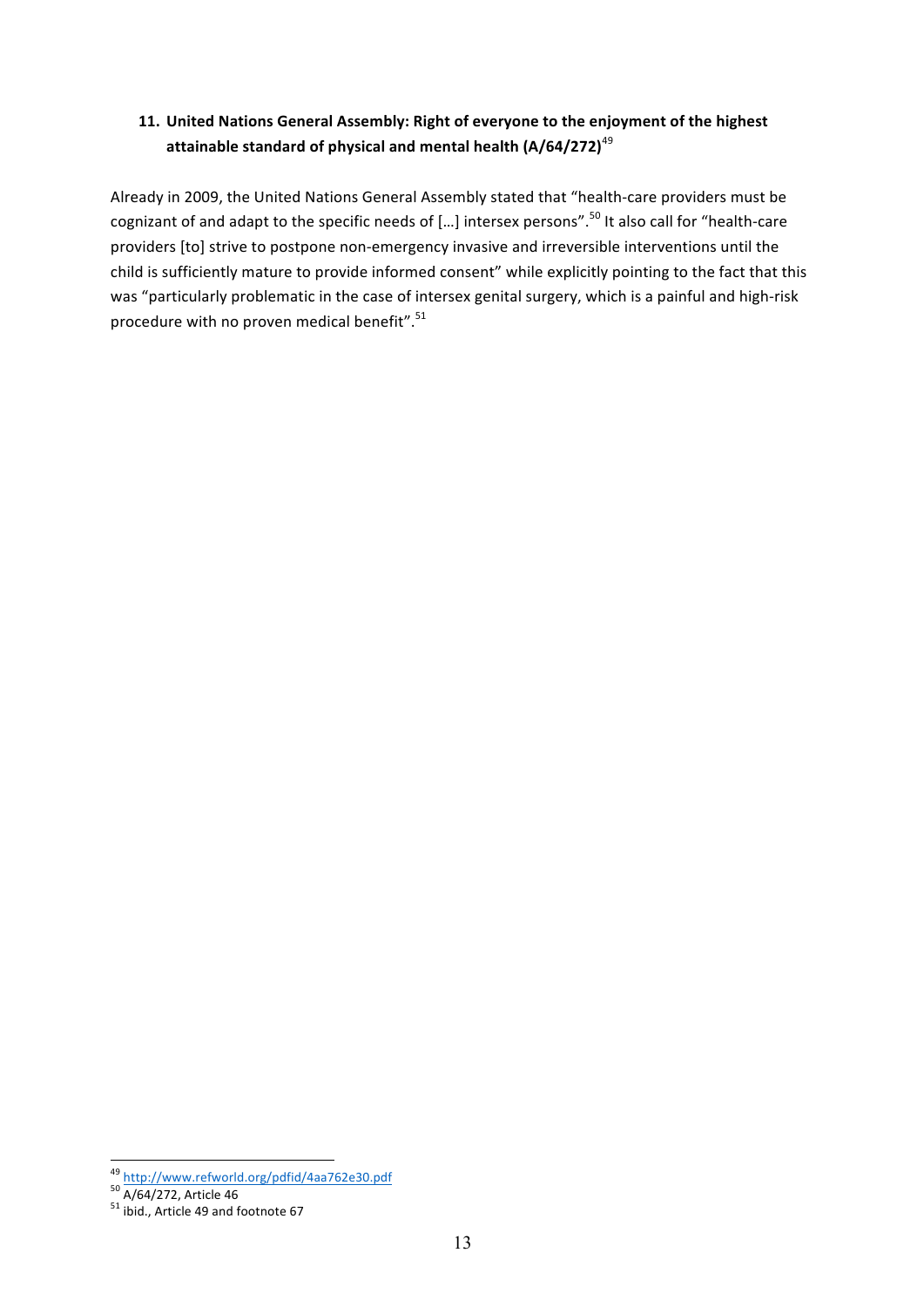# **Recommendations of Council of Europe Bodies**

1. Parliamentary Assembly of the Council of Europe (2017): Resolution 2191 (2017). Promoting the human rights of and eliminating discrimination against intersex people<sup>52</sup>

The resolution is a clear message to policymakers across Europe that they must take action to install legislative protections for intersex people, outlines the steps that need to be taken to protect the fundamental rights of intersex people and highlights the need to bring about rapid change within Council of Europe member states. Below is the text in its entirety.

## *Parliamentary Assembly*

1. Intersex people are born with biological sex characteristics that do not fit societal norms or *medical definitions of what makes a person male or female. Sometimes a person's intersex* status is detected at birth; sometimes it only becomes apparent later in life, notably during puberty. Despite the wide variety of situations concerned, the majority of intersex people are physically healthy. Only a few suffer from medical conditions that put their health at risk. Yet *the situation of intersex people has for a long time been treated as an essentially medical issue.* The prevailing medical view has been that intersex children's bodies can and should be *made to conform to either a male or a female paradigm, often through surgical and/or hormonal intervention; that this should be done as early as possible; and that the children* should then be raised in the gender corresponding to the sex assigned to their body. 2. The Parliamentary Assembly considers that this approach involves serious breaches of physical integrity, in many cases concerning very young children or infants who are unable to give consent and whose gender identity is unknown. This is done despite the fact that there is no evidence to support the long-term success of such treatments, no immediate danger to *health and no genuine therapeutic purpose for the treatment, which is intended to avoid or minimise (perceived) social problems rather than medical ones. It is often followed by lifelong hormonal treatments and medical complications, compounded by shame and secrecy.* 

3. Parents are often under pressure to make urgent, life-changing decisions on behalf of their *child, without having a full and genuine understanding of the long-term consequences for the child* of the decisions made about their body during their infancy and early childhood.

4. Understanding of these issues is gradually increasing, but concerted efforts are still needed to raise public awareness as to the situation and rights of intersex people so as to ensure that *they are fully accepted in society, without stigmatisation or discrimination.* 

5. The Assembly emphasises that it is crucial to ensure that the law does not create or *perpetuate barriers to equality for intersex people. This includes ensuring that intersex people* who do not identify as male or female have access to legal recognition of their gender *identity, and that where their gender has not been correctly recorded at birth, the procedure for rectifying this is simple and based on self-identification only, as set out in Assembly* Resolution 2048 (2015) on discrimination against transgender people in Europe. Antidiscrimination laws may also need to be amended to ensure that the situation of intersex *people is effectively covered.* 

<sup>52</sup> http://assembly.coe.int/nw/xml/XRef/Xref-DocDetails-en.asp?FileID=24232&lang=en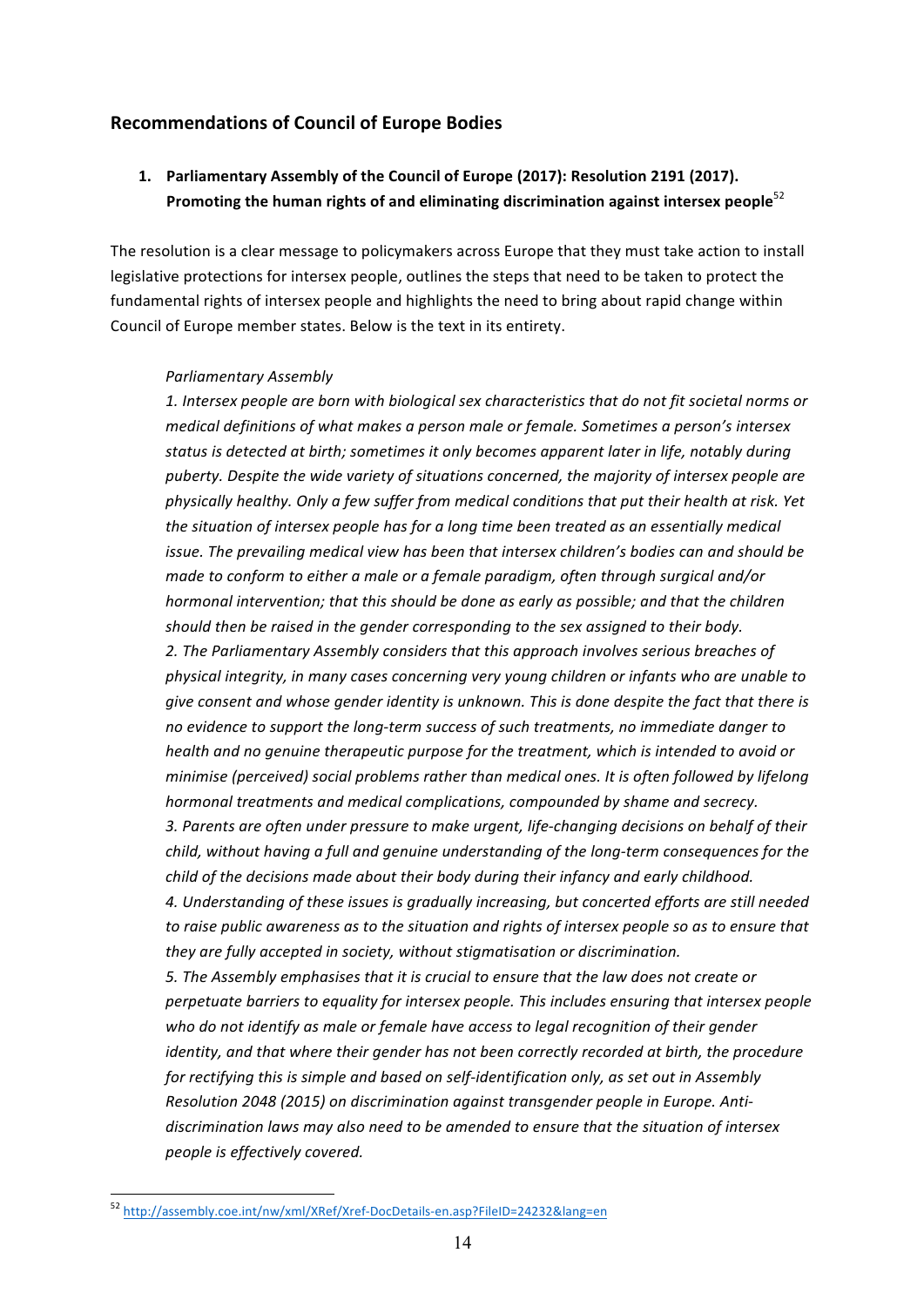6. The Assembly considers that the above may raise important issues under a number of provisions of the European Convention on Human Rights (ETS No. 5), notably Articles 3 and 8. *7.* In the light of the above, and bearing in mind the provisions of the Convention for the Protection of Human Rights and Dignity of the Human Being with regard to the Application of *Biology and Medicine: Convention on Human Rights and Biomedicine (ETS No. 164, "Oviedo*  Convention") and the relevant recommendations made in its Resolution 1952 (2013) on *children's right to physical integrity, as well as those by the Council of Europe Commissioner* for Human Rights and numerous treaty bodies of the United Nations, the Assembly calls on *Council of Europe member States to:* 

7.1. with regard to effectively protecting children's right to physical integrity and bodily autonomy and to empowering intersex people as regards these rights:

7.1.1. prohibit medically unnecessary sex-"normalising" surgery, sterilisation and other treatments practised on intersex children without their informed consent;

*7.1.2.* ensure that, except in cases where the life of the child is at immediate risk, any *treatment that seeks to alter the sex characteristics of the child, including their gonads, genitals* or internal sex organs, is deferred until such time as the child is able to participate in the decision, based on the right to self-determination and on the principle of free and *informed consent;* 

7.1.3. provide all intersex people with health care offered by a specialised, multidisciplinary team taking a holistic and patient-centred approach and comprising not only medical professionals but also other relevant professionals such as psychologists, social workers and ethicists, and based on guidelines developed together by intersex organisations and the *professionals concerned;* 

- 7.1.4. ensure that intersex people have effective access to health care throughout *their lives;*
- 7.1.5. ensure that intersex people have full access to their medical records;
- 7.1.6. provide comprehensive and up-to-date training on these matters to all *medical,*

psychological and other professionals concerned, including conveying a clear message that *intersex bodies are the result of natural variations in sex development and do not as such need to be modified;* 

7.2. with a view to assisting intersex people, their parents and the people around them in dealing with the challenges posed, inter alia, by social attitudes towards variations in sex *characteristics:* 

7.2.1. ensure that adequate psychosocial support mechanisms are available for intersex *people and their families throughout their lives;* 

7.2.2. support civil society organisations working to break the silence around the situation of *intersex people and to create an environment in which intersex people feel safe to speak openly about their experiences;* 

7.3. with regard to civil status and legal gender recognition:

7.3.1. ensure that laws and practices governing the registration of births, in particular as regards the recording of a newborn's sex, duly respect the right to private life by allowing sufficient flexibility to deal with the situation of intersex children without forcing parents or medical professionals to reveal a child's intersex status unnecessarily;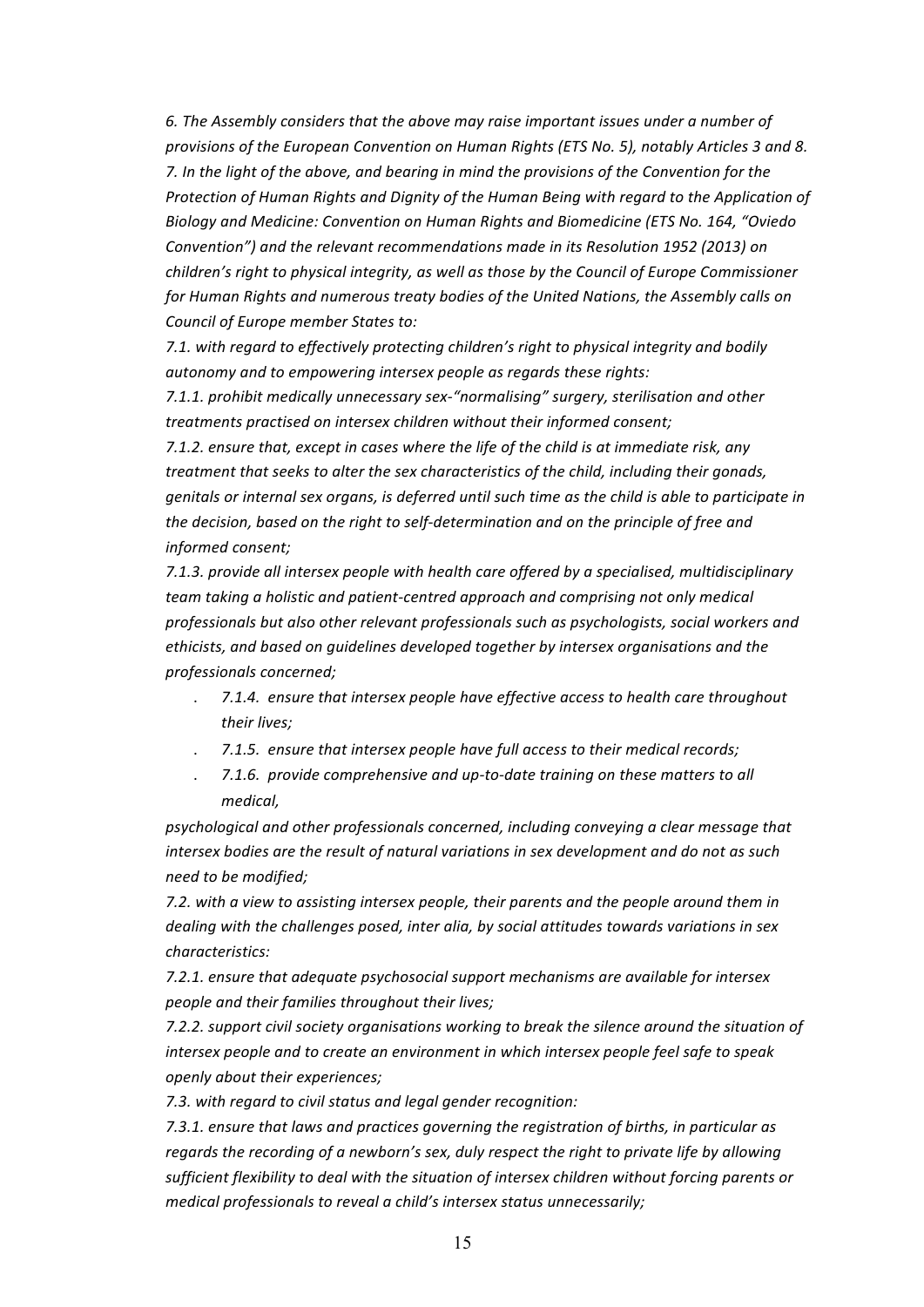7.3.2. simplify legal gender recognition procedures in line with the recommendations adopted *by* the Assembly in Resolution 2048 (2015) and ensure in particular that these procedures are quick, transparent and accessible to all and based on self-determination;

7.3.3. ensure, wherever gender classifications are in use by public authorities, that a range of *options* are available for all people, including those intersex people who do not identify as either male or female;

7.3.4. consider making the registration of sex on birth certificates and other identity documents optional for everyone;

7.3.5. ensure that, in accordance with the right to respect for private life, intersex people are not prevented from entering into a civil partnership or marriage or from remaining in such a partnership or marriage as a result of the legal recognition of their gender;

7.4. with regard to combating discrimination against intersex people, ensure that antidiscrimination *legislation* effectively applies to and protects intersex people, either by *inserting sex characteristics as a specific prohibited ground in all anti-discrimination legislation, and/or by raising awareness among lawyers, police, prosecutors, judges and all* other relevant professionals, as well as intersex people, of the possibility of dealing with discrimination against them under the prohibited around of sex, or as an "other" (unspecified) ground where the list of prohibited grounds in relevant national anti-discrimination provisions *is* non-exhaustive;

7.5. collect more data and carry out further research into the situation and rights of intersex people, including into the long-term impact of sex-"normalising" surgery, sterilisation and other treatments practised on intersex people without their free and informed consent, and in this context:

7.5.1. conduct an inquiry into the harm caused by past invasive and/or irreversible sex-*"normalising" treatments practised on individuals without their consent and consider*  granting compensation, possibly through a specific fund, to individuals having suffered as a result of such treatment carried out on them;

7.5.2. in order to build a complete picture of current practice, keep a record of all interventions carried out on children's sex characteristics;

7.6. carry out campaigns to raise awareness among the professionals concerned and among *the general public as regards the situation and rights of intersex people.* 

8. Finally, the Assembly invites national parliaments to work actively, with the participation of *intersex people and their representative organisations, to raise public awareness about the* situation of intersex people in their country and to give effect to the recommendations made *above.*

# 2. Commissioner for Human Rights of the Council of Europe (2015): Human Rights and **Intersex People**<sup>53</sup>

The Commissioner for Human Rights of the Council of Europe, Nils Muižnieks, recommended in his 2015 issue paper "Human Rights and Intersex People", to review "national equal treatment and hate

<sup>53</sup> https://rm.coe.int/16806da5d4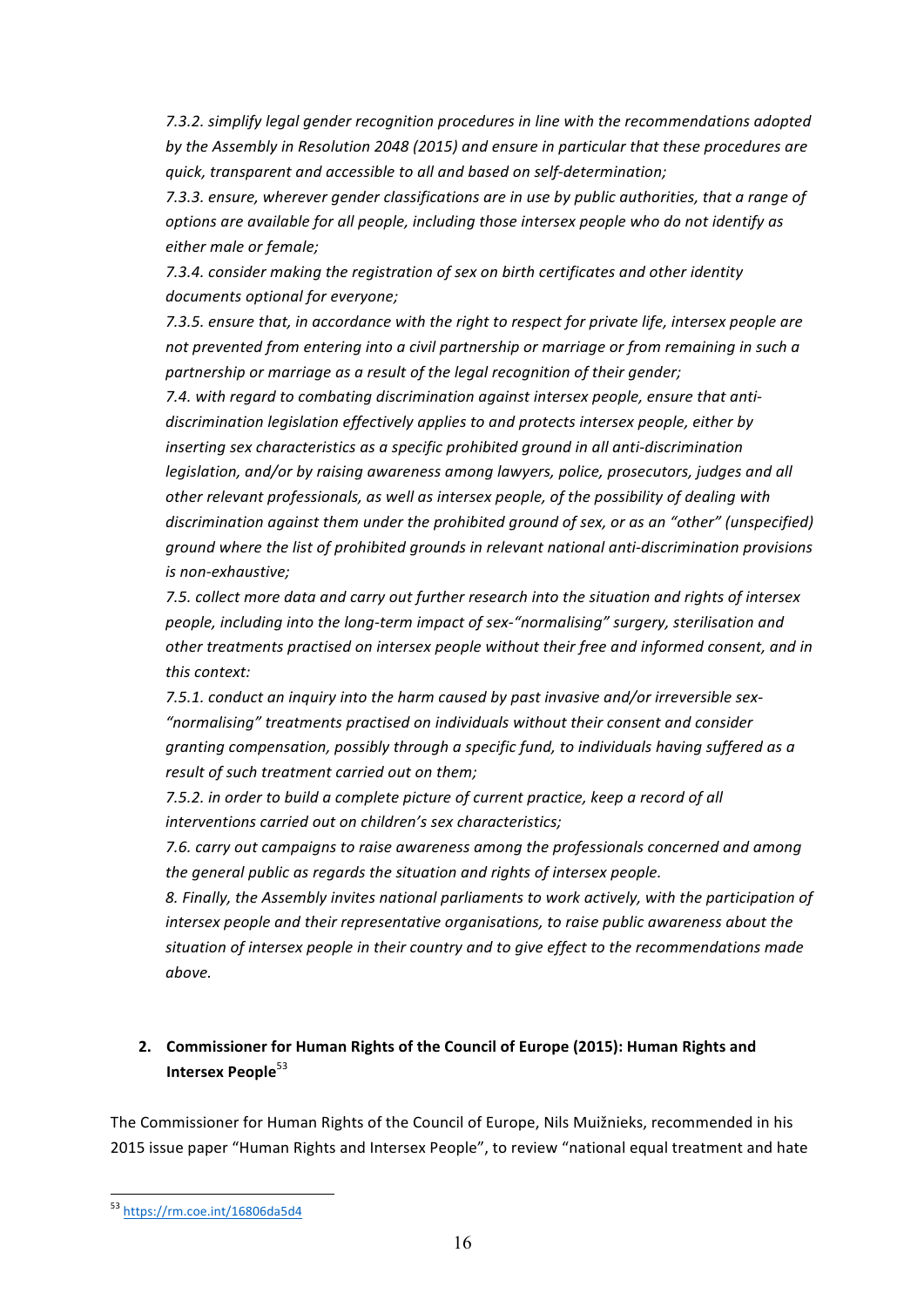crime legislation" and to "ensure that it protects intersex people. Sex characteristics should be included as a specific ground in equal treatment and hate crime legislation or, at least, the ground of sex/gender should be authoritatively interpreted to include sex characteristics as prohibited grounds of discrimination".<sup>54</sup>

# **(Excerpt)**

# *The Commissioner's Reccommendations*

- 1. Member states should end medically unnecessary "normalising" treatment of intersex persons, including irreversible genital surgery and sterilisation, when it is enforced or *administered without the free and fully informed consent of the person concerned. Sex* assignment treatment should be available to intersex individuals at an age when they can express their free and fully informed con- sent. Intersex persons' right not to undergo sex assignment treatment must be respected.
- 2. Intersex persons and their families should be o ered interdisciplinary counsel- ling and support, including peer support. Intersex persons' access to medical records should be *ensured.*
- 3. National and international medical classi cations which pathologise variations in sex *characteristics should be reviewed with a view to eliminating obstacles to the e ective* enjoyment, by intersex persons, of human rights, including the right to the highest attainable *standard of health.*
- 4. Member states should facilitate the recognition of intersex individuals before the law through *the expeditious provision of birth certi cates, civil registration documents, identity papers,* passports and other o cial personal documen- tation while respecting intersex persons' right to self-determination. Flexible procedures should be observed in assigning and reassigning sex/gender in o cial documents while also providing for the possibility of not choosing a speci ed male or female gender marker. Member states should consider the proportionality of *requiring gender markers in o cial documents.*
- 5. National equal treatment and hate crime legislation should be reviewed to ensure that it protects intersex people. Sex characteristics should be included as a speci c ground in equal *treatment and hate crime legislation or, at least, the ground of sex/gender should be* authoritatively interpreted to include sex characteristics as prohibited grounds of *discrimination.*
- 6. National human rights structures such as ombudspersons, equality bodies, human rights *commissions and children's ombudspersons should be active in their outreach towards intersex people, including children. They should be clearly mandated to work on issues related to* intersex people and to provide victim-support services to them. There is a need to facilitate *intersex persons' access to justice.*
- 7. Member states should carry out research into the situation and human rights protection needs of intersex people in di erent settings. There is an urgent need to improve public awareness and professional training about the problems encountered by intersex persons. *Intersex people and organisations representing them should be enabled to participate*

 $54$  See: Commissioner for Human Rights of the Council of Europe (2015), p. 9.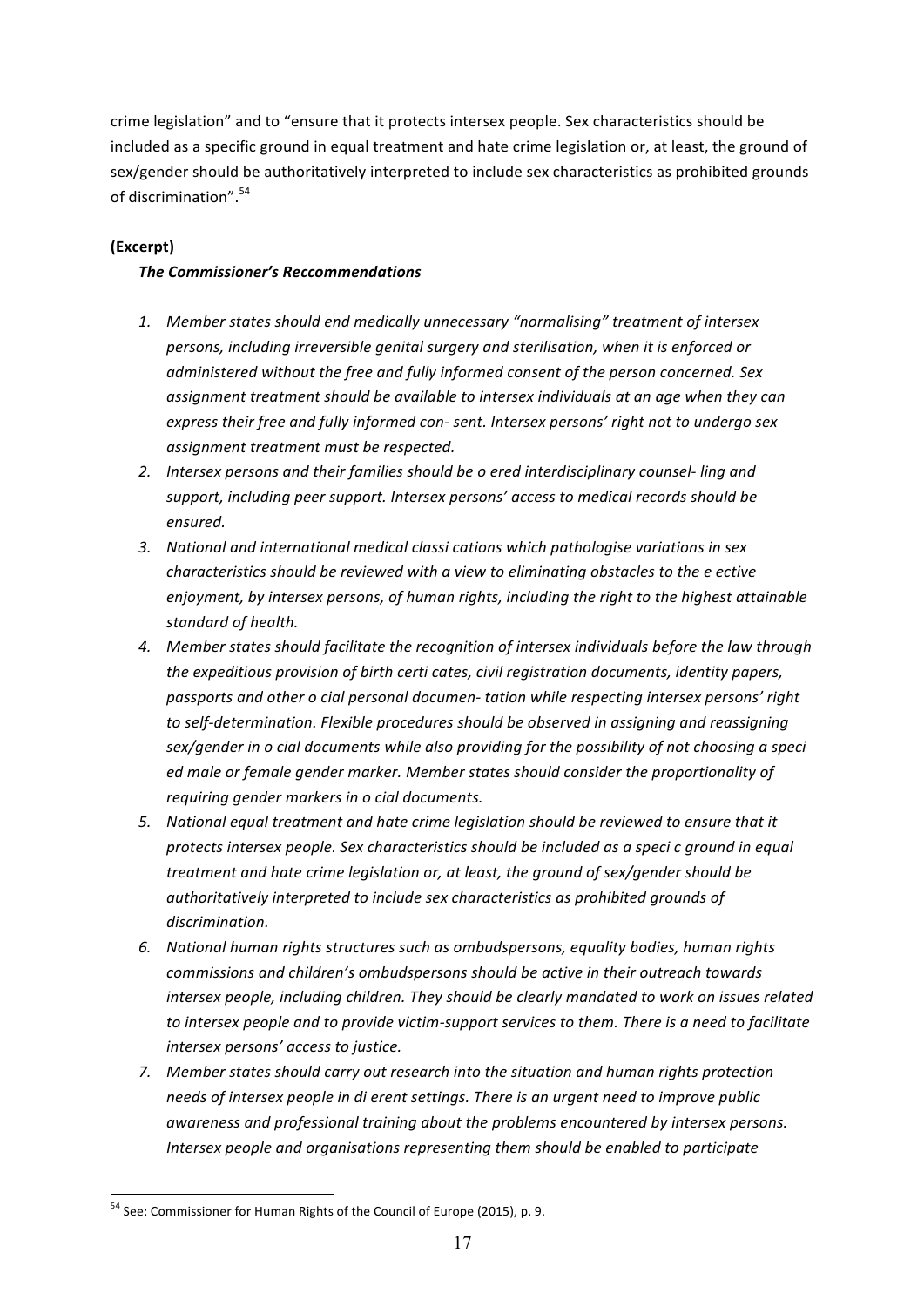actively in research concerning them and in the development of measures improving their *enjoyment of human rights.* 

8. The human rights violations intersex people have su ered in the past should be investigated, *publicly acknowledged and remedied. Ethical and professional standards, legal safeguards*  and judicial control should be reinforced to ensure future human rights compliance.

# **3.** Parliamentary Assembly of the Council of Europe (2013): Resolution 1952 (2013). Children's **Right to Physical Intergrity**<sup>55</sup>

The Parliamentary Assembly stated in 2013 that it was "particularly worried about a category of violation of the physical integrity of children, which supporters of the procedures tend to present as beneficial to the children themselves despite clear evidence to the contrary". The concern specifically included "early childhood medical interventions in the case of intersex children".<sup>56</sup> The Parliamentary Assembly, therefore, called on Members States to:

7.5.3. undertake further research to increase knowledge about the specific situation of intersex people, ensure that no-one is subjected to unnecessary medical or surgical treatment that is cosmetic rather than vital for health during infancy or childhood, guarantee bodily integrity, autonomy and self-determination to persons concerned, and provide families with intersex children with adequate counselling and support.

 $^{55}$ http://assembly.coe.int/nw/xml/XRef/Xref-XML2HTML-en.asp?fileid=20174<br>  $^{56}$  See: PACE (2013), Article 2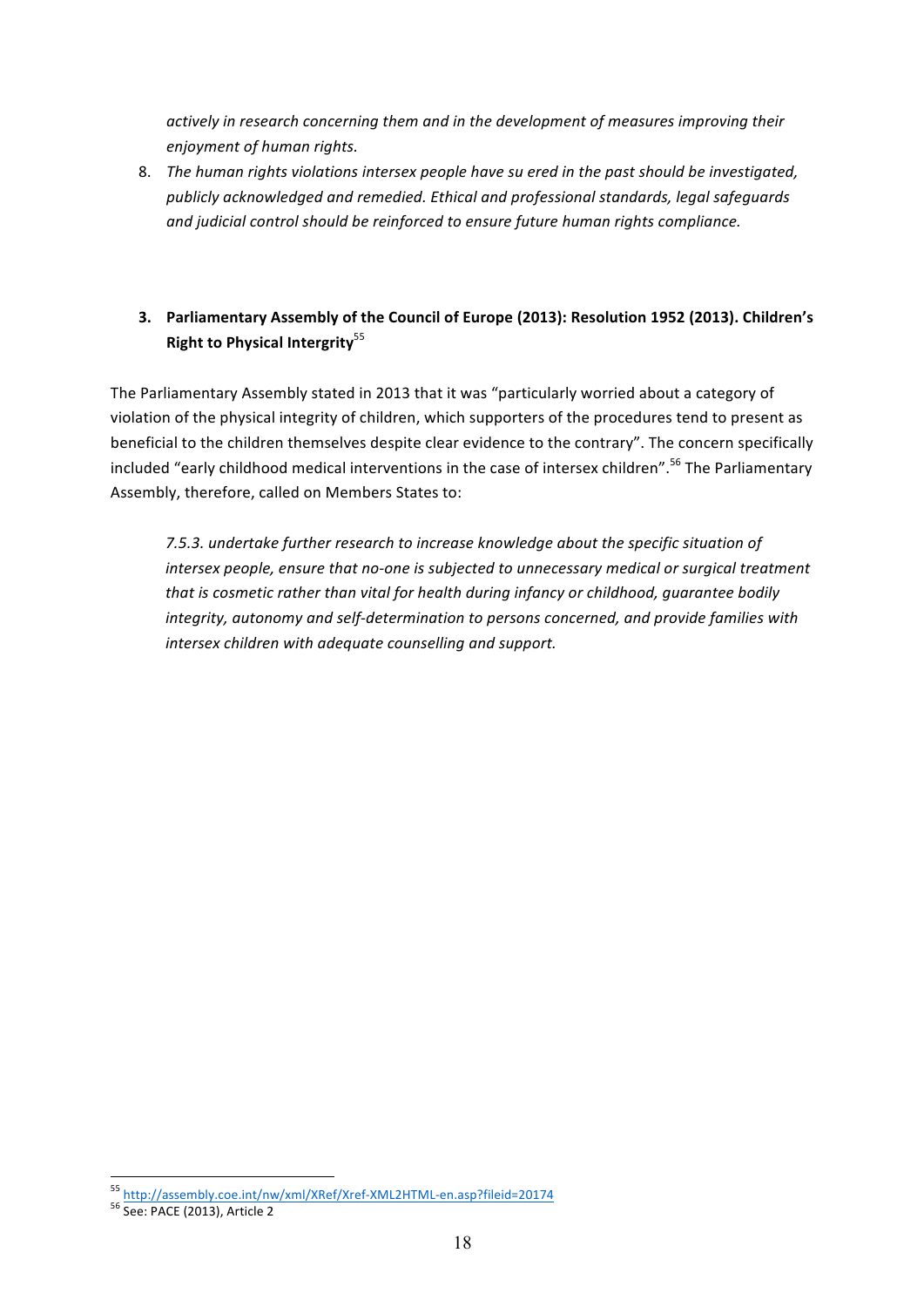# **Recommendations of European Union Bodies**

1. **European Parliament (2019): The rights of intersex people. European Parliament resolution** of 14 February 2019 on the rights of intersex people  $(2018/2878(RSP))$ <sup>57</sup>

In 2018 the European adopted a landmark resolution on the rights of intersex people. By adopting this resolution, the European Parliament sets a clear standard within the European Union for the protection of intersex people's bodily integrity and human rights. The resolution complements the ground-breaking 2017 intersex resolution *Promoting the human rights of and eliminating* discrimination against intersex people adopted by the Parliamentary Assembly of the Council of Europe. In its resolution the European Parliament notes the urgent need to address violations of the human rights of intersex people, and calls on the Commission and the Member States to propose legislation to address these issues. Below is the text in its entirety.

#### *The European Parliament,*

- having regard to Article 2 of the Treaty on European Union,
- having regard to Articles 8 and 10 of the Treaty on the Functioning of the European Union,
- having regard to the Charter of Fundamental Rights of the European Union, and in particular Article 21 *thereof,*
- having regard to the European Social Charter, and in particular Article 11 thereof,
- having regard to Directive 2012/29/EU of the European Parliament and of the Council of 25 October 2012 establishing minimum standards on the rights, support and protection of victims of crime,
- having regard to the report published by the Commission in 2011 entitled 'Trans and intersex people',
- having regard to the final reports of the Commission-funded 'Health4LGBTI' pilot project on health *inequalities experienced by LGBTI people,*
- having regard to its resolution of 4 February 2014 on the EU Roadmap against homophobia and discrimination on grounds of sexual orientation and gender identity,
- having regard to its resolution of 13 December 2016 on the situation of fundamental rights in the European *Union in 2015,*
- having regard to the paper published in May 2015 by the European Union Agency for Fundamental Rights (FRA) entitled 'The fundamental rights situation of intersex people',
- having regard to the FRA's online publication of November 2017 entitled 'Mapping minimum age requirements concerning the rights of the child in the EU',
- having regard to the FRA Fundamental Rights Report 2018,
- having regard to the European Convention on Human Rights,
- having regard to the European Convention for the Prevention of Torture and Inhuman or Degrading *Treatment or Punishment,*
- having regard to Resolution 2191 of the Council of Europe Parliamentary Assembly, adopted in 2017, on *promoting the human rights of and eliminating discrimination against intersex people,*
- having regard to the 2015 report of the Council of Europe Commissioner for Human Rights on human rights *and intersex people,*
- having regard to the Universal Declaration of Human Rights,
- having regard to the UN Convention against Torture and Other Cruel, Inhuman or Degrading Treatment or *Punishment,*
- having regard to the UN Convention on the Rights of the Child,
- having regard to the UN Convention on the Rights of Persons with Disabilities,
- having regard to the 2013 report of the UN Special Rapporteur on torture and other cruel, inhuman or *degrading treatment or punishment,*

<sup>&</sup>lt;sup>57</sup> P8 TA-PROV(2019)0128. The rights of intersex people. European Parliament resolution of 14 February 2019 on the rights of intersex people (2018/2878(RSP)) http://www.europarl.europa.eu/doceo/document/TA-8-2019-0128\_EN.pdf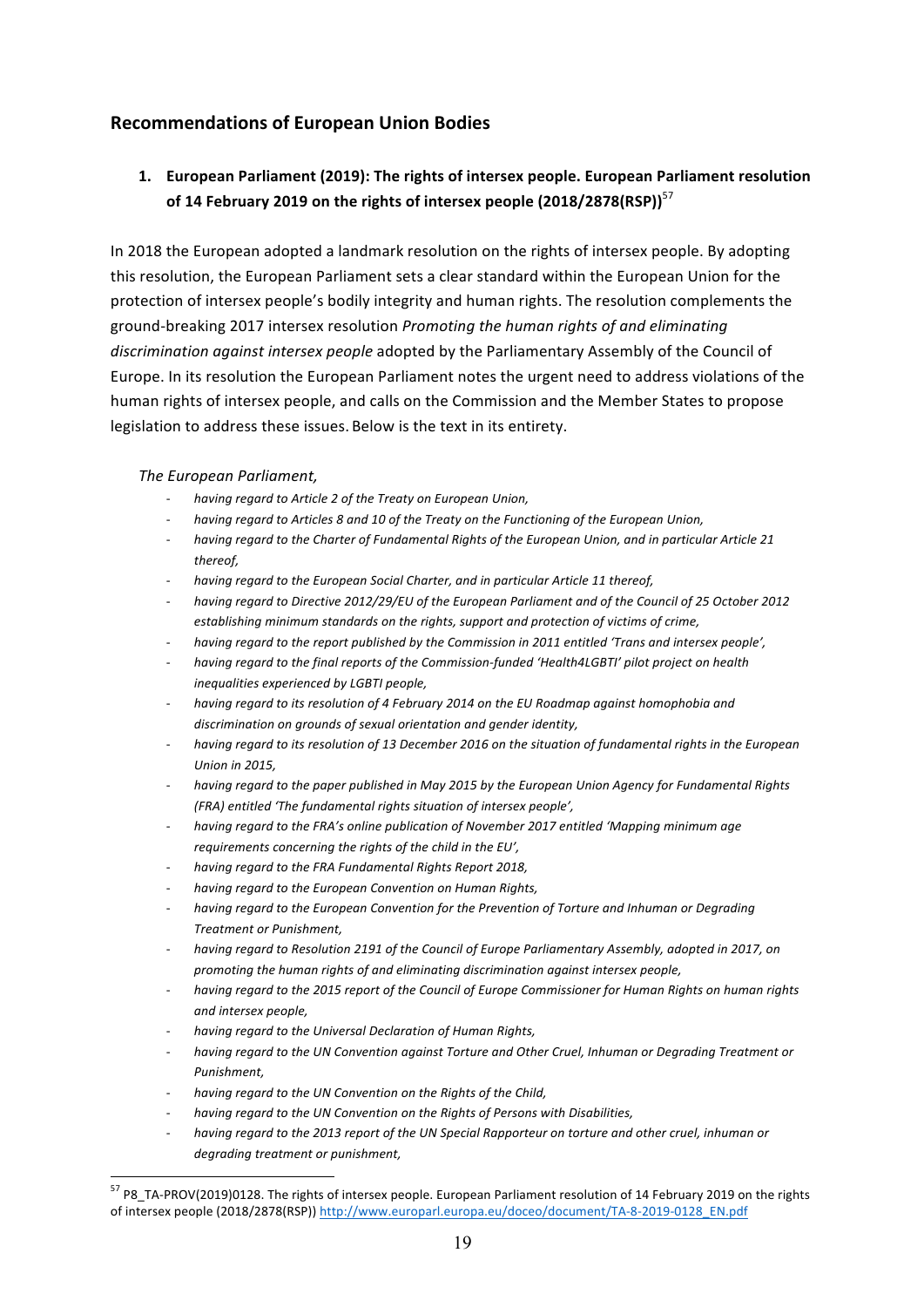- having regard to the Yogyakarta Principles ('Principles and State Obligations on the Application of International Human Rights Law in Relation to Sexual Orientation, Gender Identity, Gender Expression and Sex Characteristics') adopted in November 2006, and the 10 complementary principles ('plus 10') adopted on *10 November 2017,*
- having regard to the questions to the Council and to the Commission on the rights of intersex people (O-*000132/2018 – B8-0007/2019 and O-000133/2018 – B8-0008/2019),*
- having regard to the motion for a resolution of the Committee on Civil Liberties, Justice and Home Affairs,
- having regard to Rules 128(5) and 123(2) of its Rules of Procedure,
- A. whereas intersex individuals are born with physical sex characteristics that do not fit medical or social norms *for female or male bodies, and these variations in sex characteristics may manifest themselves in primary characteristics* (such as the inner and outer genitalia and the chromosomal and hormonal structure) and/or secondary characteristics (such as muscle mass, hair distribution and stature);
- B. whereas intersex people are exposed to multiple instances of violence and discrimination in the European *Union* and these human rights violations remain widely unknown to the general public and policymakers;
- *C.* whereas there is a high prevalence of surgeries and medical treatments carried out on intersex infants, although in most cases these treatments are not medically necessary; whereas cosmetic surgeries and urgent surgeries can be proposed as a package, preventing parents and intersex people from having full information on the impact of each;
- D. whereas surgeries and medical treatments are performed on intersex children without their prior, personal, full and informed consent; whereas intersex genital mutilation can have lifelong consequences, such as *psychological trauma and physical impairments;*
- *E.* whereas intersex individuals and intersex children who belong to other minority and marginalised groups are further marginalised and socially excluded and are at risk of violence and discrimination, because of their *intersecting identities:*
- *F.* whereas in most Member States surgery can be performed on an intersex child or an intersex individual with disabilities with the consent of their legal quardian, regardless of the capacity of the intersex person to *decide for themselves;*
- G. whereas in many cases parents and/or legal quardians are strongly pressured to make decisions without being fully informed of the lifelong consequences for their child;
- *H.* whereas many intersex people do not have full access to their medical records and therefore do not know that they are intersex or are not aware of the medical treatments they have been subjected to;
- *I.* whereas intersex variations continue to be classified as diseases, as in the World Health Organisation's *International Classification of Diseases (ICD), in the absence of evidence supporting the long-term success of treatments;*
- *J.* whereas some intersex people will not identify with the gender they are medically assigned at birth; whereas *legal gender recognition based on self-determination is only possible in six Member States; whereas many Member States still require sterilisation for legal gender recognition;*
- K. whereas anti-discrimination legislation at EU level, and in most Member States, does not include discrimination based on sex characteristics, whether as a standalone category or interpreted as a form of *discrimination based on sex;*
- L. whereas many intersex children face human rights violations and genital mutilation in the EU when *undergoing sex-normalising treatments;*
- 1. Notes the urgent need to address violations of the human rights of intersex people, and *calls* on the Commission and the Member States to propose legislation to address these *issues;*

#### *Medicalisation and pathologisation*

2. Strongly condemns sex-normalising treatments and surgery; welcomes laws that prohibit such surgery, as in Malta and Portugal, and encourages other Member States to adopt similar legislation as soon as possible;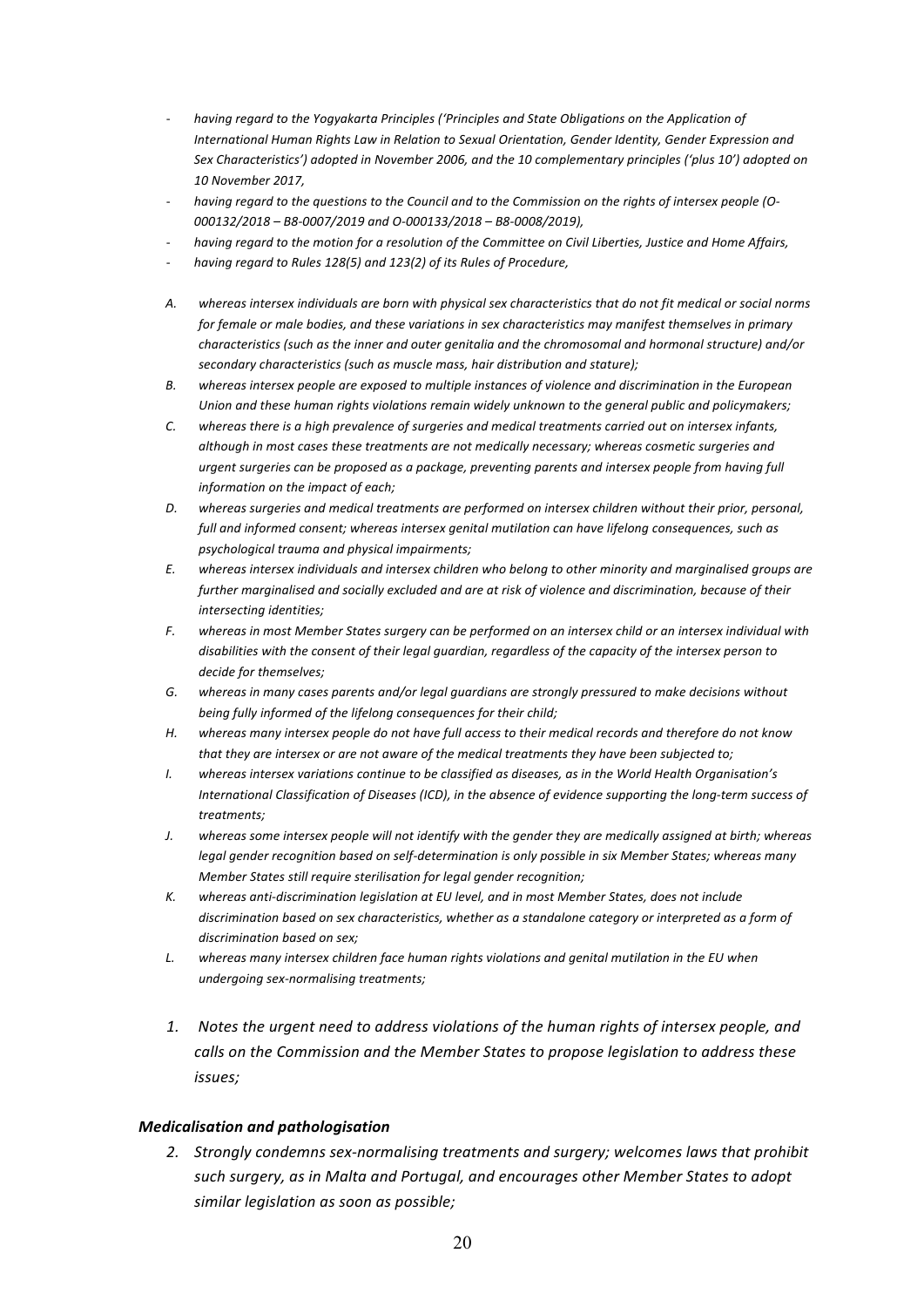- 3. Stresses the need to provide adequate counselling and support to intersex children and *intersex individuals with disabilities, as well as to their parents or guardians, and fully* inform them of the consequences of sex-normalising treatments;
- 4. Calls on the Commission and the Member States to support organisations that work to break the stigma against intersex people;
- 5. Calls on the Commission and the Member States to increase funding for intersex civil *society organisations;*
- 6. Calls on the Member States to improve access for intersex people to their medical records, and to ensure that no one is subjected to non-necessary medical or surgical treatment during infancy or childhood, guaranteeing bodily integrity, autonomy and selfdetermination for the children concerned:
- 7. Takes the view that pathologisation of intersex variations jeopardises the full enjoyment by intersex people of the right to the highest attainable standard of health as enshrined *in* the UN Convention on the Rights of the Child; calls on the Member States to ensure the depathologisation of intersex people;
- 8. Welcomes the depathologisation, however partial, of trans identities in the eleventh revision of the ICD (ICD-11); notes, however, that the category of 'gender incongruence' in childhood pathologises non-gender-normative behaviours in childhood; calls, therefore, on the Member States to pursue the removal of this category from the ICD-11, and to *bring future ICD revision into line with their national health systems;*

## *Identity documents*

9. Stresses the *importance of flexible birth registration procedures;* welcomes the laws adopted in some Member States that allow legal gender recognition on the basis of selfdetermination; encourages other Member States to adopt similar legislation, including flexible procedures to change gender markers, as long as they continue to be registered, as well as names on birth certificates and identity documents (including the possibility of *gender-neutral names);* 

#### *Discrimination*

- 10. Deplores the lack of recognition of sex characteristics as a ground of discrimination *across* the EU, and therefore highlights the importance of this criterion in order to ensure *access to justice for intersex people;*
- 11. Calls on the Commission to enhance the exchange of good practices on the matter; calls on the Member States to adopt the necessary legislation to ensure the adequate protection, respect and promotion of the fundamental rights of intersex people, including intersex children, including full protection against discrimination;

#### *Public awareness*

- 12. Calls on all relevant stakeholders to carry out research concerning intersex people, taking a sociological and human rights perspective rather than a medical one;
- 13. Calls on the Commission to make sure that EU funds do not support research or medical projects that further contribute to violating the human rights of intersex people, in the context of the European Reference Networks (ERNs); calls on the Commission and the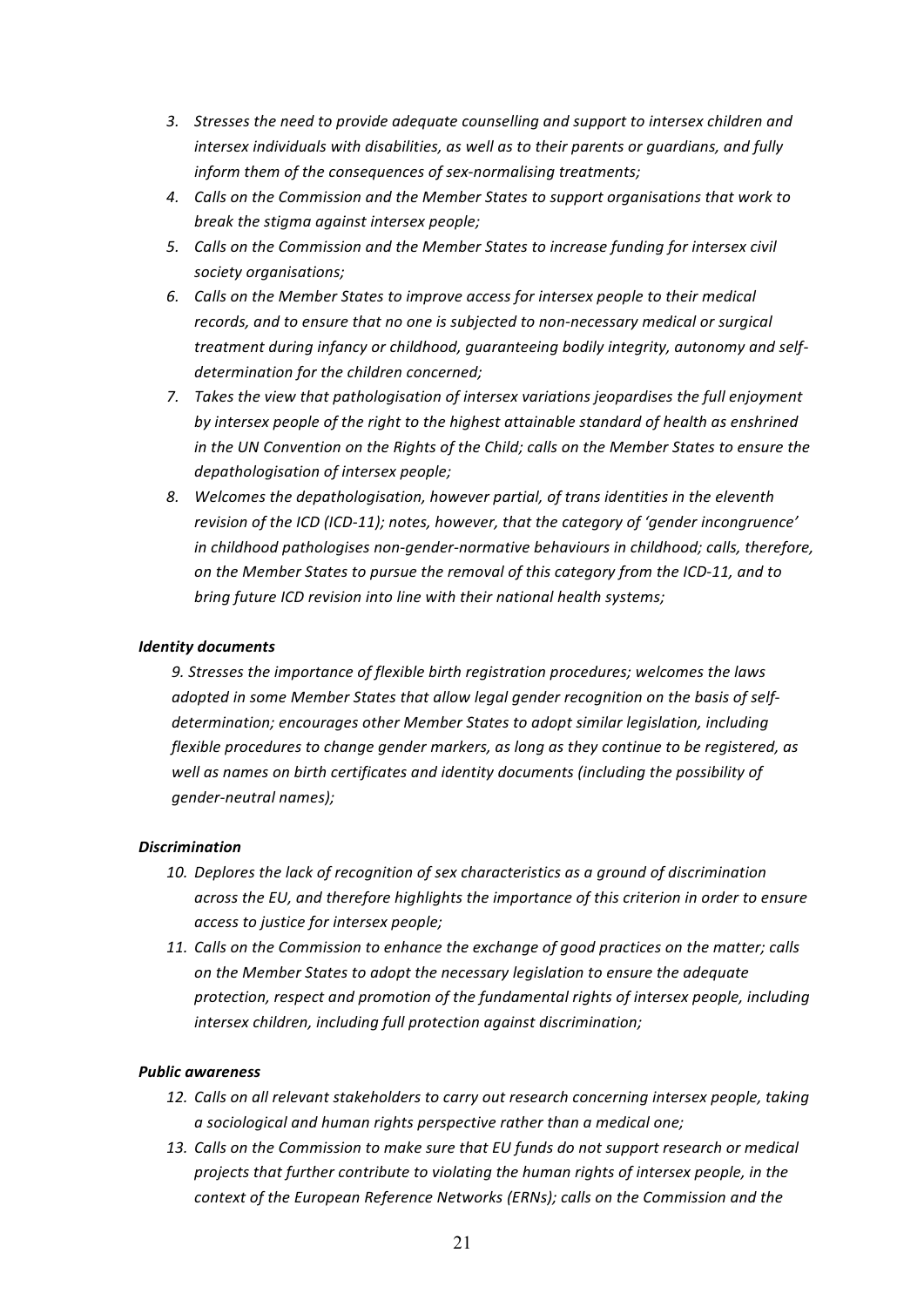*Member States to support and fund research on the human rights situation of intersex people;* 

- 14. Calls on the Commission to take a holistic and rights-based approach to the rights of *intersex people and to better coordinate the work of its Directorates-General for Justice* and Consumers, for Education, Youth, Sport and Culture, and for Health and Food Safety, so as to ensure consistent policies and programmes supporting intersex people, including training of state officials and the medical profession;
- 15. Calls on the Commission to reinforce the intersex dimension in its multiannual LGBTI list of actions for the current period, and to begin preparing as of now a renewal of this strategy for the next multiannual period (2019-2024);
- 16. Calls on the Commission to facilitate the sharing of best practices among Member States *on protecting the human rights and bodily integrity of intersex people;*

# 2. **European Union Agency for Fundamental Rights (2015): FRA Focus Paper. The Fundamental Rights Situation of Intersex People**<sup>58</sup>

In 2015 the EU Fundamental Rights Agency (FRA) pointed out in their report on the fundamental rights situation of intersex people, that "given that it concerns physical (sex) characteristics, intersex discrimination is better covered under sex discrimination than under discrimination on the basis of sexual orientation and/or gender identity".<sup>59</sup>

# **(Excerpt)**

## *Key facts*

- Many Member States legally require births to be certi ed and registered as either male or *female.*
- In at least 21 Member States, sex 'normalising' surgery is carried out on intersex children.
- In 8 Member States, a legal representative can consent to sex 'normalising' medical interventions independently of the child's ability to decide.
- 18 Member States require patient consent provided the child has the ability to decide.
- Intersex discrimination is better covered by sex discrimination rather than discrimination *on* the basis of sexual orientation and/or gender identity as it concerns physical (sex) *characteristics.*

## *Key conclusions*

• Legal and medical professionals should be better informed of the fundamental rights of *intersex people, particularly children.* 

<sup>&</sup>lt;sup>58</sup> http://fra.europa.eu/en/publication/2015/fundamental-rights-situation-intersex-people<br><sup>59</sup> Key finding from the FRA comparative legal analysis 2015: Protection against discrimination on grounds of sexual orientation, gender identity and sex characteristics in the EU, p. 70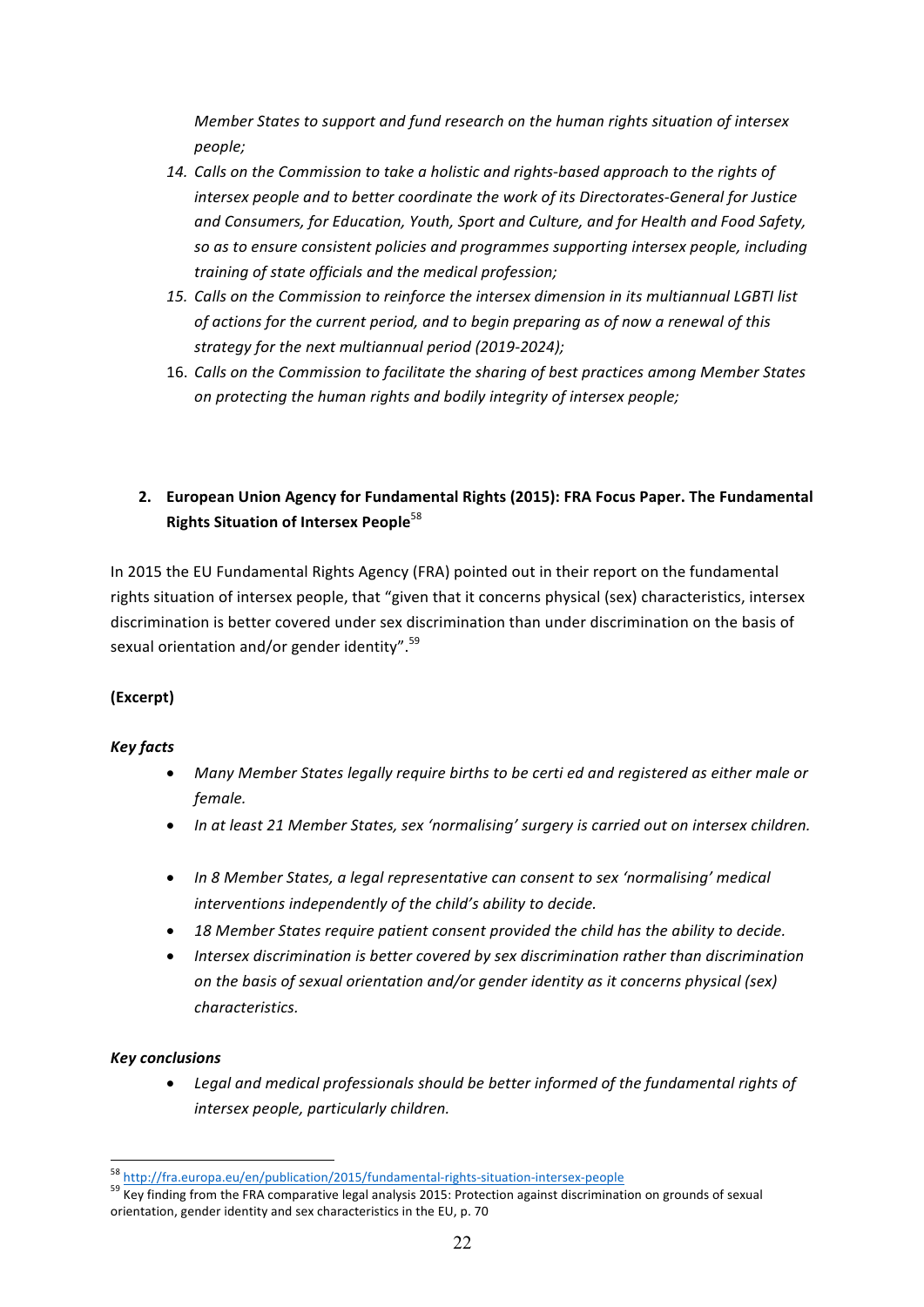- Gender markers in identity documents and birth registries should be reviewed to better *protect intersex people.*
- Member States should avoid non-consensual 'sex-normalising' medical treatments on *inter- sex people.*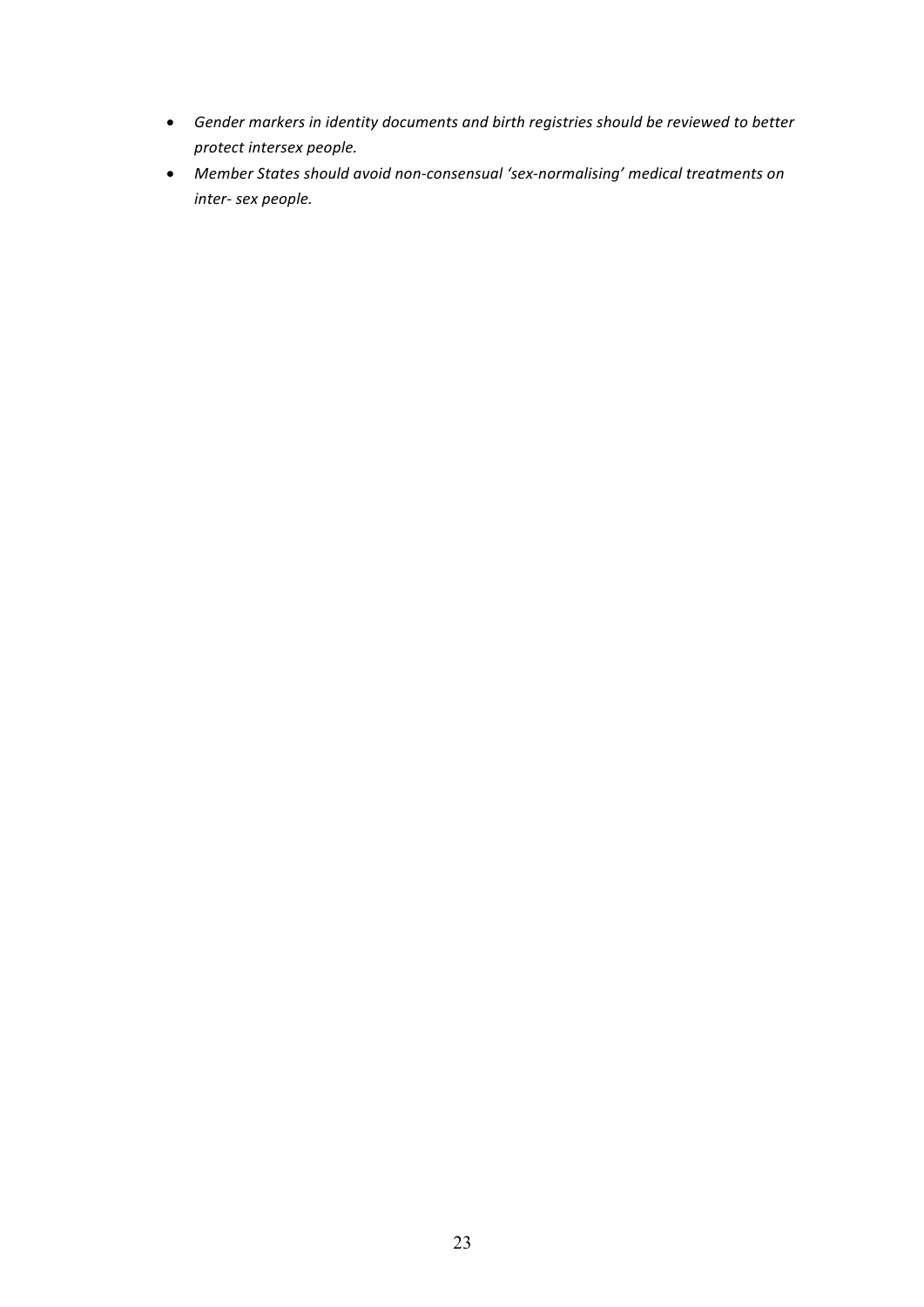# **Recommendations of Non-Governmental bodies**

# 1. **Yogyakarta Principles Plus 10 (2017)**<sup>60</sup>

Since the Yogyakarta Principles were adopted in 2006, international human rights standards and law, as well as the understanding and recognition of violations affecting persons on the grounds of "sex characteristics" have developed significantly. Together, the original 29 Yogyakarta Principles and set of Additional Principles and State Obligations established by the Yogyakarta Principles plus 10 (YP+10), provide an expert exposition of international human rights law as it currently applies to the ground of sexual orientation, gender identity, gender expression and sex characteristics. The Yogyakarta Principles plus 10 call on States to respect each individual's human rights and therefore to, amongst others to:

- Recognise that forced, coercive and otherwise involuntary modification of a person's sex *characteristics* may amount to torture, or other cruel, inhuman or degrading treatment<sup>61</sup>
- Prohibit any practice, and repeal any laws and policies, allowing intrusive and irreversible treatments on the basis of sexual orientation, gender identity, gender expression or sex characteristics, including forced genital-normalising surgery, involuntary sterilisation, *unethical experimentation, medical display, "reparative" or "conversion" therapies, when enforced or administered without the free, prior, and informed consent of the person* concerned<sup>62</sup>
- Protect all persons from discrimination, violence and other harm on the basis of sexual orientation, gender identity, gender expression and sex characteristics in healthcare settings<sup>63</sup>

## **(Excerpt 1)**

#### **Principle 32 The Right to Bodily and Mental Integrity**

*Everyone has the right to bodily and mental integrity, autonomy and self-* determination *irrespective of sexual orientation, gender identity, gender expression or sex characteristics.* Everyone has the right to be free from torture and cruel, inhuman and degrading treatment or punishment on the basis of sexual orientation, gender identity, gender expression and sex *characteristics.* No one shall be subjected to invasive or irreversible medical procedures that *modify sex characteristics without their free, prior and informed consent, unless necessary to avoid serious, urgent and irreparable harm to the concerned person.* 

#### *States shall*

a. Guarantee and protect the rights of everyone, including all children, to bodily and mental integrity, autonomy and self-determination;

<sup>&</sup>lt;sup>60</sup> http://yogyakartaprinciples.org/wp-content/uploads/2017/11/A5\_yogyakartaWEB-2.pdf<br><sup>61</sup> ibid., *Principle 10, D*<br><sup>62</sup> ibid., Principle 10, E<br><sup>63</sup> ibid. Principle 17, J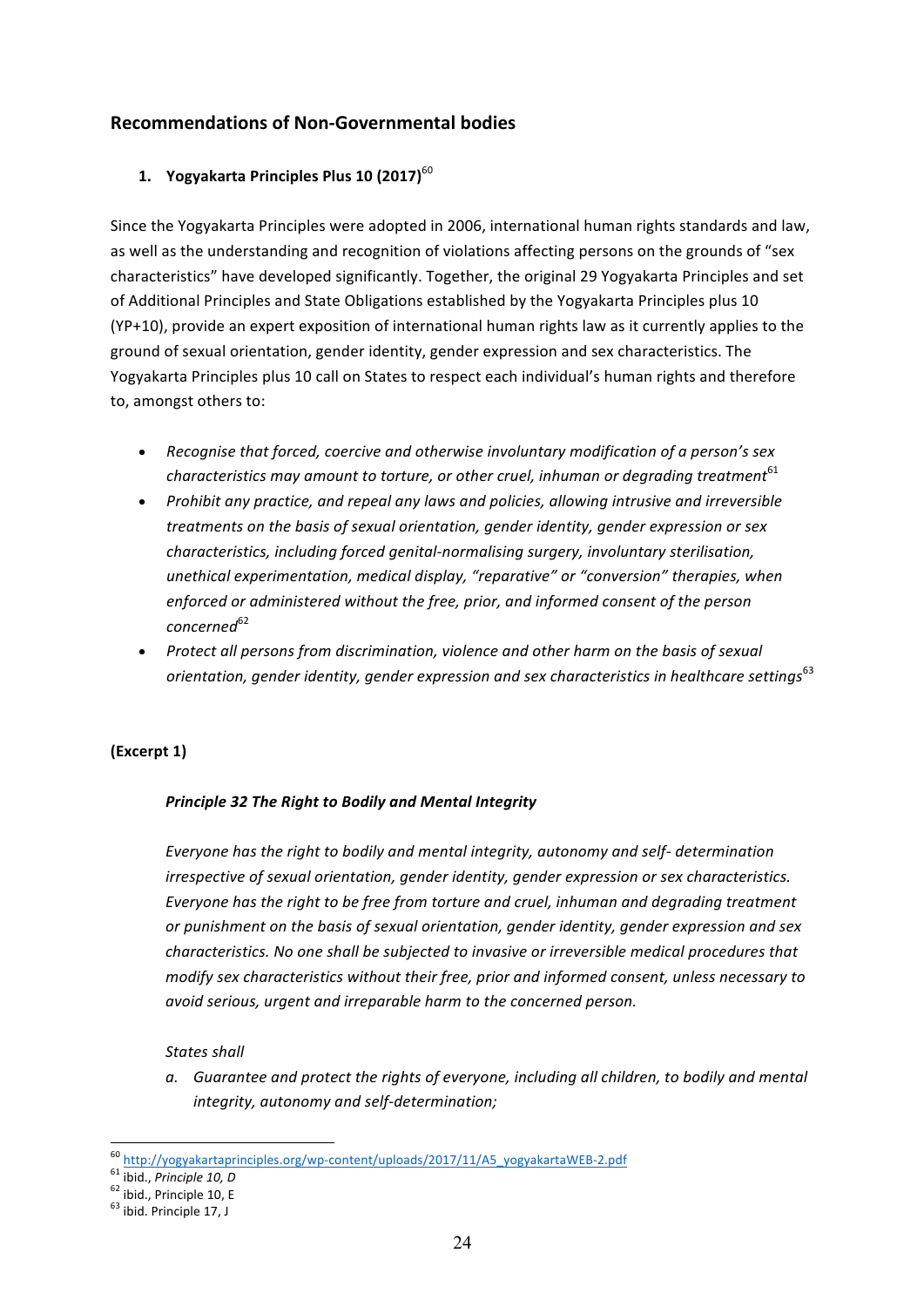- **b.** Ensure that legislation protects everyone, including all children, from all forms of forced, *coercive or otherwise involuntary modification of their sex characteristics;*
- *c.* Take measures to address stigma, discrimination and stereotypes based on sex and gender, and combat the use of such stereotypes, as well as marriage prospects and other social, religious and cultural rationales, to justify modifications to sex characteristics, including of children;
- d. Bearing in mind the child's right to life, non-discrimination, the best interests of the child, and respect for the child's views, ensure that children are fully consulted and informed *regarding any modifications to their sex characteristics necessary to avoid or remedy* proven, serious physical harm, and ensure that any such modifications are consented to by the child concerned in a manner consistent with the child's evolving capacity;
- *e.* Ensure that the concept of the best interest of the child is not manipulated to justify *practices that confliict with the child's right to bodily integrity;*
- f. Provide adequate, independent counselling and support to victims of violations, their families and communities, to enable victims to exercise and afm rights to bodily and *mental integrity, autonomy and self-determination;*

## **(Excerpt 2)**

## **Principle 37 The Right to Truth**

*Every victim of a human rights violation on the basis of sexual orientation, gender identity, gender expression or sex characteristics has the right to know the truth about the facts, circumstances and reasons why the violation occurred. The right to truth includes effective,* independent and impartial investigation to establish the facts, and includes all forms of reparation recognised by international law. The right to truth is not subject to statute of *limitations* and its application must bear in mind its dual nature as an individual right and the right of the society at large to know the truth about past events.

#### *States shall:*

- a. Adopt legal provisions to provide redress to victims of violations on the basis of sexual *orientation, gender identity, gender expression and sex characteristics, including* public apology, expungement of relevant criminal convictions and records, rehabilitation and recovery services, adequate compensation and guarantees of non*recurrence;*
- *b.* Ensure, in cases of violations of the right to mental and bodily integrity, effective access to remedies, redress, reparation and, where appropriate, psychological support and restorative treatments;
- c. Protect individuals' right to know the truth about their medical histories, including *through full access to accurate medical records:*
- d. Adopt and fully implement procedures to establish the truth concerning violations based on sexual orientation, gender identity, gender expression and sex *characteristics;*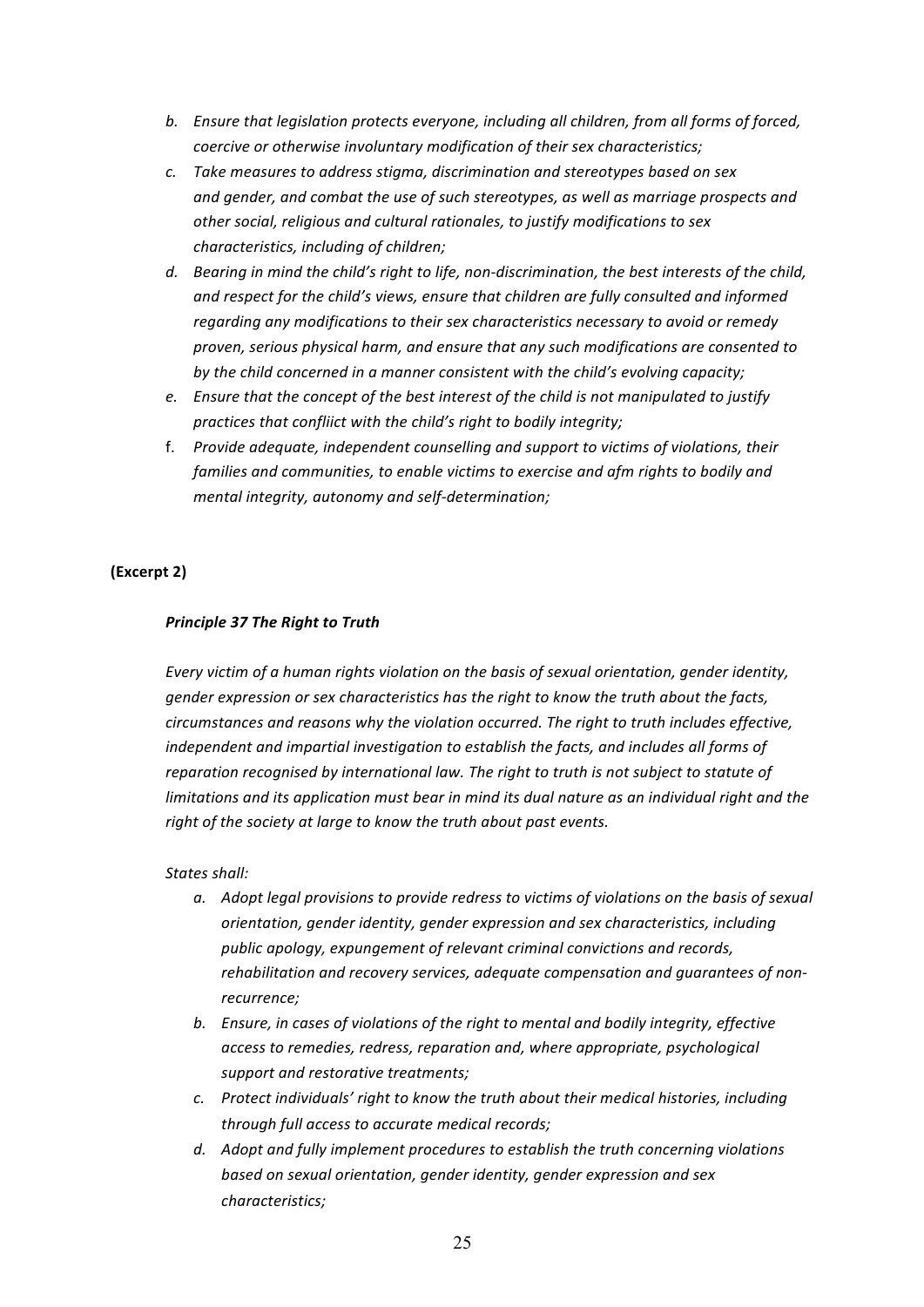- *e.* Establish a truth-seeking mechanism and process in regard to human rights violations based on sexual orientation, gender identity, gender expression and sex *characteristics;*
- f. Ensure that, in addition to individual victims and their families, communities and society at large can realise the right to the truth about systemic human rights violations based on sexual orientation, gender identity, gender expression and sex *characteristics, while respecting and protecting the right to privacy of individuals;*
- g. Preserve documentary evidence of human rights violations based on sexual *orientation, gender identity, gender expression and sex characteristics, and ensure adequate access to archives with information on violations based on sexual orientation, gender identity, gender expression and sex characteristics;*
- *h.* Ensure that the facts and truth of the history, causes, nature and consequences of discrimination and violence on grounds of sexual orientation, gender identity, gender expression and sex characteristics are disseminated and added to educational *curricula with a view to achieving a comprehensive and objective awareness of past* treatment of persons on grounds of sexual orientation, gender identity, gender *expression and sex characteristics;*
- i. Commemorate the suffering of victims of violations on the basis of sexual orientation, *gender identity, gender expression and sex characteristics through public events, museums and other social and cultural activities.*

# 2. The 2012 Helsinki Declaration on the Right to Genital Autonomy. 12th International Symposium on Law, Genital Autonomy & Children's Rights. Helsinki, Finland, 29 September **to 3 October 2012**<sup>64</sup>

The Helsinki Declaration confirms a person's fundamental right to have the full control over their genital and reproductive organs and to be protected from medically unnecessary genital modification and other irreversible interventions. Below is the text in its entirety.

*The 2012 Helsinki Declaration on the Right to Genital Autonomy*

*Whereas* it is the fundamental and inherent right of each human being to security of the person without regard to age, sex, gender, ethnicity or religion as articulated in the Universal Declaration of Human Rights, the International Covenant on Civil and Political Rights and the *Convention on the Rights of the Child.*

## *Now we declare*

*the existence of a fundamental right of each human being a Right of Genital Autonomy, that is the right to:* 

personal control of their own genital and reproductive organs; and

<sup>64</sup> http://www.genitalautonomy.org/wp-content/uploads/2013/07/Hel-Dec-Final\_WM.pdf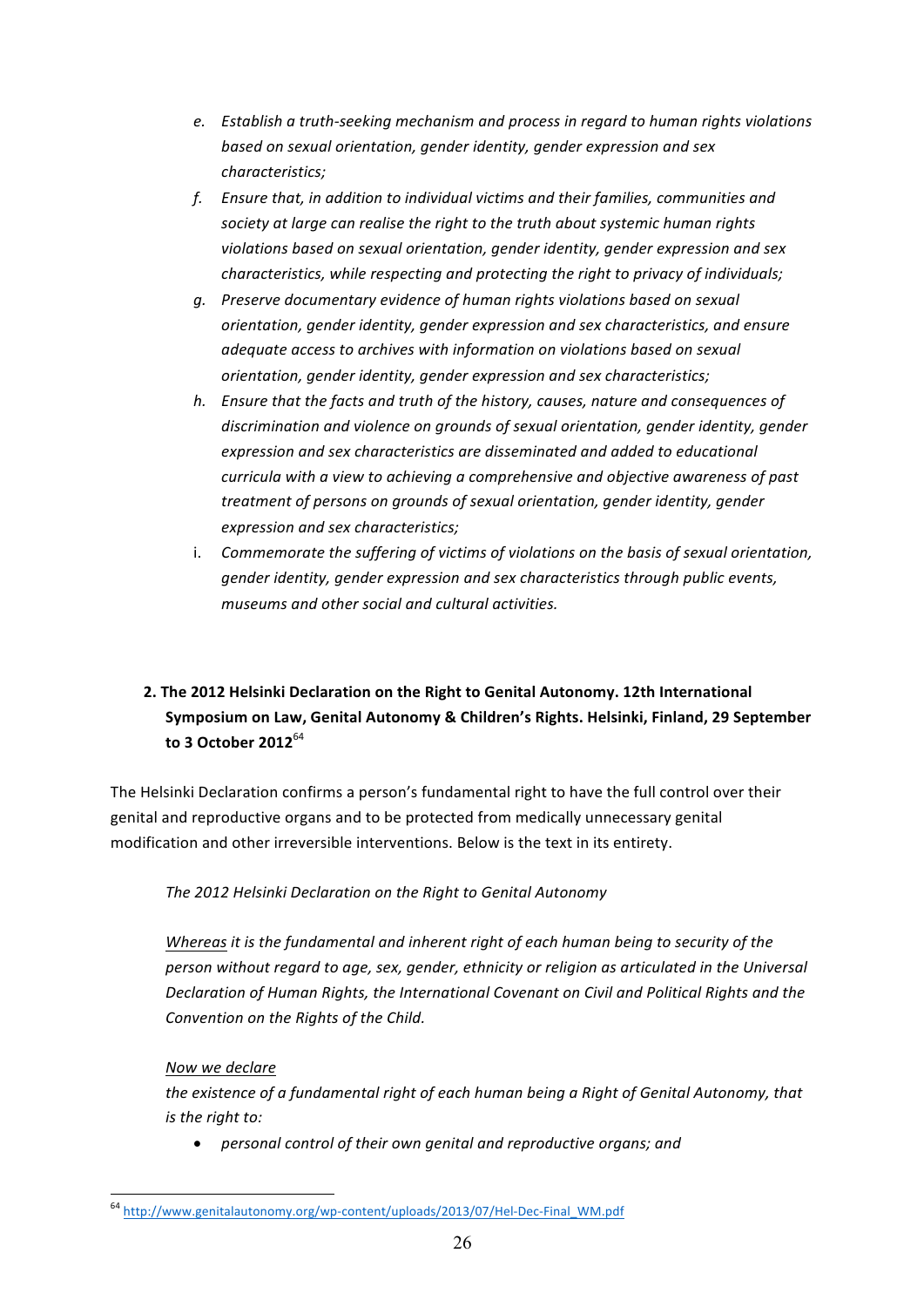• *protection from medically unnecessary genital modification and other irreversible reproductive interventions.* 

## *We declare*

that consistent with the Right of Genital Autonomy the only person who may consent to medically unnecessary genital modification and other irreversible reproductive interventions *is:*

- *in the case of a person who is competent to give free and informed consent, being* fully informed about the nature, the risks and benefits of the intervention – the *person undergoing the intervention; and*
- *in the case of an incompetent person including a young child only a properly constituted public authority or tribunal appointed to balance the human rights and* the best interests of the person after considering the views of family members, *professionals and an independent advocate for the person.*

## *We recognise*

*the fundamental right of parents and guardians to freedom of thought, conscience and* religion. Those rights of parents and guardians are not absolute, they are limited by the same fundamental human rights of others, in particular their children.

#### *We declare*

that healthy genital and reproductive organs are natural, normal, functional parts of the *human body.* Governments and healthcare providers have a duty to educate parents and *children* about non-invasive hygiene, care of genital and reproductive organs, and to explain their anatomical and physiological development and function.

#### *We encourage and support*

further research into the adverse consequences of such interventions.

#### *We oppose*

research and experimentation that involves the performance of medically unnecessary *modification and other irreversible medical interventions affecting genital and reproductive organs upon non-consenting children and adults.*

#### *We call*

on all governments to acknowledge the Right of Genital Autonomy for every child and adult, that is the right to:

- *personal control of their own genital and reproductive organs; and*
- protection from medically unnecessary genital modification and other irreversible *reproductive interventions.*

#### *We call*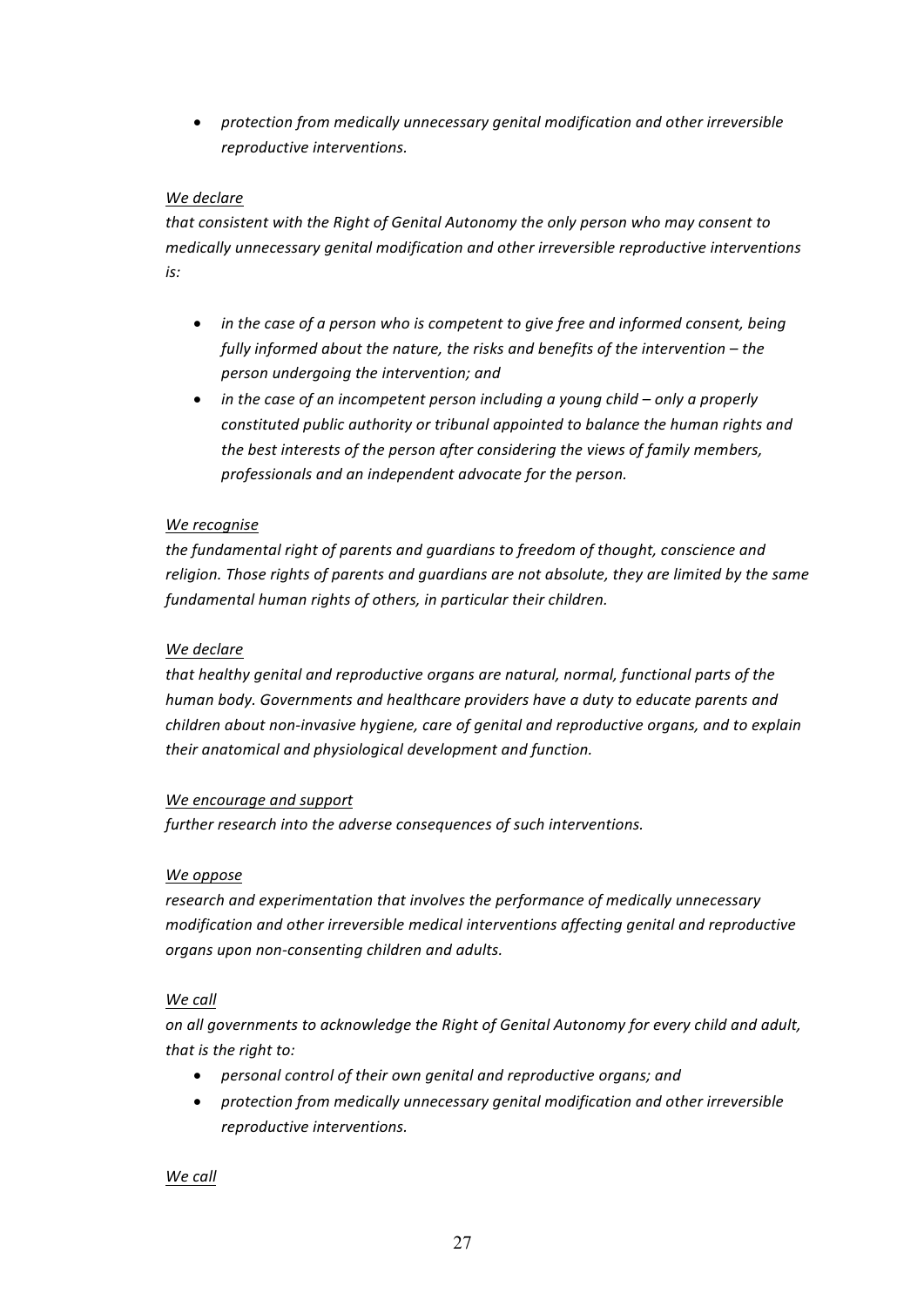on all States members to the Convention on the Rights of the Child to honor their *commitments under that instrument in particular Articles 2, 12, 14, 19 and 24.* 

*Done at Helsinki, Wednesday 3 October 2012*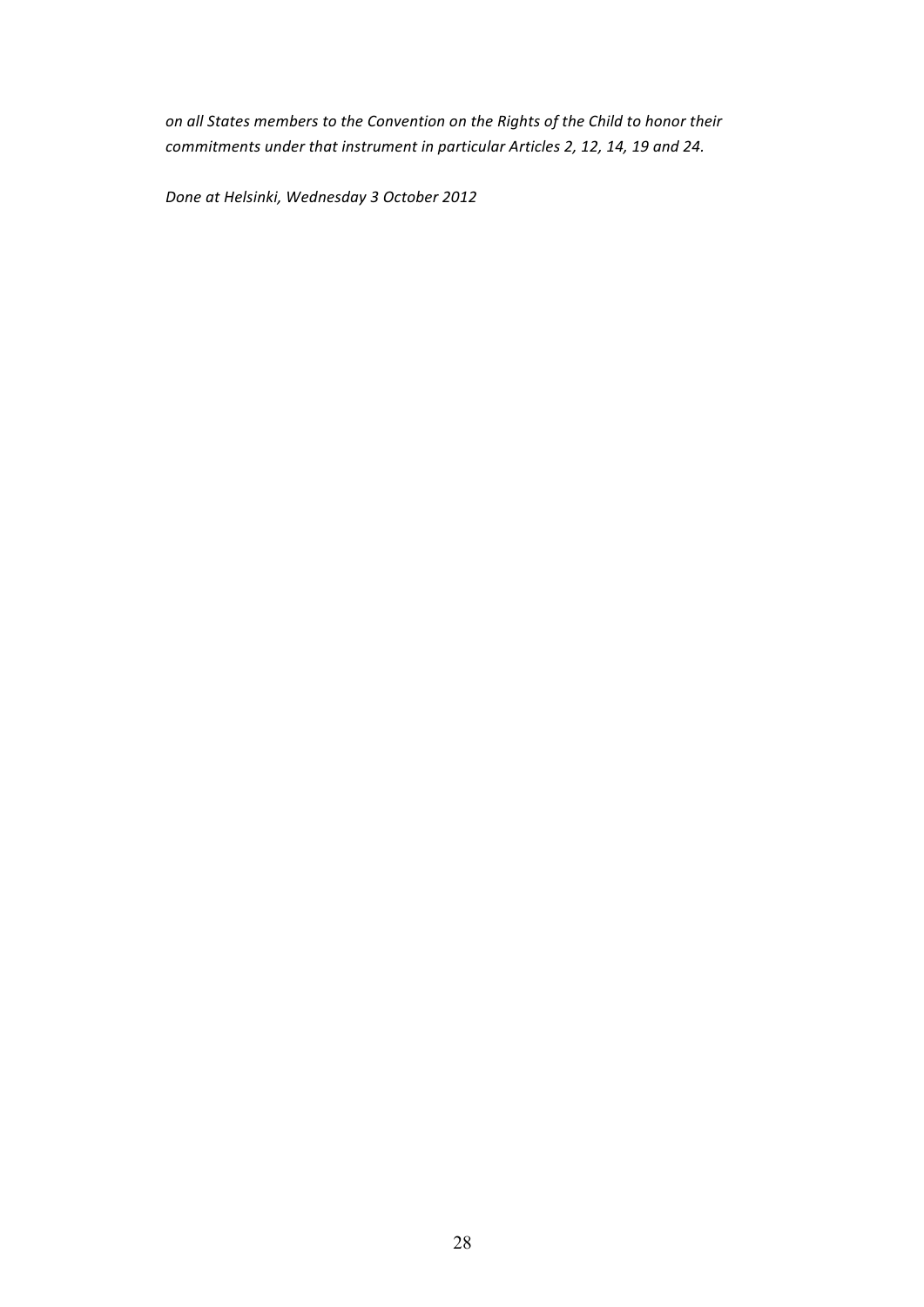# **Opinions of national Ethic Councils and Governmental Bodies**

1. Conseil d'Etat (2018): Revision de la loi bioéthique: quelles option pour demain? 2.4. Les **enfants dits « intersexes » : la prise en charge médicale des enfants présentant des** variations du développement genital (Revision of the bioethics law: what options for the future? 2.4. Intersex children: medical care for children with variations in genital **development)** 65

The Statement of the Conseil d'Etat, which acts both as legal adviser of the executive branch of the French government and as the supreme court for administrative justice, has published this chapter as part of a larger document on the revision of the French bioéthique law. It outlines the very basis of what "medically necessary" means from an ethical and legal perspective and confirms that only interventions that are "required to avoid jeopardizing the person's life or a physical suffering" allow for medical interventions without the intersex persons personal, free and fully informed consent.

NOTE: The term "variations du développement génital" ("variations in genital development"), as used in the headline mixes human rights compliant language ("variation") with a reference to the pathologising terminology and concept "disorder of sex development" (DSD). Where ever possible these kind of combinations should be avoided and instead the human rights term "variations of sex characteristics" should be used.

## **(Excerpt 1)**

The areater the damage to the integrity of the human body caused by the act, the areater the *benefits* of performing such an act or the risks of non-acting must be.

This is reflected in the provisions of article 41 of the Code of Medical Ethics, codified in article *R.* 4127-41 of the Public Health Code, which stipulates that "no mutilating intervention may be carried out without very serious medical reasons and, unless urgent or *impossible*, without informing the person concerned and without his consent". The comments of the Ordre des *médecins specify that "the amputation of a limb, the removal of an organ, are serious consequences since they are irreversible. It aoes without saying that the surgeon only decides* when necessary, because the lesions impose it, because to do otherwise would be *dangerous". 66*

#### **(Excerpt 2)**

The existence of a very serious medical reason must be assessed both in the light of the purpose of the proposed act and the time at which it is carried out.

 $65$  Conseil d'Etat (2018): Revision of the bioethics law: what options for the future? 2.4. Children know as "intersex"

children: medical care for children with variations in genital development [translated from French by the author]<br><sup>66</sup> See: Conseil d'Etat (2018), p. 136-137: "Plus l'atteinte à l'intégrité du corps humain impliquée par l' plus les avantages liés à l'accomplissement d'un tel acte ou les risques associés à l'inaction devront s'avérer importants. C'est ce que traduisent les dispositions de l'article 41 du code de déontologie médicale, codifiées à l'article R. 4127-41 du code de la santé publique, qui prévoient qu'« *aucune intervention mutilante ne peut être pratiquée sans motif médical très* sérieux et, sauf urgence ou impossibilité, sans information de l'intéressé et sans son consentement ». Les commentaires de l'Ordre des médecins précisent en ce sens que « *l'amputation d'un membre, l'ablation d'un organe, sont lourdes de* conséquences puisque irréversibles. Il va de soi que le chirurgien ne s'y décide qu'en cas de nécessité, parce que les lésions *l'imposent, parce qu'agir autrement serait périlleux* »" [highlights in the original text]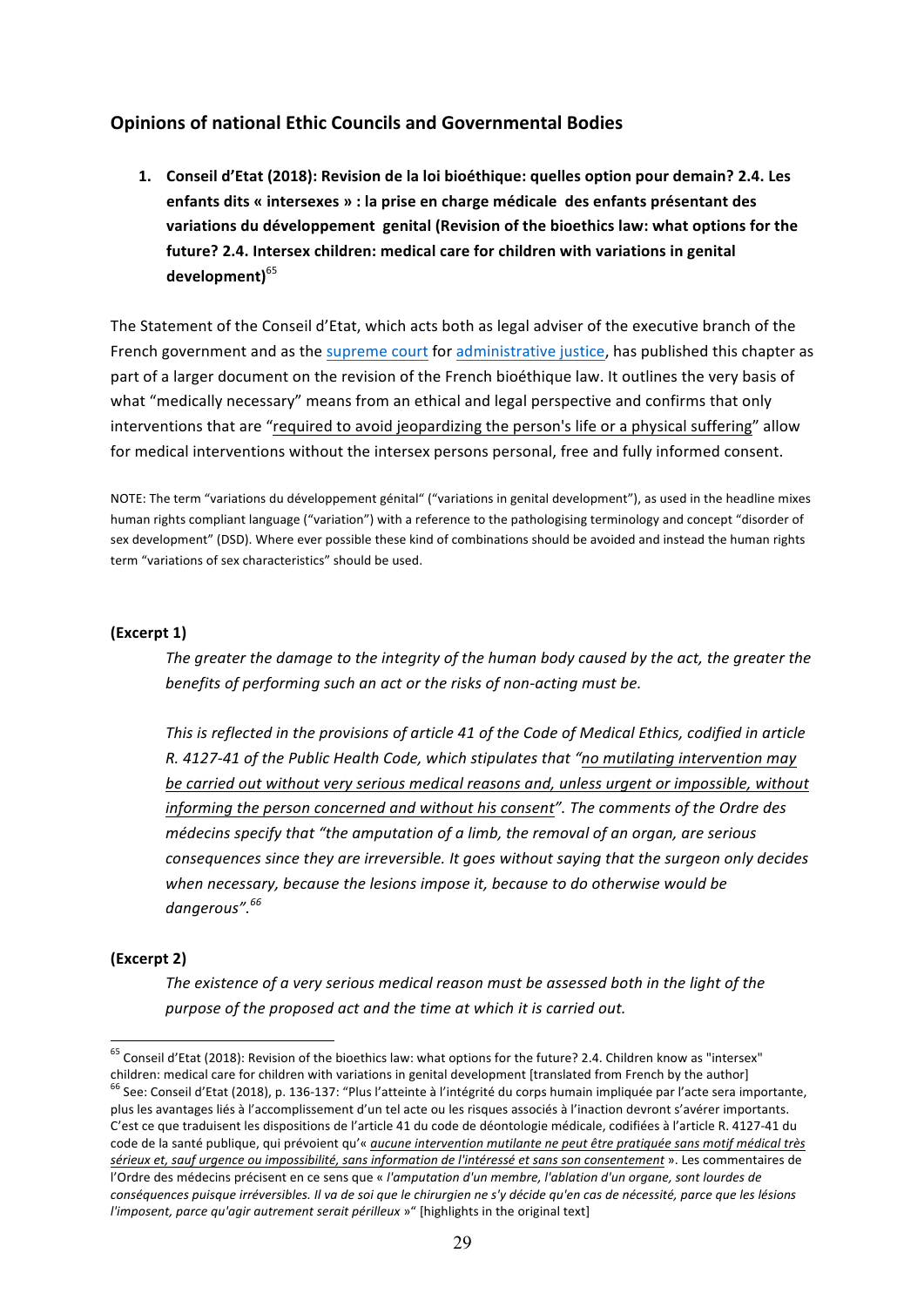*First, according to the Conseil d'État, such a requirement refers, among the purposes of* surgical procedures performed on infants with variations in genital development, only to the *interventions required to avoid jeopardizing the person's life or a physical suffering associated* with these variations. Performing treatments whose sole purpose is to promote the identity *construction* of the children on whom they are carried out, do not meet such a requirement; *insofar as uncertainty remains as to the capacity of the envisaged acts to pursue such a goal.* 

Second, the requirement of a very serious medical reason *implies* that carrying out early surgical interventions, which are performed before before the child is able to participate in the decision and that do not strictly intended to avoid possible medical complications, must be justified by compelling and firmly established reasons. Two sets of reasons have been put *forward to justify the early nature of such interventions: on one hand, reasons relating to surgical technique, which argue that the usability of tissue and the hormone level are better in* an infant's body than when the person concerned reaches puberty. And, on the other *hand, the lesser psychological impact of such interventions when the child is young. However,* the hearings conducted by the Conseil d'État enabled it to conclude that such grounds could not, to the best of its knowledge, be established with certainty.

*On* one hand, opinions are divided on whether surgical procedures performed on infants are *less risky than those performed on prepubescent children who have reached a degree of maturity* that allows them to participate in medical decision-making. On the other hand, the supposedly lesser psychological impact of an intervention on an infant deserves to be *qualified, on the same level of the child's psyche, in the light of the advantage of a later action allowing the person concerned to express their opinion and to adhere to the envisaged therapies.* 

Ultimately, if the sole purpose of the medical procedure is to conform the aesthetic *appearance of the genital organs to the representations of the male and female in order to* promote the psychological and social development of the child, the procedure should not be *conducted until the person concerned is able to express their wishes and participate in the decision-making process.* 67

 $67$  See: Ibid., p. 139-140 [translated into English by the author]: "L'existence d'un motif médical très sérieux doit s'apprécier à la fois au regard de la finalité poursuivie par l'acte envisagé et du moment auquel il intervient. Sur le premier point, une telle exigence renvoie selon le Conseil d'État, parmi les finalités des actes chirurgicaux effectués à

l'égard de nourrissons présentant des variations du développement génital, aux seules interventions qui s'imposent afin d'éviter de mettre en jeu le pronostic vital de la personne ou les souffrances physiques associées à ces variations. Les traitements qui ont uniquement pour finalité de favoriser la construction identitaire des enfants sur lesquels ils sont mis en ceuvre, dans la mesure où une incertitude demeure sur l'aptitude des actes envisagés à poursuivre un tel objet, ne répondent pas à une telle exigence. Sur le second point, l'exigence d'un motif médical très sérieux suppose que des raisons impérieuses et fermement établies justifient le caractère précoce d'interventions chirurgicales effectuées avant que l'enfant soit en mesure de participer à la décision et qui n'ont pas pour stricte finalité d'éviter d'éventuelles complications médicales. Deux séries de motifs sont aujourd'hui mises en avant pour justifier le caractère précoce de telles interventions : d'une part des raisons qui relèvent de la technique chirurgicale, tenant à la disponibilité des tissus et au climat hormonal des nourrissons qui seraient plus favorables que lorsque l'intéressé atteint l'âge de la puberté, d'autre part le moindre impact psychologique de ces interventions lorsque l'enfant est en bas âge. Or, les auditions réalisées par le Conseil d'État lui ont permis de constater que de tels motifs ne pouvaient pas, en l'état des connaissances, être établis avec certitude. D'une part, les avis sont partagés sur la question de savoir si les interventions chirurgicales pratiquées sur des nourrissons présentent plus de risques que celles effectuées sur des enfants prépubères ayant donc atteint un degré de maturité leur permettant de participer à la prise de décision médicale. D'autre part, l'impact psychologique supposé moindre d'une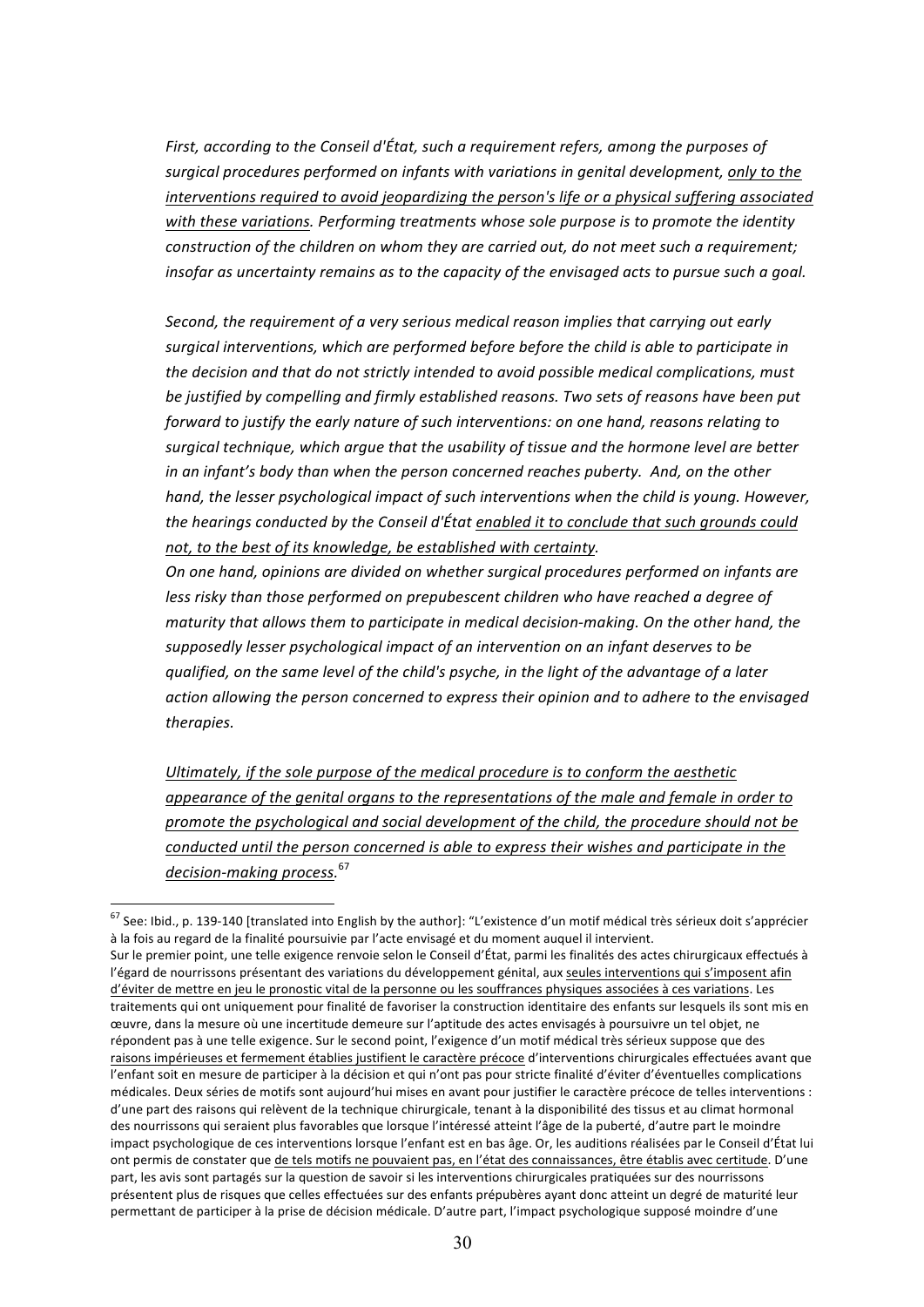2. 24th Conference of the Equality and Women Ministers and Senators of the German Länder (2014): Tagesordnungspunkt 8.1: Rechte intersexueller Menschen wahren und Diskriminierung beenden – insbesondere Schutz der körperlichen Unversehrtheit (Agenda **item 8.1: Safeguarding the rights of intersex persons and ending discrimination – in** particular the protection of physical integrity)<sup>68</sup>

In 2014 the 24th Conference Equality and Women Ministers and Senators of the German Länder (GMFK) called for a ban of cosmetic surgeries on intersex minors and pointed to the need to clearly regulate by law the conditions for surgeries and medical treatment on intersex minors.

The GMFK pointed out that "family law already prohibits guardians from consenting to the sterilisation of a child (§ 1631c BGB)" and that, "in the case of girls, parents cannot give effective consent to the removal or circumcision of the clitoris, as this is punishable as female genital mutilation (§ 226a StGB)",<sup>69</sup> but that intersex minors were "in fact often denied this protection by carrying out procedures that have a sterilizing effect or that alter the genitals of intersexual minors without their consent and without compelling medical indication".<sup>70</sup>

Therefore, the GMFK continued, a "corresponding standard of protection must also be implemented for intersex children who are equally worthy of protection, especially since the interventions usually concern the core area of identity, are predominantly irreversible and are justified as an supposedly preventive measure (in regards to a presumed later psychosocial burden and 'need for adaptation' to society) under the guise of the welfare of the child".<sup>71</sup>

<u>.</u>

pdf

intervention sur un nourrisson mérite d'être nuancé au regard de l'avantage, sur le même plan du psychisme de l'enfant, que présente une action plus tardive permettant à l'intéressé de faire part de son avis et d'adhérer aux thérapies envisagées. En définitive, l'acte médical ayant pour seule finalité de conformer l'apparence esthétique des organes génitaux aux représentations du masculin et du féminin afin de favoriser le développement psychologique et social de l'enfant ne devrait pas pouvoir être effectué tant que l'intéressé n'est pas en mesure d'exprimer sa volonté et de participer à la prise de décision." (highlights in the original text]<br><sup>68</sup>https://www.gleichstellungsministerkonferenz.de/documents/2014\_10\_13\_beschluesse\_gesamt\_extern\_2\_1510227377.

<sup>24.</sup> Konferenz der Gleichstellungs- und Frauenministerinnen und -minister, -senatorinnen und -senatoren der Länder (GFMK) (2014), p. 53 (translated from German by the author): "Z.B. verbietet das Familienrecht den Sorgeberechtigten bereits, in die Sterilisation eines Kindes einzuwilligen (§ 1631c BGB). Bei Mädchen können die Eltern ferner keine wirksame Einwilligung zur Entfernung oder Beschneidung der Klitoris erteilen, da dies als Verstümmelung weiblicher Genitalien unter Strafe steht (§ 226a StGB)."

 $^{70}$  Ibid, p. 53 (translated from German by the author): "Intersexuellen Minderjährigen bleibt dieser Schutz aber faktisch häufig verwehrt, indem Eingriffe durchgeführt werden, die sterilisierende Wirkung haben oder Genitalien von intersexuellen Minderjährigen ohne deren Einwilligung und ohne zwingende medizinische Indikation verändert werden.  $71$  Ibid., p. 53 (translated from German by the author): "Ein entsprechender Schutzstandard ist auch für die ebenso

schutzwürdigen intersexuellen Kinder zu implementieren, zumal die Eingriffe i.d.R. den Kernbereich der Identität betreffen, überwiegend irreversibel sind und vermeintlich präventiv (mit einer vermuteten späteren psychosozialen Belastung und "Anpassungsnotwendigkeit" in die Gesellschaft unter dem Deckmantel des Kindeswohls) begründet werden."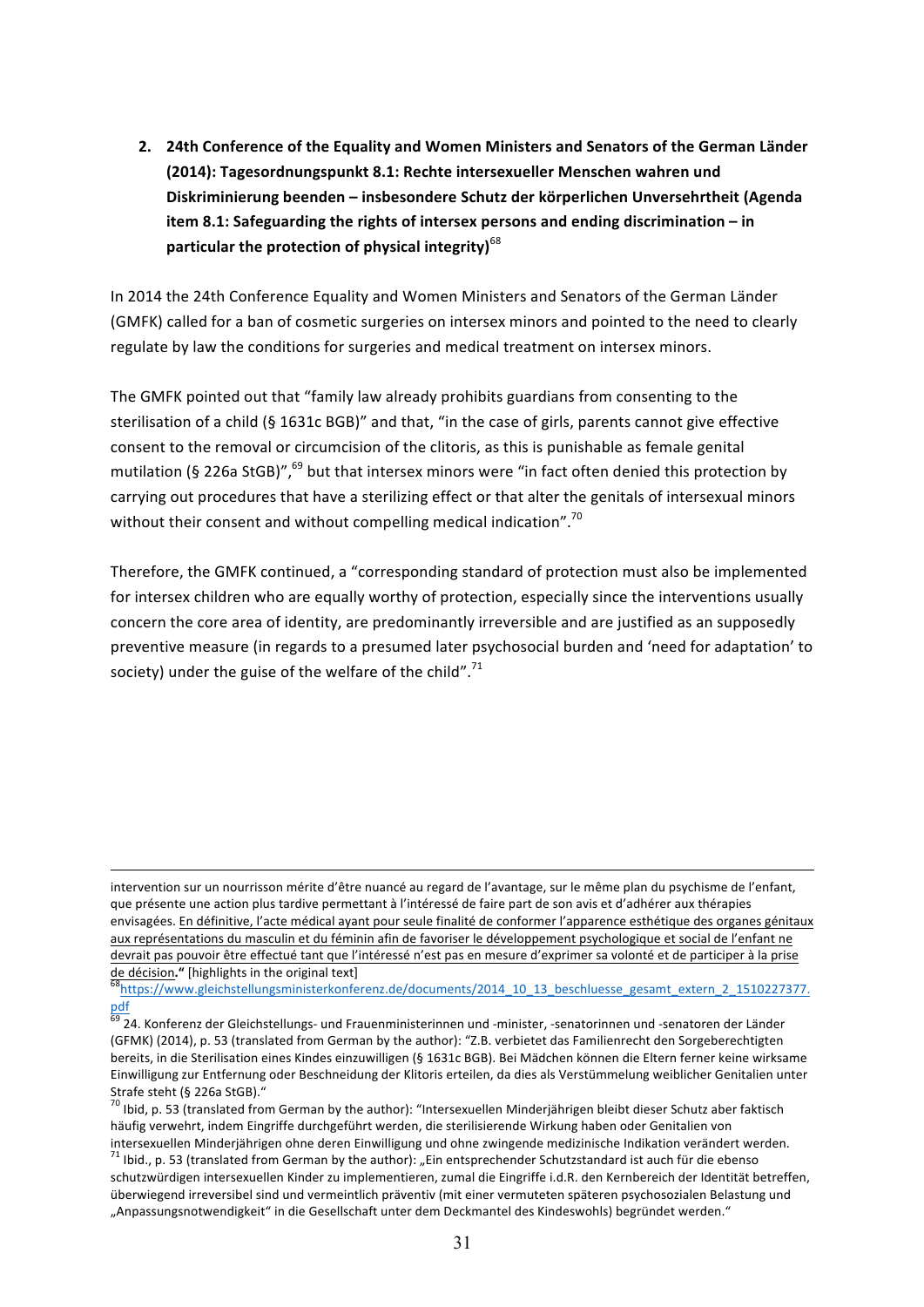# **National Legislation**

On a national level Malta (2015), Greece (2016), the Netherlands (2018) and Portugal (2018) have established protection of intersex people against discrimination under the ground of "sex characteristics".<sup>72</sup>

Malta (2015) and, with some nuances, Portugal (2018) have also established protection of intersex individuals from non-emergency medical interventions that are perfomed without the free, personal and fully informed consent of the person.

# 1. Malta (2015) Gender Identity, Gender Expression and Sex Characteristics Act (ACT XI of 2015 as amended by *ACT XX of 2015, ACT LVI of 2016* and *ACT XIII of 2018)<sup>73</sup>*

The Maltese Act is the best practice example on how to legally ensure bodily integrity and selfdetermination of intersex people.

## **(Excerpt)**

**14.** (1) It shall be unlawful for medical practitioners or other professionals to conduct any sex assignment treatment and, or surgical intervention on the sex characteristics of a minor which treatment and, or intervention can be deferred until the person to be treated can *provide informed consent:* 

*Provided that such sex assignment treatment and, or surgical intervention on the sex characteristics* of the minor shall be conducted if the minor gives informed consent through the person exercising parental authority or the tutor of the minor.

(2) Medical practitioners or other professionals in breach of this article shall, on conviction, be *liable to the punishment of imprisonment not exceeding five years, or to a fine (multa) of not less* than five thousand euro (€5,000) and not more than twenty thousand euro (€20,000).

(3) In exceptional circumstances treatment may be effected once agreement is reached *between the interdisciplinary team and the persons exercising parental authority or tutor of* the minor who is still unable to provide consent:

*Provided that medical intervention which is driven by social factors without the consent of the minor, will be in violation of this Act.* 

(4) The interdisciplinary team shall be appointed by the Minister for a period of three years which period may be renewed for another period of three years.

(5) The interdisciplinary team shall be composed of those professionals whom the Minister considers as appropriate.

(6) When the decision for treatment is being expressed by a minor with the consent of the persons exercising parental authority or the tutor of the minor, the medical professionals *shall:* 

 $72$  In addition, Finland revised its Gender Equality Act in 2015, which now also covers "gender features of the body" in order to protect intersex people.

<sup>73</sup> http://justiceservices.gov.mt/DownloadDocument.aspx?app=lom&itemid=12312&l=1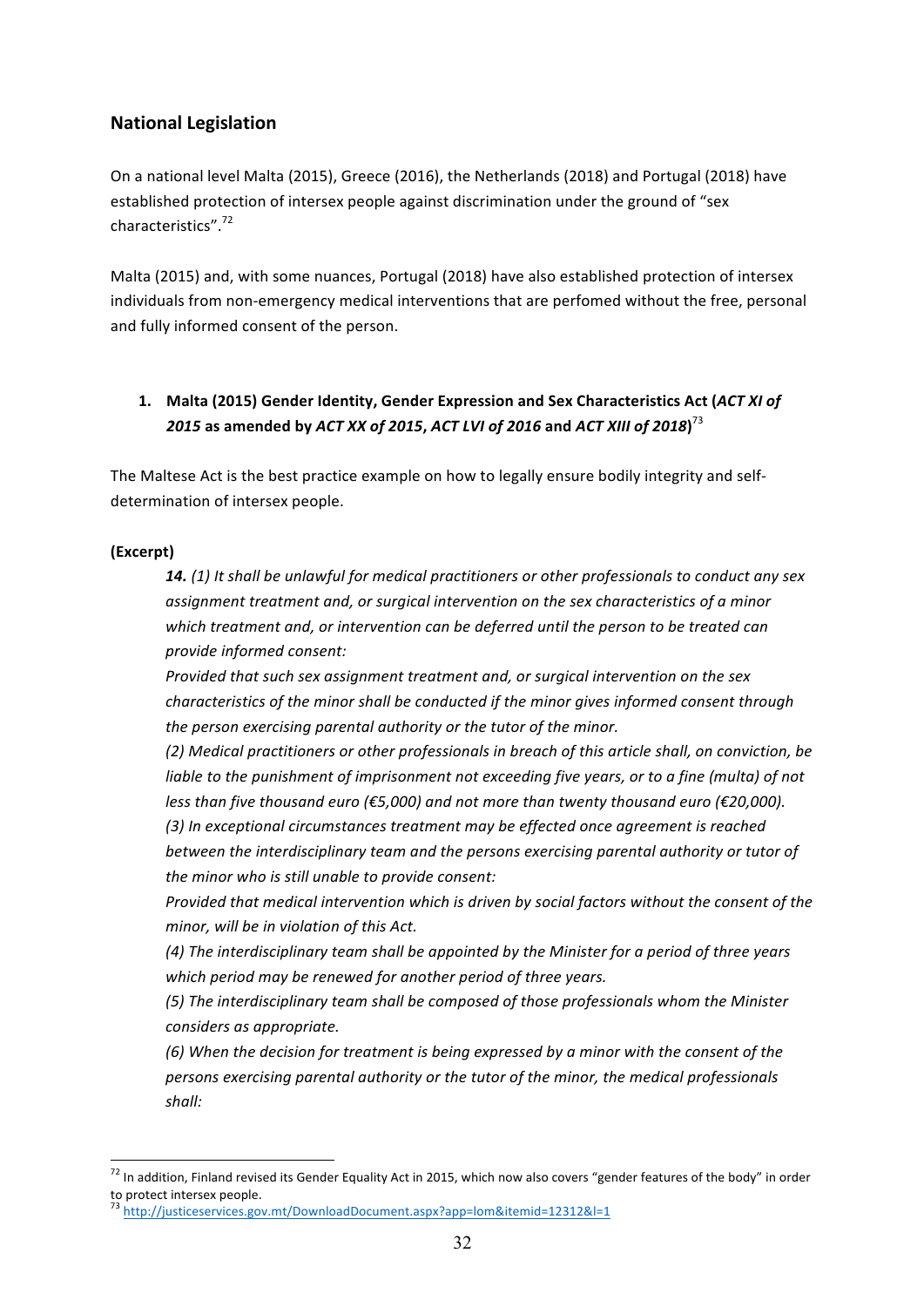(a) ensure that the best interests of the child as expressed in the Convention on the *Rights of the Child be the paramount consideration; and* 

*(b)* give weight to the views of the minor having regard to the minor's age and maturity.

**15.** (1) All persons seeking psychosocial counselling, support and medical interventions *relating to sex or gender should be given expert sensitive and individually tailored support by* psychologists and medical practitioners or peer counselling. Such support should extend from *the date of diagnosis or self-referral for as long as necessary.* 

(2) The pathologisation of any form of sexual orientation, gender identity and, or gender expression as may be classified under the International Classification of Diseases or any other similar internationally recognised classification, shall be null and void in Malta. The nullity of such classification shall not impact negatively the provision of any healthcare service related *to sex and, or gender.*

**16.** (1) The Minister, after consulting the Minister responsible for health, shall appoint a *working group.* 

(2) The working group shall consist of a Chairperson and nine members.

(3) The Chairperson shall be a medical doctor with at least twelve years experience.

(4) The members shall be three experts in human rights issues, three psychosocial *professionals and three medical experts.* 

(5) The Minister shall appoint the working group within three months of the entry into force of this Act.

(6) The members of the working group shall review the current medical treatment protocols *in* line with current medical best practices and human rights standards and shall, within one vear from the date of their appointment, issue a report with recommendations for revision of the current medical treatment protocols.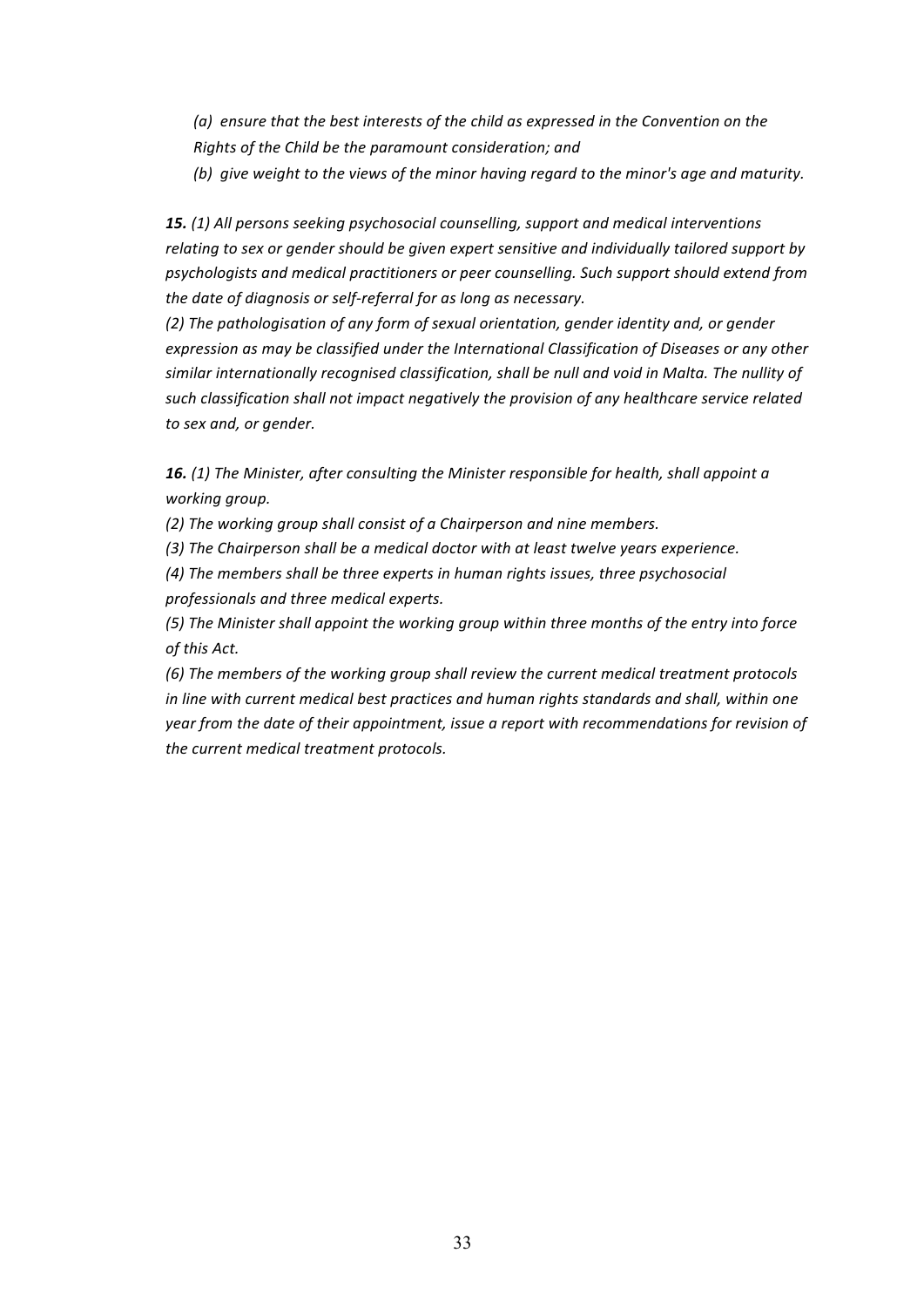# **National Policies**

# **1.** Malta (2015): Trans, Gender Variant and Intersex Students in Schools Policy<sup>74</sup>

The Maltese school policy covers behaviour that takes place in the school, on school property, at school-sponsored functions and activities. It also applies to usage of electronic technology and electronic communication that occurs in the school, on school property, at school sponsored functions and activities, on school computers, networks, fora and mailing lists.

# $\left(\text{Except 1}\right)^{75}$

*ISSUES faced by Trans, Gender Variant and Intersex Students* 

- *Sex and gender stereotypes*
- *Culture and cultural expectations*
- Lack of well-being due to discrimination, bullying and other unfair treatment
- *Exclusion from sports and other gendered activities*
- *Unease with gendered uniforms, toilets and other gendered spaces*
- Decreased attention during school time and failure to learn due to lack of safety in school and *lack of support services*
- *Minority stress and social isolation*
- Absenteeism due to lack of safety in schools

## *NEEDS of Trans, Gender Variant and Intersex Students*

- *Privacy and confidentiality*
- Persons to advocate for their wellbeing and rights: parents, teachers, psychologist, social *worker, counsellor, etc.*
- *Adequate facilities*
- *Inclusive policies and regulations*
- *Support from school and wider community*
- Possibility of amendments of *gendered characteristics* in documentation of child's file
- Counselling when identity formation is proving difficult
- **•** Access to information

# $(Kx)$ <sup>76</sup>

## **Intersex**

*Intersex* is a form of bodily diversity, rather than a sexual orientation or gender identity. Intersex *people typically discover their intersex variation when told by their parents or doctor. This is a* different experience to the LGB (lesbian, gay, bisexual) concept of 'coming out' to family and

74

https://education.gov.mt/en/resources/Documents/Policy%20Documents/Trans,%20Gender%20Variant%20and%20Interse x%20Students%20in%20Schools%20Policy.pdf

 $^{75}$  Malta (2015): Trans, Gender Variant and Intersex Students in Schools Policy, p. 12<br><sup>76</sup> ibid., p. 13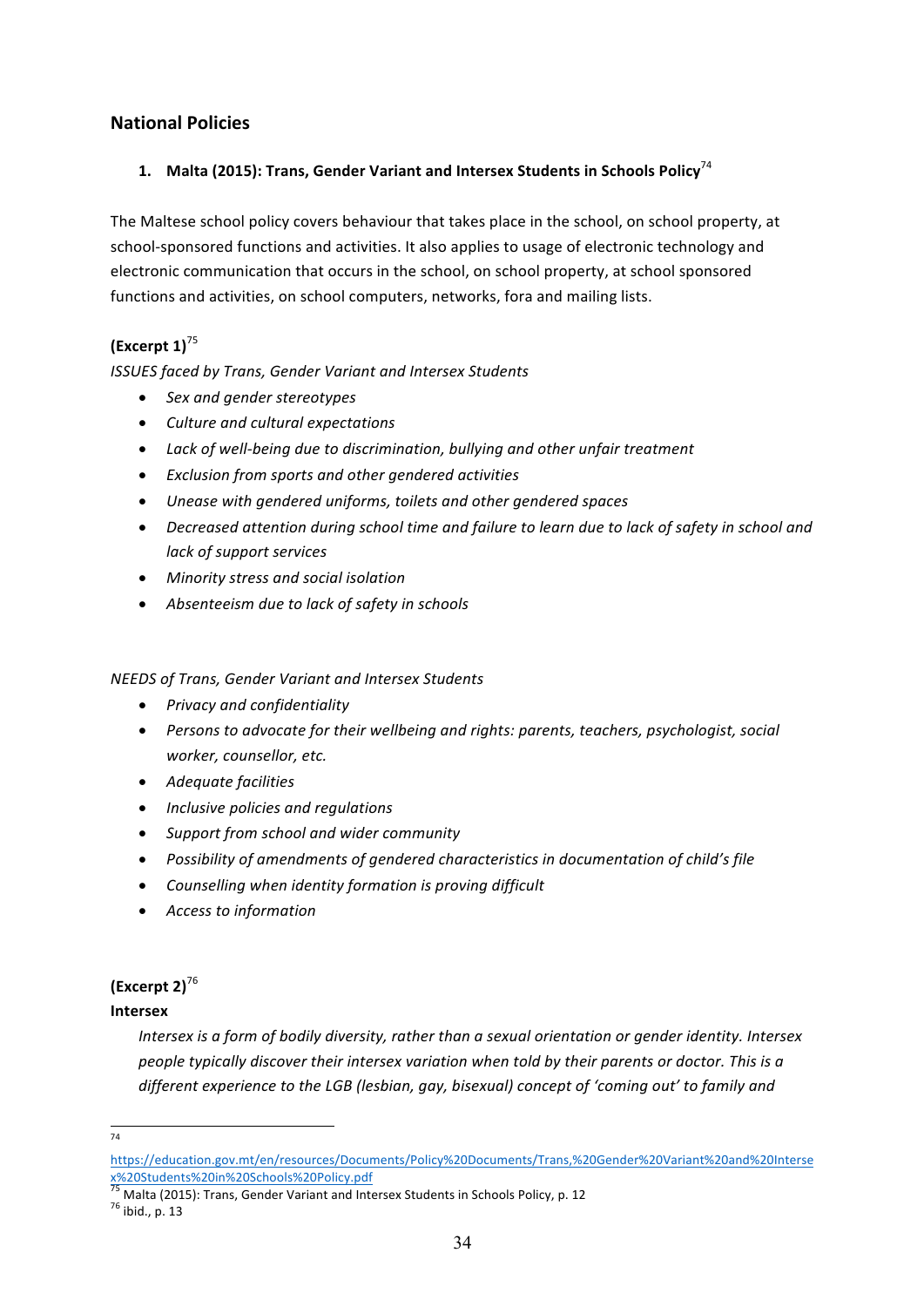*friends.* Most intersex people identify as either a woman or man, while some may identify as neither exclusively a woman nor exclusively a man. This means that gender identity and gender expression issues that students face in schools still apply to intersex students. However advocacy and support for intersex students may take a different form from other work on issues related to sexual orientation, gender identity and gender expression since:

*Intersex students may or may not:* 

- *identify* as male or female; identify as both, all, between, or neither gender/sex.
- connect with the LGBTIQ community.
- be post-diagnosis or have experienced medical intervention.
- be self-accepting.

## **Health issues faced by intersex people**

*Intersex bodies are most often healthy. While some health problems are associated with some forms* of intersex, being intersex is not a health problem in and of itself. Intersex is not a medical *condition.*

# **(Excerpt 3) 77**

## *Disclosure*

It is not an intersex student's duty to discuss intersex at any time, nor should they be expected *to discuss their experience.* 

## *Intersex-specific Needs*

1. In addition to the above, intersex students need:

- 1. *clear* messages that a service welcomes intersex people, and awareness of sex characteristics related to bodily variations, not gender identity or sexual orientation;
- 2. to know that confidentiality will be respected;
- 3. services that understand intersex health and well-being concerns.

## **Inclusive Language and Intersex**

*Terms* to avoid include pathologising language such as 'disorders of sex development'. The *word 'hermaphrodite' is also regarded as stigmatising by several intersex people. It is preferable to use the word 'intersex', or refer to sex traits, variations or characteristics. Most intersex people are not trans or gender variant either. Making assumptions that intersex people have, want to, or need to, transition should be avoided. Referring to intersex people* using language that describes trans people, such as transgender, or 'gender diversity' should be avoided altogether. Questioning whether or not a person identifies with LGBT is unacceptable. 'All' or 'different' genders should be considered, without assuming that *intersex people automatically have a non-binary gender identity or that having a non-binary* gender identity means someone is intersex. Assumptions that people with a specific intersex variation identify with a specific gender should be avoided, as should assumptions that surface characteristics define an intersex student's gender.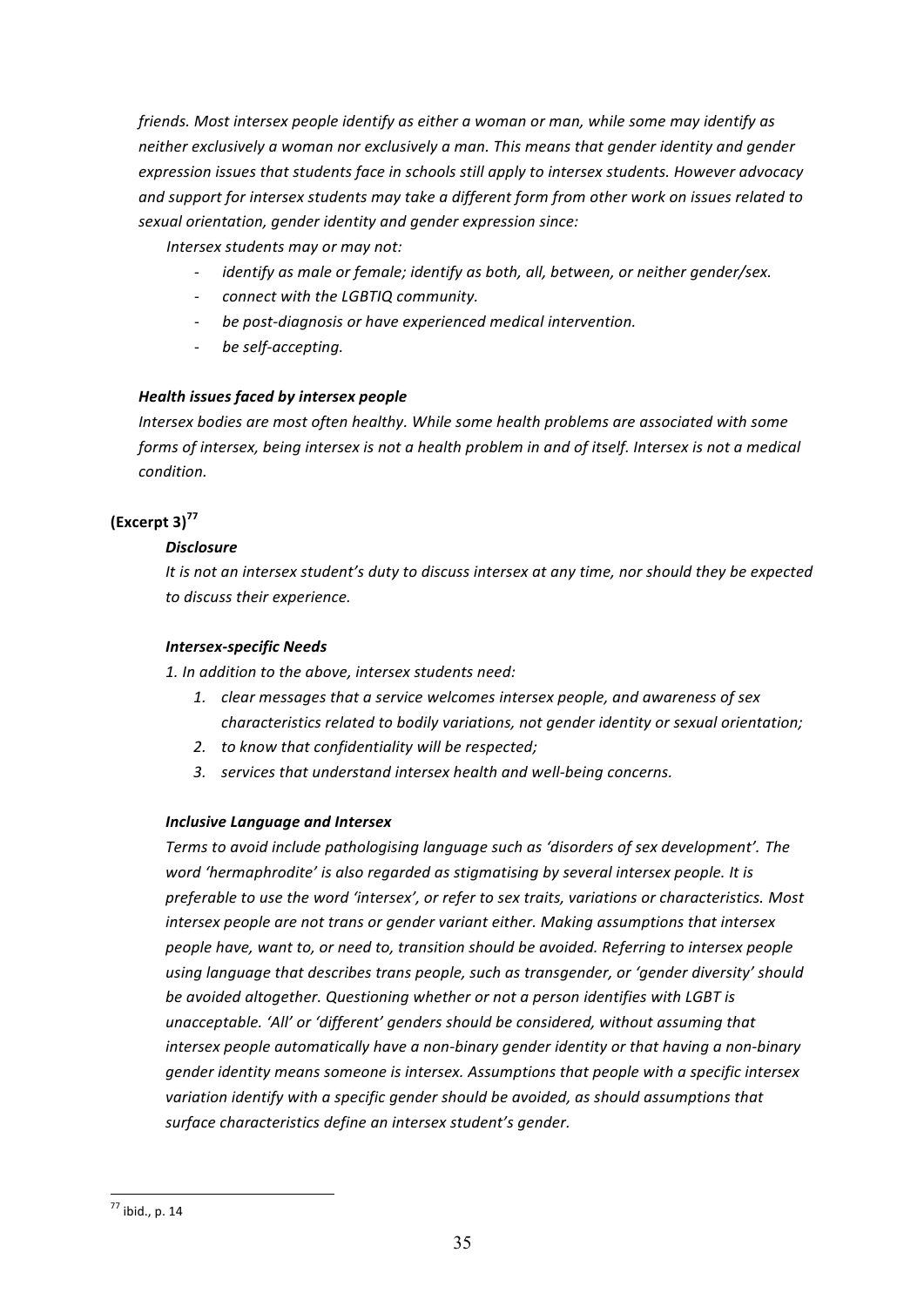# **Case law**

This is primarily European case law. Three pieces of international case law (Colombia 1995 and 1999, and California 2017) were added because the cases do not have equivalents in Europe so far.

## **1. on bodily integrity and redress**

## Anonymus (1995, Colombian Constitutional Court, Columbia)

In 1995, a young man whose penis was destroyed in a traumatic accident during infancy and who was then surgically and legally assigned as female, petitioned the Colombian Constitutional Court for redress. The Court ruled in his favour and held that parents cannot give consent on a child's behalf to surgeries intended to determine sexual identity. The Constitutional guarantee of free development of one's own personality implies a right to define one's own sexual identity.<sup>78</sup>

# *Anonymus* (1999, Colombian Constitutional Court, Columbia)

In 1999 the Constitutional Court of Colombia issued three decisions which established important protections of the human rights of intersex people and restricted the authority of parents and physicians to authorise medically unnecessary genital plastic surgery. The Court held that surgery may actually be a violation of autonomy and bodily integrity and be motivated by parents' intolerance of their own children's sexual difference. The Court also held that intersex people constitute a minority entitled to protection by the State against discrimination. This was an historic first.79

# *Christiane Völling vs. her surgeon* (2008, Regional Court of Cologne, Germany) Christiane Völling from Germany is the first known person to have successfully sued a surgeon for

surgeries performed on her without her consent. She filed her case only three months before the statutes of limitation had expired. The case was settled in 2008 and she was awarded 100,000€ by the Regional Court of Cologne. The court ruled that "the defendant illegally, in a deliberate and culpable manner, injured the plaintiff's health by removing his [sic.] female sex organs" without full consent about the nature, content and extent of the surgery.<sup>80</sup>

# *Michaela Raab vs. her surgeon* (2015, County Court Erlangen-Nürnberg, Germany) In 2015, the second case, again in Germany, was ruled positively in the first instance. Michaela "Micha" Raab had sued her surgeon from Germany for surgeries that were performed on her without her fully informed consent as a young adult. The Court found the hospital guilty of not fulfilling its duty to fully inform the claimant about her variation of sex characteristics and about the consequences and possible long-term effects of the surgeries and hormone therapy she was subjected to. This is the first time worldwide that a hospital was found guilty for breaching an intersex person's right to physical autonomy and self-determination. $81$  However, the hospital filed an

http://www.justiz.nrw.de/nrwe/lgs/koeln/lg\_koeln/j2008/25\_O\_179\_07grundurteil20080206.html

<sup>&</sup>lt;sup>78</sup> Columbian Constitutional Court, Sentencia T-477/95<u>, http://www.isna.org/book/print/515</u><br><sup>79</sup> Columbian Constitutional Court Sentencia T-551/99 (Bogota, Aug 12, 1999) Sentencia SU-337/99 (Bogota, May 12, 1999) http://www.isna.org/node/21 Landgericht Köln, 25 O 179/07

 $81$  LG Nürnberg-Fürth, Urteil v. 17.12.2015 – 4 O 7000/11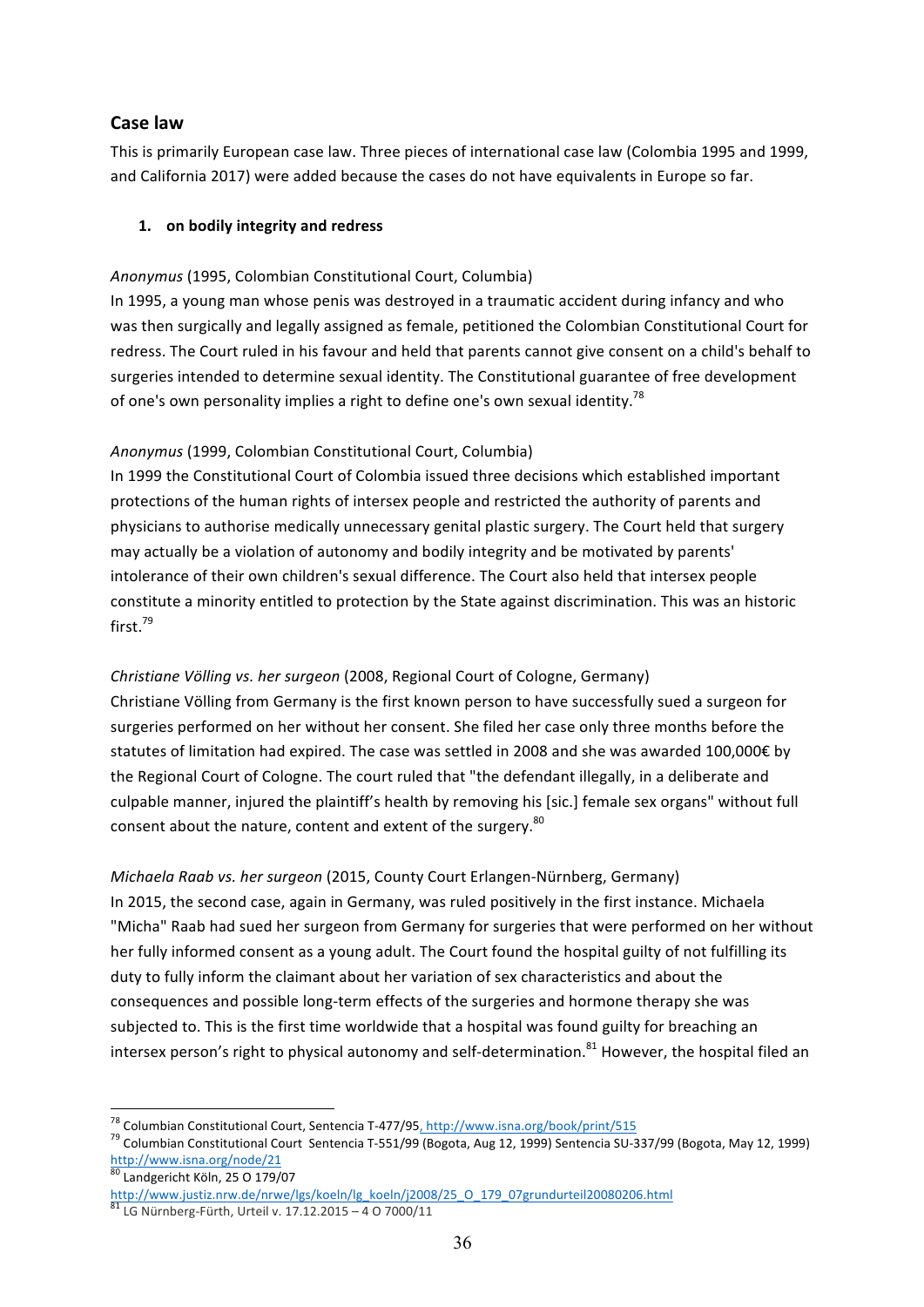appeal and in 2019 the case was settled in the second instance. Raab was awareded 40,000€ by the Higher Regional Court of Erlangen-Nürnberg. According to the press, the Court hereby followed the argument of the University Hospital (yearly budget: 769,000,000€) that more than 40,000€ were not financable.<sup>82</sup> Litigation cost risks are high after such a decision and it is unlikey that Raab will appeal.

*M.C. Crawford vs. Medical University of South Carolina* (2017, Court of Common Pleas, State of South Carolina, County of Richland, United States)

In 2017 the family of 12-year-old M.C. Crawford settled with the hospital they sued for performing genital surgery on their adopted intersex son at the age of two, while he was in state custody. This was the first time worldwide that a case on surgery performed on an intersex infant was put forward $83$ 

## **2. on a third gender marker**

Vanja/ Kampagnengruppe 3. Option vs. Germany (2017, Bundesverfassungsgericht, Germany) In 2014, Vanja, an intersex person, submitted an application for registration as "inter/divers" to the registry office. The application was denied. As a result Vanja and the 3<sup>rd</sup> Option Campaign Group filed a case. Their case was dismissed by three courts before being decided positively by the German Constitutional Court in 2017. The Constitutional Court's decision obliges Germany to create a positive and respectful third gender marker.<sup>84</sup> According to legal interpretations of the ruling, the gender marker must be available for all people whose gender identity is not male or female.<sup>85</sup>

## *Alex Jürgen vs. Austria* (2018, Verfassungsgerichtshof, Austria)

In 2018, the Austrian Constitutional Court followed suit and issued a similar decision in the case of an Austrian intersex person, who had filed a lawsuit for a third gender option.<sup>86</sup> By doing so. the Austrian Court confirmed the diversity of the human sexes and obliged the respective states to create a positive and empowering third legal gender based on self-determination.

http://www.gesetze-bayern.de/Content/Document/Y-300-Z-BECKRS-B-2015-N-

20775?hl=true&AspxAutoDetectCookieSupport=1

1

<sup>82</sup> http://www.nordbayern.de/region/nuernberg/penis-amputation-intersexuelle-verklagt-uni-klinik-erlangen-1.8603872 (14.2.2019)

<sup>83</sup> https://www.buzzfeednews.com/article/azeenghorayshi/intersex-surgery-lawsuit-settles 84<br>84 BVerfG 1BvR 2019/16, 10. Oktober 2017

https://www.bundesverfassungsgericht.de/SharedDocs/Entscheidungen/DE/2017/10/rs20171010\_1bvr201916.html <sup>85</sup>http://dritte-option.de/juristische-zusammenfassung-und-knappe-erlaeuterung-der-entscheidung-desbundesverfassungsgerichts-vom-10-10-2017-1-bvr-201916/<br>Bundesverfassungsgerichts-vom-10-10-2017-1-bvr-201916/<br><sup>86</sup> VfGH G 77/2018-9, 15. Juni 2018 https://www.vfgh.gv.at/downloads/VfGH\_Entscheidung\_G\_77-

<sup>2018</sup> unbestimmtes Geschlecht anonym.pdf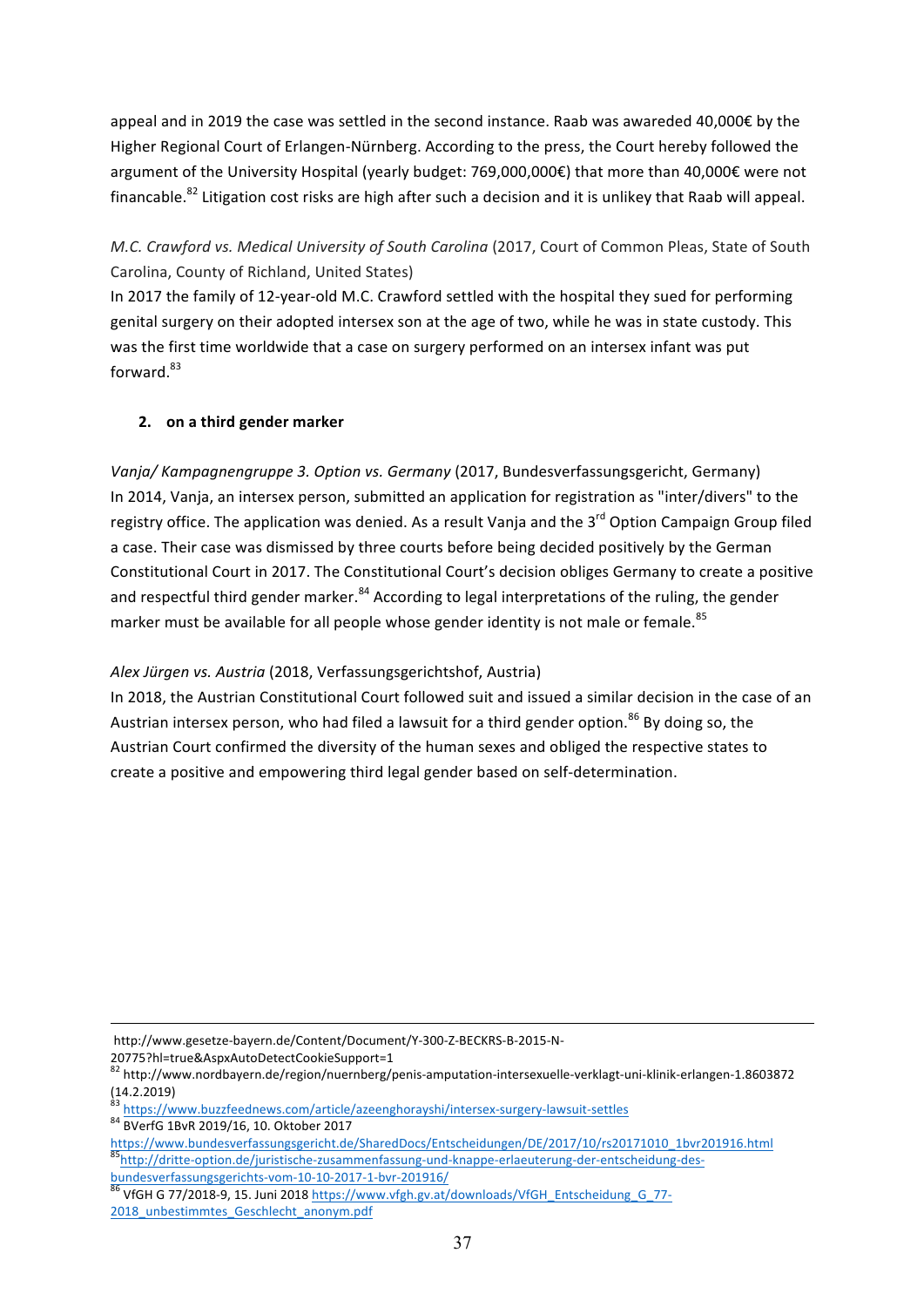## **Demands of the European Intersex Community**

# **1.** Malta Declaration (2013)<sup>87</sup>

Between 29 November and 1 December 2013, the Third International Intersex Forum, supported by ILGA and ILGA-Europe, took place in Valletta, Malta. This event brought together 34 activists representing 30 intersex organisations from all continents. Below is the text in its entirety.

## *Malta Declaration (2013)*

*as issued on the 1. Dezember 2013*

## *Preamble*

We affirm that intersex people are real, and we exist in all regions and all countries around the world. Thus, intersex people must be supported to be the drivers of social, political and *legislative* changes that concern them.

*We reaffirm the principles of the First and Second International Intersex Fora<sup>88</sup> and extend the* demands aiming to end discrimination against intersex people and to ensure the right of bodily integrity, physical autonomy and self-determination.

## *Demands*

- To put an end to mutilating and "normalising" practices such as genital surgeries, psychological and other medical treatments through legislative and other means. *Intersex people must be empowered to make their own decisions affecting own bodily* integrity, physical autonomy and self-determination.
- To put an end to preimplantation genetic diagnosis, pre-natal screening and *treatment, and selective abortion of intersex foetuses.*
- To put an end to infanticide and killings of intersex people.
- To put an end to non-consensual sterilisation of intersex people.
- To depathologise variations in sex characteristics in medical guidelines, protocols and *classifications, such as the World Health Organization's International Classification of Diseases.*
- To register intersex children as females or males, with the awareness that, like all *people, they may grow up to identify with a different sex or gender.*
- To ensure that sex or gender classifications are amendable through a simple *administrative procedure at the request of the individuals concerned. All adults and* capable minors should be able to choose between female (F), male (M), non-binary or *multiple options. In the future, as with race or religion, sex or gender should not be a category* on birth certificates or identification documents for anybody.
- To raise awareness around intersex issues and the rights of intersex people in society *at large.*

<sup>87</sup> https://oiieurope.org/malta-declaration/<br><sup>88</sup> For the statement of the Second International Intersex Forum see: https://oiieurope.org/the-second-internationalintersex-forum-has-just-concluded-in-stockholm-with-an-affirmation-of-seven-key-demands-and-priorities-for-intersexpeople/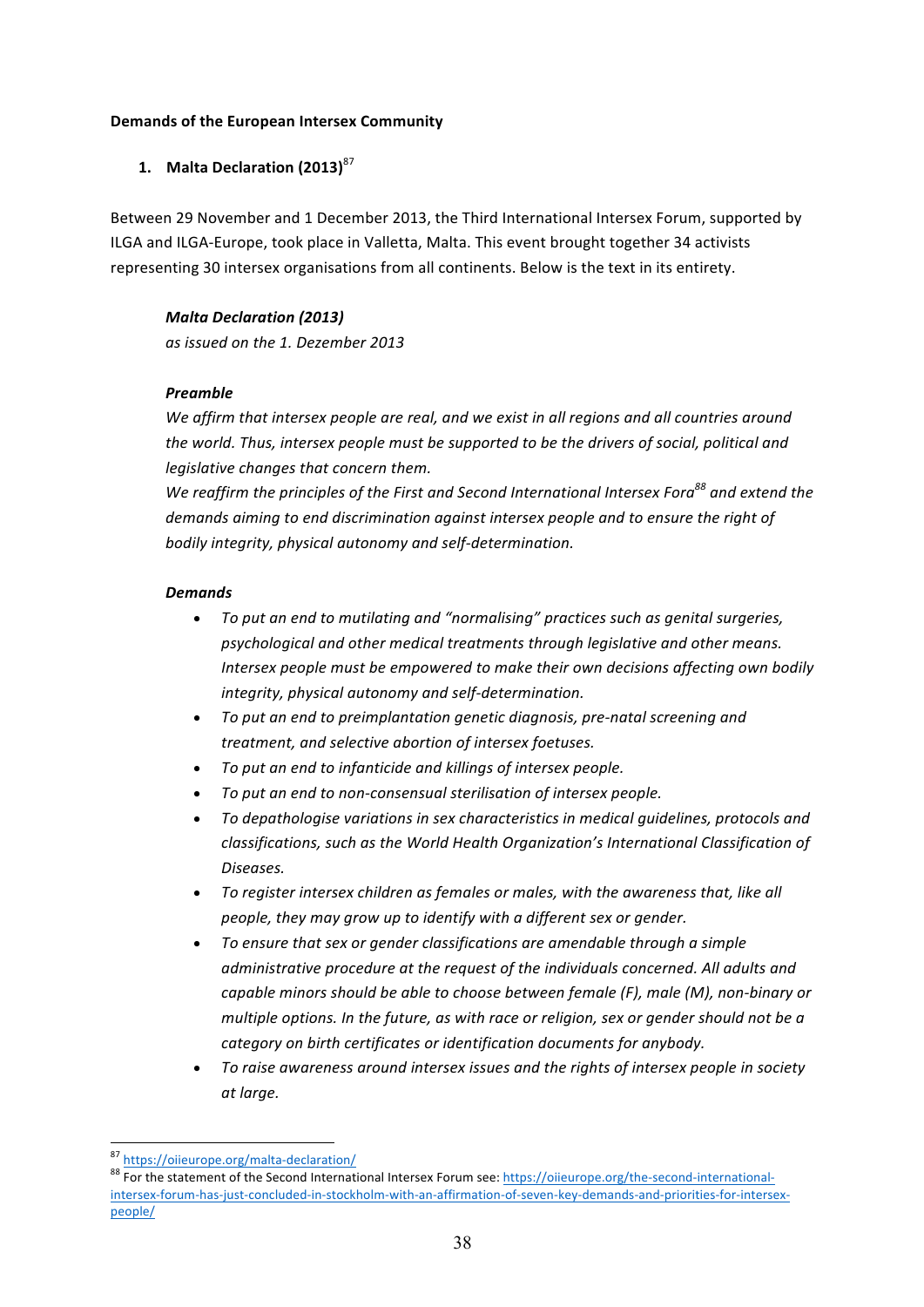- To create and facilitate supportive, safe and celebratory environments for intersex *people, their families and surroundings.*
- To ensure that intersex people have the right to full information and access to their *own medical records and history.*
- To ensure that all professionals and healthcare providers that have a specific role to *play in intersex people's wellbeing are adequately trained to provide quality services.*
- To provide adequate acknowledgement of the suffering and injustice caused to *intersex people in the past, and provide adequate redress, reparation, access to justice and the right to truth.*
- To build intersex anti-discrimination legislation in addition to other grounds, and to *ensure protection against intersectional discrimination.*
- To ensure the provision of all human rights and citizenship rights to intersex people, *including the right to marry and form a family.*
- To ensure that intersex people are able to participate in competitive sport, at all *levels, in accordance with their legal sex. Intersex athletes who have been humiliated* or stripped of their titles should receive reparation and reinstatement.
- Recognition that medicalization and stigmatisation of intersex people result in *significant trauma and mental health concerns.*
- In view of ensuring the bodily integrity and well-being of intersex people, autonomous non-pathologising psycho-social and peer support be available to intersex people *throughout their life (as self-required), as well as to parents and/or care providers.*

## *In view of the above the Forum calls on:*

- 1. International, regional and national human rights institutions to take on board, and *provide visibility to intersex issues in their work.*
- 2. National governments to address the concerns raised by the Intersex Forum and draw adequate solutions in direct collaboration with intersex representatives and *organisations.*
- 3. Media agencies and sources to ensure intersex people's right to privacy, dignity, *accurate and ethical representation.*
- 4. Funders to engage with intersex organisations and support them in the struggle for visibility, increase their capacity, the building of knowledge and the affirmation of *their human rights.*
- 5. Human rights organisations to contribute to build bridges with intersex organisations and build a basis for mutual support. This should be done in a spirit of collaboration and no-one should instrumentalise intersex issues as a means for other ends.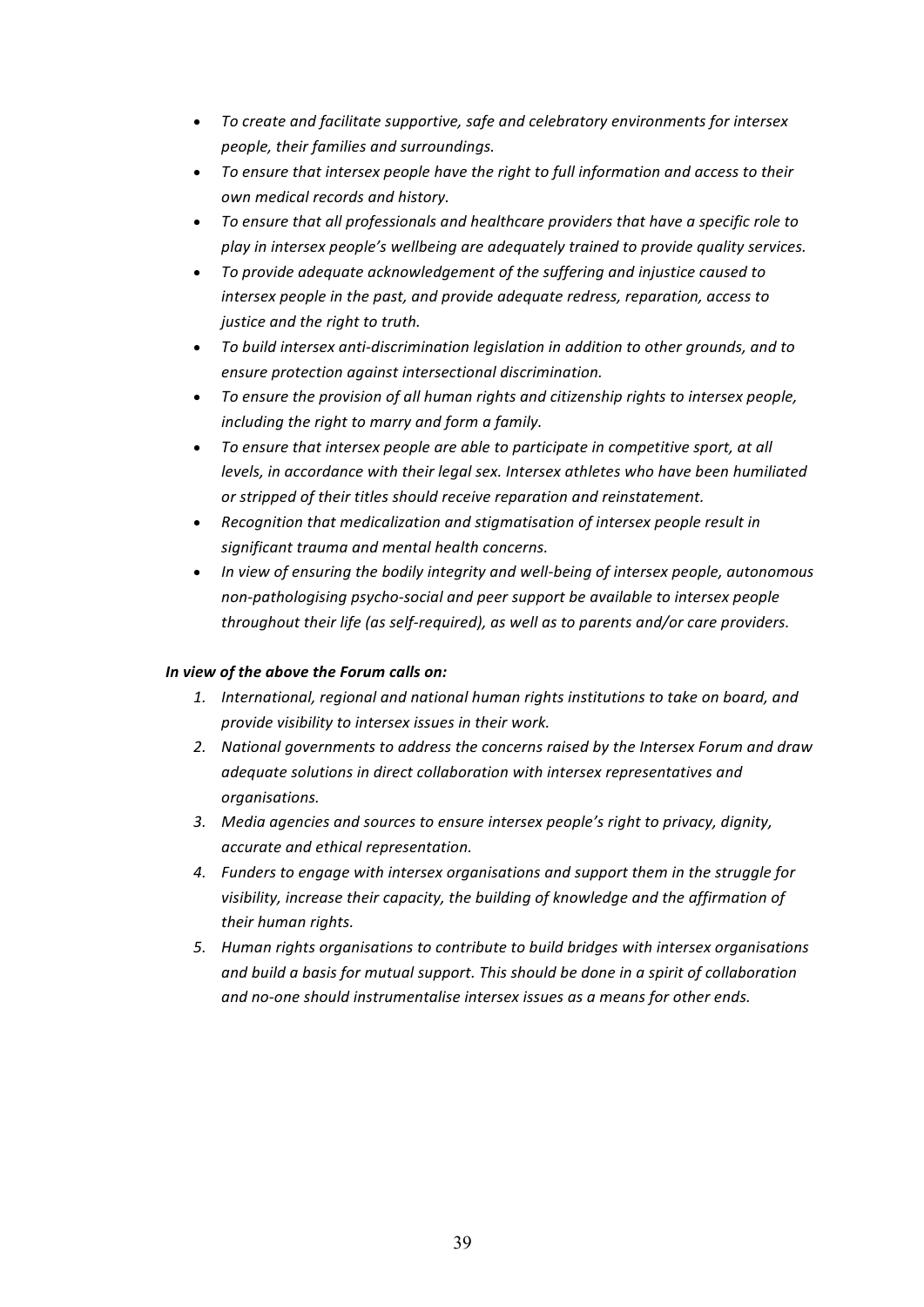# **2.** Riga Statement (2014)<sup>89</sup>

## *Riga Statement (2014)*

*On Wednesday, the 8th of October 2014 the European Intersex Meeting took place in Riga.* Under the umbrella of OII Europe and facilitated by ILGA Europe, this meeting gathered European intersex organisations working for intersex human rights. The goal of the meeting was to identify objectives and strategies to advocate for the full implementation of human rights and bodily integrity and self-determination for intersex individuals in Europe on the *grounds of the Demands of the Malta Statement, formulated at the 3rd International Intersex Forum 2013.*

## *The four obiectives are:*

- 1. To challenge the definition of sex as consisting of only male and female and promote *the knowledge that sex is a continuum, as is gender.*
- 2. To ensure that intersex people are fully protected against discrimination. To achieve *this* we recommend the adoption of anti-discrimination leaislation on the around of sex characteristics – *regardless of the specific appearance or configuration of these characteristics. Sex characteristics refer to the chromosomal, gonadal and anatomical features of a person, which include primary characteristics such as reproductive* organs and genitalia and/or chromosomal structures and hormones; and secondary characteristics such as, but not limited to, muscle mass, hair distribution, breasts *and/or stature.*
- 3. To ensure that all stakeholders that have a specific role to play in intersex people's wellbeing such as, but not limited to, health care providers, parents and professionals *working in the area of education, as well as society in general, are instructed on intersex issues from a human rights perspective.*
- 4. To work towards making non-consensual medical and psychological treatment *unlawful. Medical practitioners or other professionals should not conduct any* treatment to the purpose of modifying sex characteristics which can be deferred until *the person to be treated can provide informed consent.*

*In view of these objectives the European Intersex meeting calls on the European Union and* the Council of Europe as well as national governments, to take on board intersex issues in their work and provide full protection for intersex people.

## **Background information:**

Until now throughout Europe intersex individuals are being subjected to inhumane and degrading surgical, hormonal and other procedures, without consent. This is done at the discretion of doctors and outside legal regulation. The non-consensual sex modification of *individuals is done disregarding the fact that sex is a continuum. This results in gross human* rights violations and abuses of bodily integrity and personal dignity.

<sup>89</sup> https://oiieurope.org/statement-of-riga/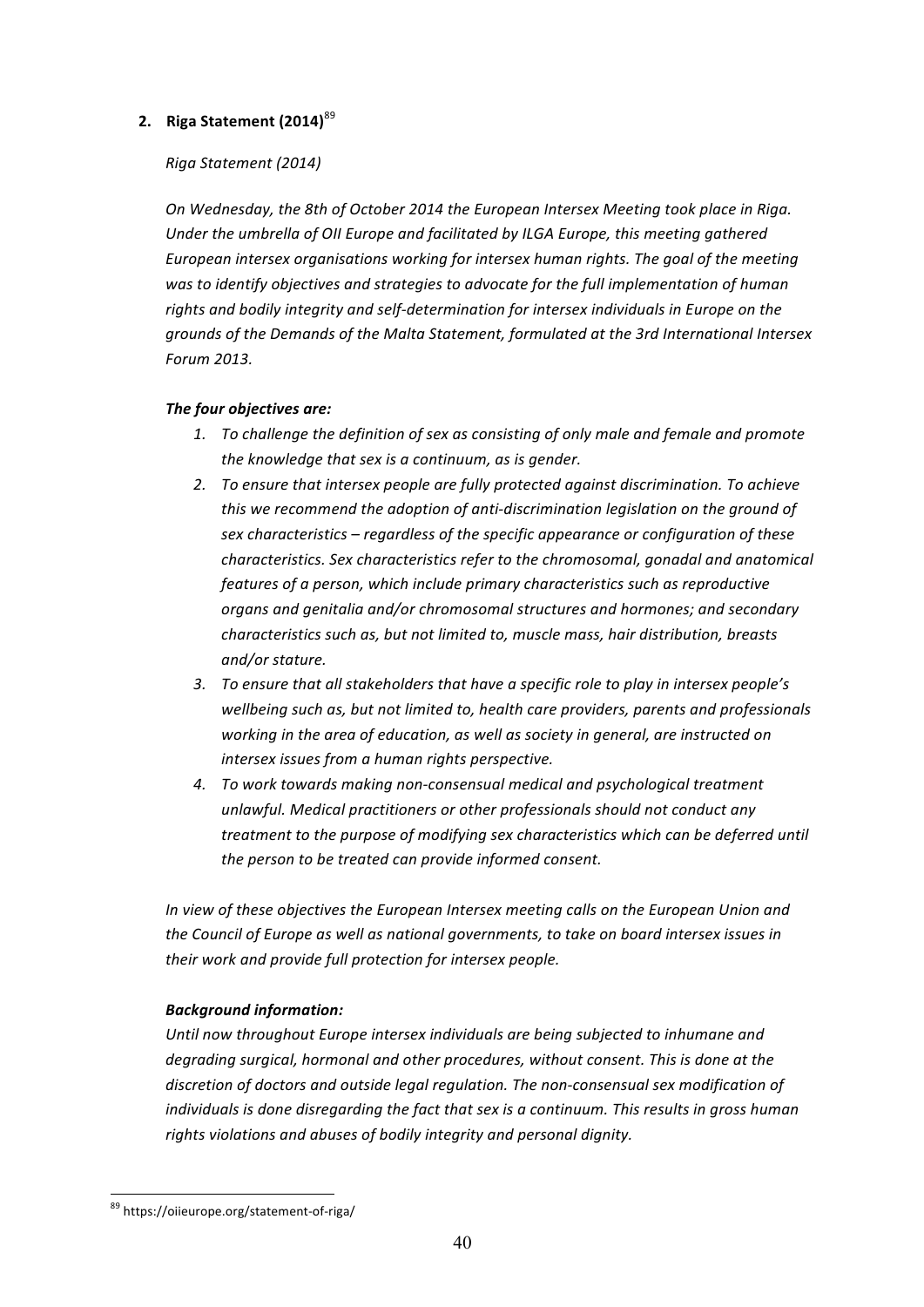# **3. Vienna Statement (2017)**<sup>90</sup>

*STATEMENT of the 1st European Intersex Community Event (Vienna, 30st – 31st of March 2017)*

On the 30th – 31st of March 2017 in Vienna, Austria the first OII Europe community event took place. During the community event 28 Intersex people from 16 Council of Europe *member states, some activists and some not, came together to share their experiences, and* their varied objectives and strategies for the full implementation of human rights, bodily *integrity, self determination and societal acceptance of intersex people within Europe.* 

# We affirm that intersex people are real, and we exist in all regions and all countries around *the world.*

We reaffirm the Malta Declaration and its demands, formulated at the 3rd International *Intersex Forum (2013), as well as the objectives formulated by the 1st European Intersex Meeting in the Riga Statement (2014).* 

We also stress the fact, that until this day more than 50 times UN bodies, regional and national human rights bodies have called on governments, policy makers and stakeholders to put an end to human rights violations faced by intersex people – including taking the *necessary legislative, administrative and other measures to guarantee respect for the* physical integrity and autonomy of intersex persons and to ensure that no one is subjected during infancy or childhood to non-urgent medical or surgical procedures intended to decide the sex of the child. Ensuring the right of intersex people of bodily integrity, physical autonomy and self-determination must be a priority in all action taken. Intersex people must be supported to be the drivers of social, political and legislative changes that concern them.

## We therefore call on governments to:

Recognise intersex people as a community that has specific and vital needs and that *their human rights need protection.*

#### To this aim governments should take decisive action to:

- Install legislative protections that ban medical interventions on children with variations of sex characteristics, on social, psychosocial, cultural or cosmetic grounds. A ban on Intersex genital mutilation is necessary as IGM is equatable with female *genital mutilation that takes place within hospital settings. This may include installing legislative measures that penalise medical professionals that commit or assist in IGM.*
- *Ensure that medical practitioners or other professionals do not conduct any* treatment to the purpose of modifying sex characteristics which can be deferred until the person to be treated can provide full, free and informed consent. Medical and psychological treatment that is performed without the intersex person's free, personal and fully informed consent, unless life-saving, should be made unlawful.

 $^{90}$  https://oiieurope.org/statement-1st-european-intersex-community-event-vienna-30st-31st-march-2017/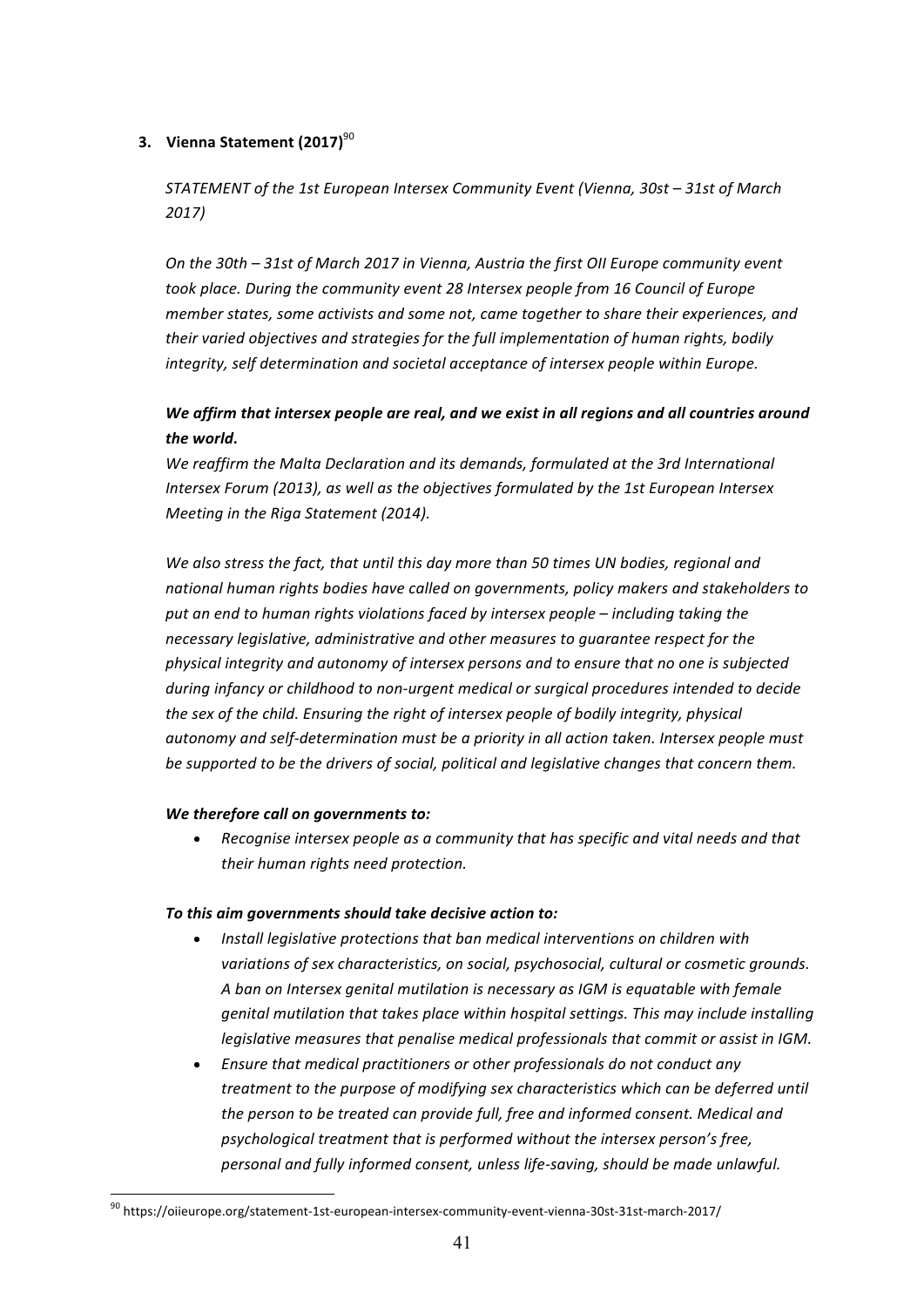*Informed consent requires being informed of different options, including, but not* limited to, medical, sociological and human rights based information. Peercounselling should be mandatorily included in the decision process.

- Ensure that intersex people are protected from discrimination. To this aim governments should install constitutional protection, anti-discrimination and hate *crime and hate speech legislation on the grounds of sex characteristics. If adding a* new ground is not an option "sex characteristics" should be included explicitly in the ground of "sex". Intersex people must benefit from the same rights and protections *given to other citizens.*
- Provide intersex people who endured medically unnecessary or degrading treatment *with reparations.*

## In the field of education, we call on governments, universities and schools to take action to:

- Include intersex realities as a mandatory part of school curriculums, especially in *biology and sex education.*
- Inform professionals that play a role in intersex people's lives, including but not *limited to future physicians, surgeons, midwives, nurses, healthcare assistants, teachers* and administrative officers about the existence of people with variations of sex characteristics and intersex realities. All training should be provided from a *depathologizing and human rights perspective.*
- Install intersex inclusive anti-bullying policies in schools. Schools should take into account that gendered activities may be difficult and *exclusionary for some intersex youth.*

# *In the field of healthcare we call on governments, doctors associations, health insurances* and other decision and policy makers working in the area of healthcare, to

- Ensure intersex people's full access to medical records.
- Educate all healthcare professionals and providers about respectful behaviour towards intersex people and ensuring their privacy.
- Cover all health-related needs of intersex people, including those that were created by previous medical and psychological interventions.

## In regards to support for intersex people and their families, we call on governments to

- Ensure that peer counselling, which approaches intersex issues in a depathologizing and human rights affirming manner, led by intersex adults is easily available for *parents, families, intersex children and intersex adults.*
- Ensure that professional counselling services that approach intersex issues in a depathologizing and human rights affirming manner are easily available for parents, families, intersex children and intersex adults.

# In the field of media, we call on all professionals working in this field as well as media *ethics bodies to*

*Increase positive representation in all fields of media, whether that be in films, tv* shows, books, magazine articles and other areas.